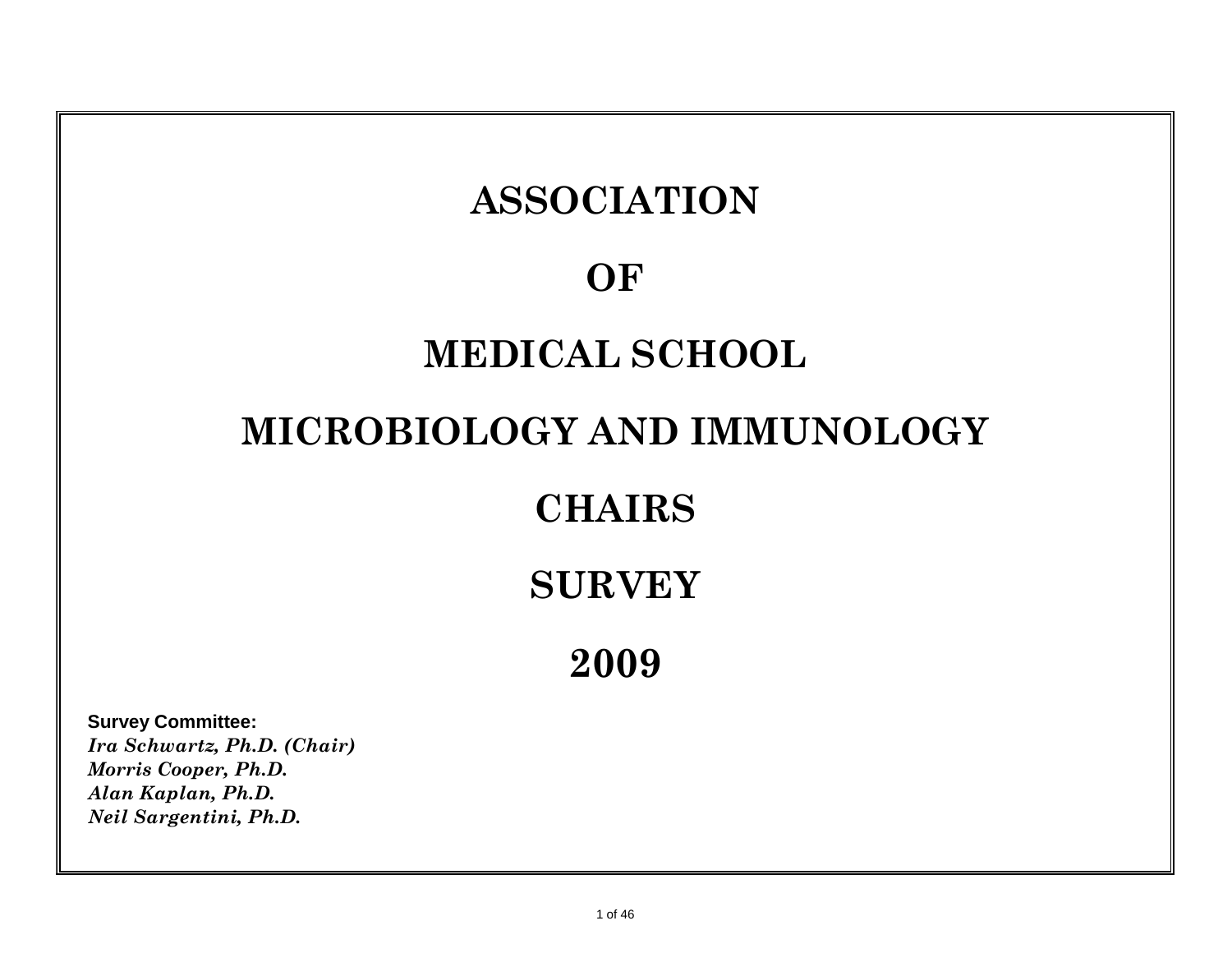| Institutions that completed the 2009 AMSMIC Survey                      | 3  |
|-------------------------------------------------------------------------|----|
| <b>Table 1: Institutional Support</b>                                   | 5  |
| <b>Table 2: Start-up Costs</b>                                          | 10 |
| Table 3: Individual Faculty Demographics - Full Time Female Personnel   | 13 |
| Table 4: Individual Faculty Demographics - Full Time Male Personnel     | 15 |
| Table 5: Individual Faculty Demographics - Full Time Minority Personnel | 17 |
| Table 6: Departmental Graduate Programs                                 | 19 |
| Table 7: Graduate Students Stipends and Other Financial Information     | 22 |
| Table 8: Departmental Postdoctoral Information                          | 26 |
| Table 9: Ph.D. Graduates Placement for the Past Five Years              | 28 |
| Table 10: Postdoctoral Fellows Placement for the Past Five Years        | 31 |
| <b>Table 11: Medical Student Curriculum</b>                             | 34 |
| Table 12: Chair Demographics                                            | 36 |
| Table 13: Faculty Demographics - Professors                             | 38 |
| Table 14: Faculty Demographics - Associate Professors                   | 41 |
| Table 15: Faculty Demographics - Assistant Professors                   | 44 |

#### **Table of Contents**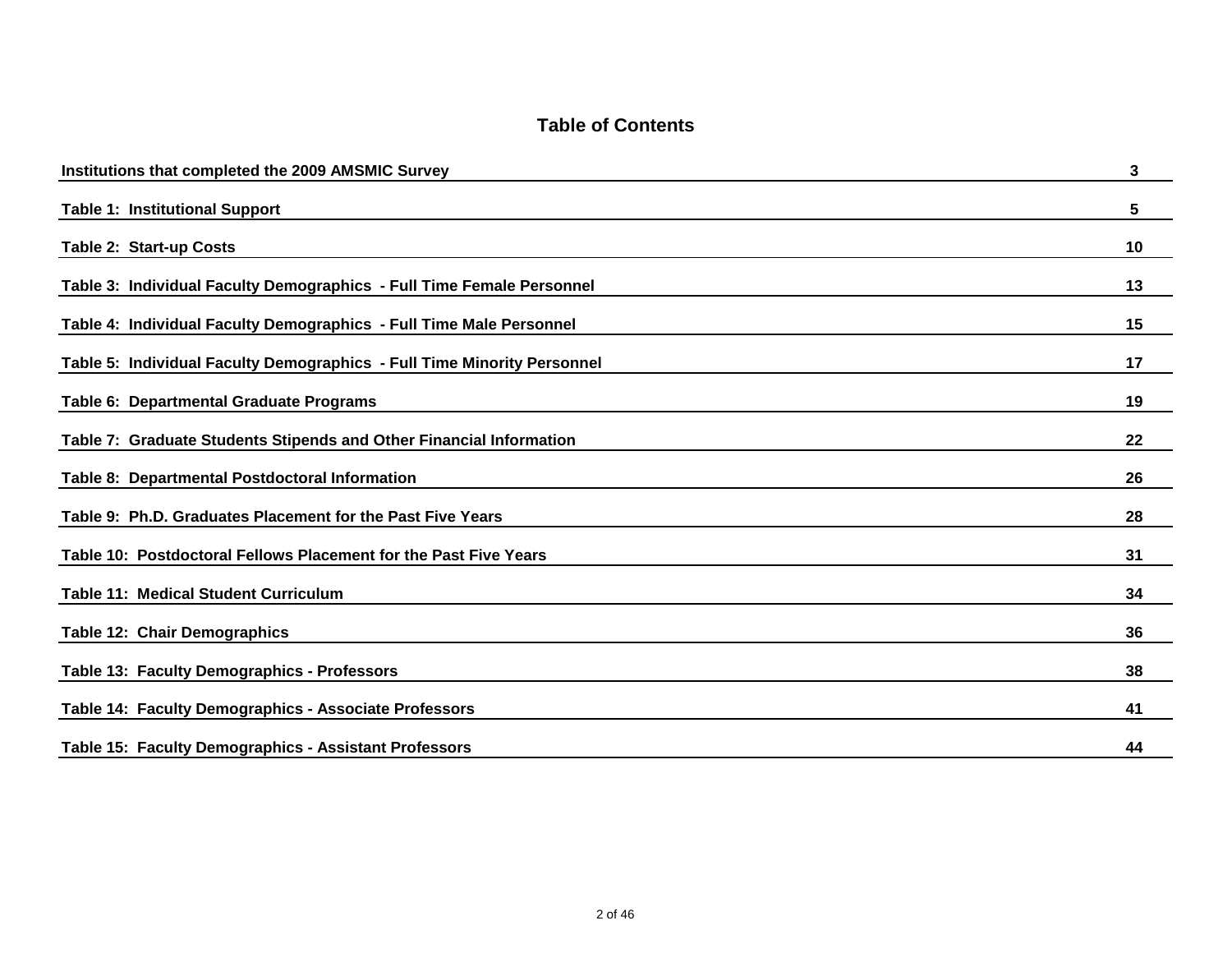### **Institutions that completed the 2009 AMSMIC Survey**

| Northeastern Region                                  | <b>Midwest Region</b>                                             |
|------------------------------------------------------|-------------------------------------------------------------------|
| Drexel University College of Medicine                | AT Still Univ./Kirksville College of Osteopathic Medicine         |
| George Washington University                         | Indiana University School of Medicine                             |
| Georgetown University                                | Loyola University Chicago                                         |
| Howard. University                                   | Medical College of Wisconsin                                      |
| Johns Hopkins Bloomberg School of Public Health      | Midwestern University - Chicago College of Osteopathic Medicine   |
| Mount Sinai School of Medicine                       | Northwestern University                                           |
| New York Medical College                             | <b>Rush University Medical Center</b>                             |
| Penn State University College of Medicine            | Saint Louis University                                            |
| <b>Stony Brook University</b>                        | Southern Illinois University School of Medicine                   |
| Trustees of Dartmouth College                        | The University of Chicago                                         |
| <b>Tufts University School of Medicine</b>           | The University of Iowa                                            |
| <b>UMDNJ-New Jersey Medical School</b>               | University Kansas Medical Center                                  |
| Uniformed Services University of the Health Sciences | University of Minnesota                                           |
| University at Buffalo                                | University of Michigan                                            |
| University of Maryland, Baltimore                    | University of North Dakota School of Medicine and Health Sciences |
| University of Rochester                              | University of Toledo College of Medicine                          |
| University of Vermont                                | <b>Wayne State University</b>                                     |

 $N = 17$   $N = 17$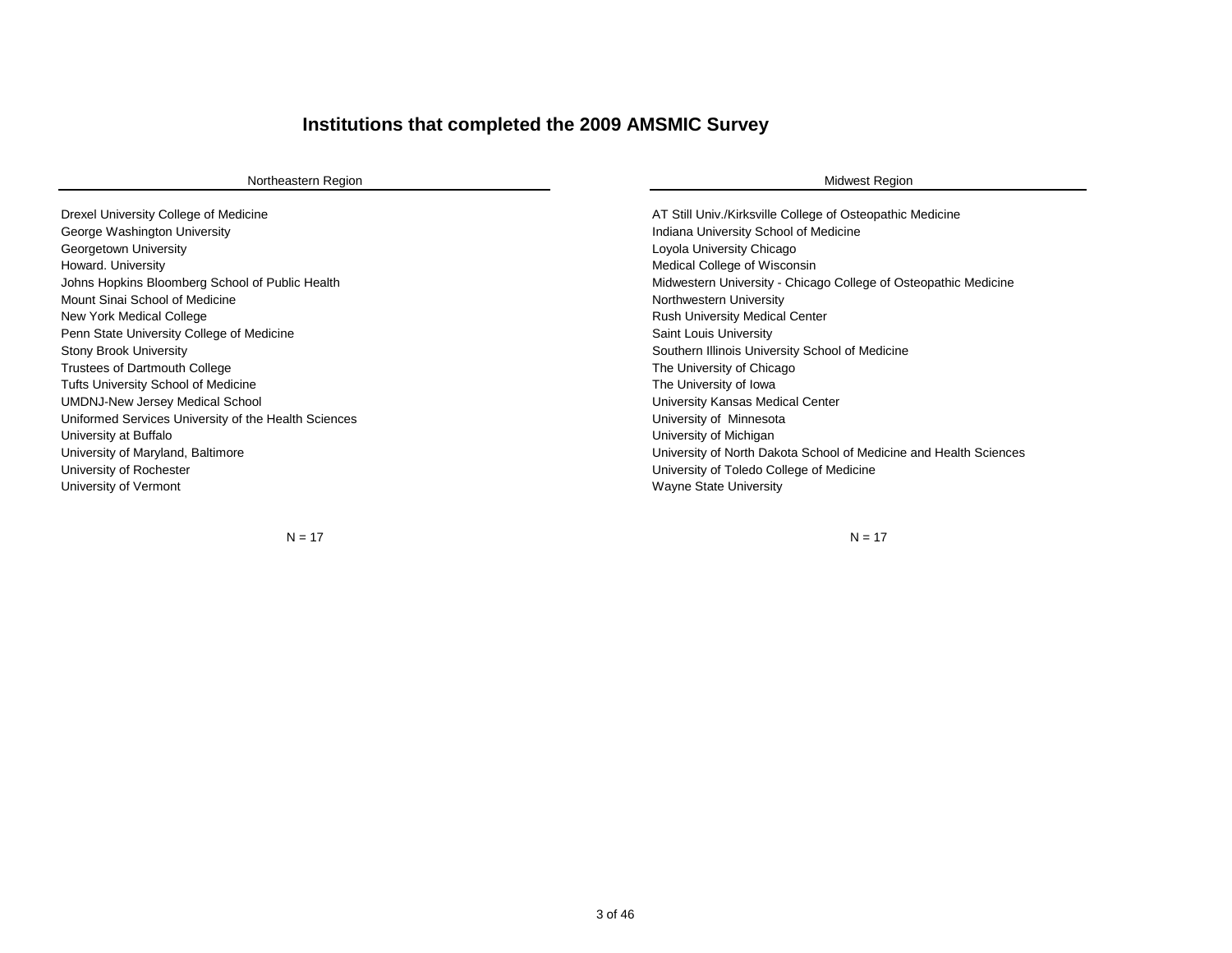#### Institutions that completed the 2009 AMSMIC Survey - Continue

| Southern Region                                                                                                                                                                                                                                                       | <b>Western Region</b>                                       |
|-----------------------------------------------------------------------------------------------------------------------------------------------------------------------------------------------------------------------------------------------------------------------|-------------------------------------------------------------|
| Duke University Medical Center<br>East Carolina University<br>Eastern Virginia Medical School                                                                                                                                                                         | University of Arizona<br>University of Colorado Denver      |
| J H Quillen College of Medicine, East Tennessee State University<br>Joan C. Edwards School of Medicine at Marshall University<br><b>Texas A&amp;M Health Science Center</b><br><b>Texas Tech University Health Sciences Center</b>                                    | $N = 2$                                                     |
| The University of Texas HSC at San Antonio<br>The University of Texas Southwestern Medical Center at Dallas<br>Tulane University School of Medicine<br>University of Alabama at Birmingham<br>University of Arkansas Medical Science-MBIM                             |                                                             |
| University of Kentucky<br>University of Louisville<br>University of Miami Miller School of Medicine<br>University of North Carolina                                                                                                                                   |                                                             |
| University of Oklahoma Health Sciences Center<br>University of South Alabama<br>University of South Carolina<br>University of Tennessee Health Science Center<br>University of Texas Health Science Center at Houston<br>University of Texas Medical Branch Galveston | Other Region (Canada & Puerto Rico)                         |
| University of Virginia<br>Virginia Commonwealth University Medical Center<br>Wake Forest University School of Medicine                                                                                                                                                | Universidad Central del Caribe<br>Universite' de Sherbrooke |

 $N = 25$   $N = 2$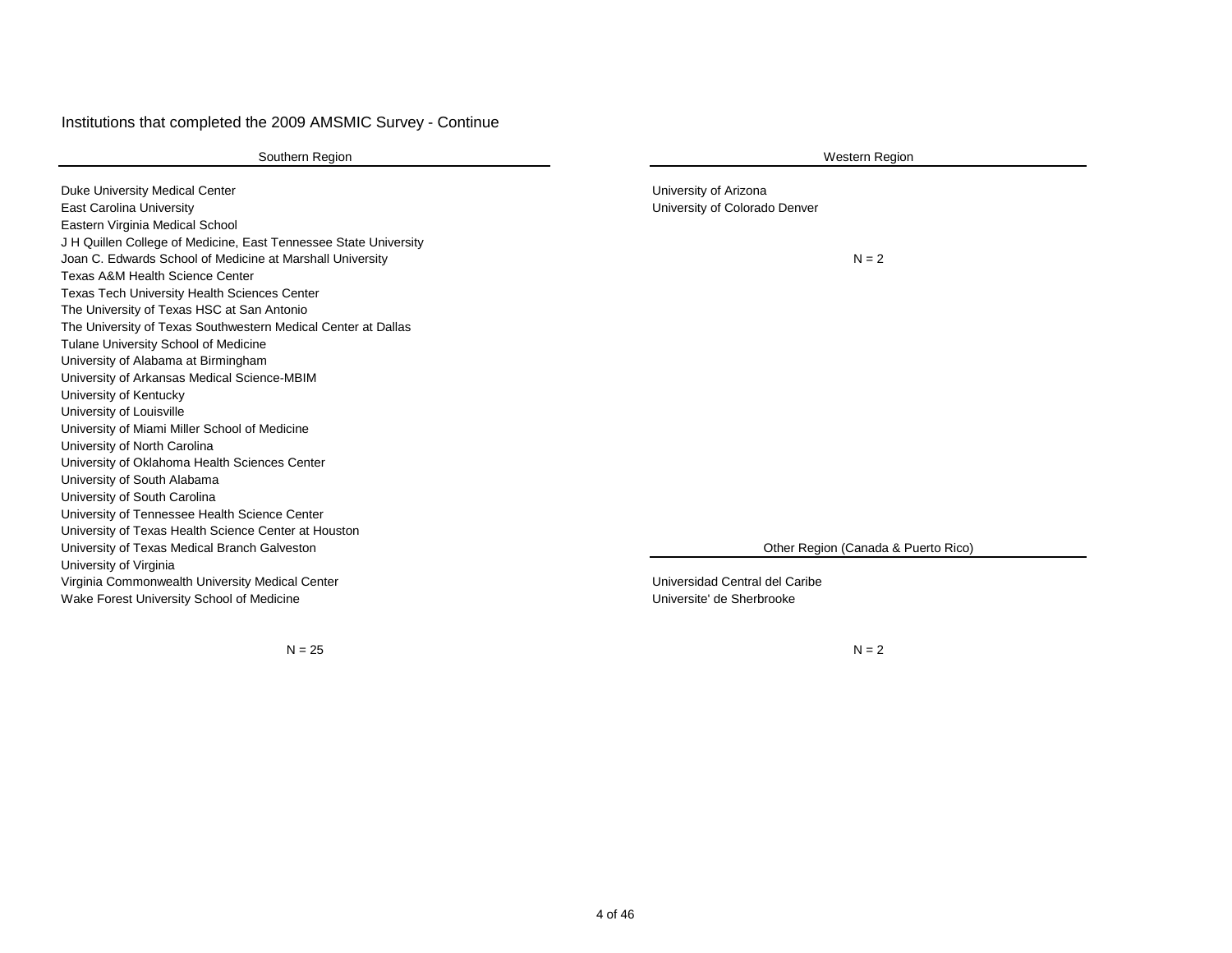# **Table 1: Institutional Support**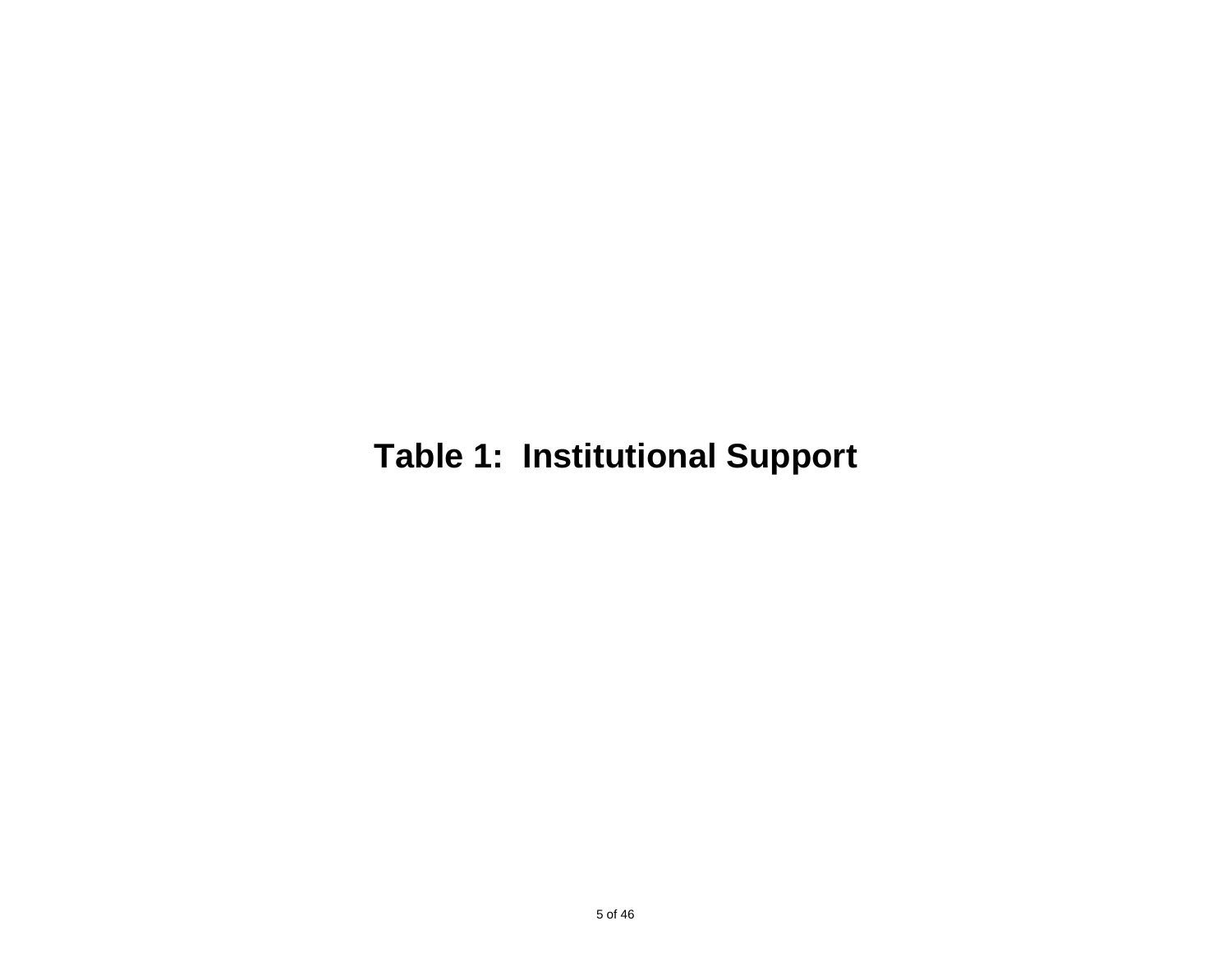### **Table 1: Institutional Support**

|                                                                                 |         |               |               | Type of Institution | Region         |               |               |                |                         |
|---------------------------------------------------------------------------------|---------|---------------|---------------|---------------------|----------------|---------------|---------------|----------------|-------------------------|
| Questions                                                                       |         | Overall **    | Private **    | Public **           | Northeastern   | Midwest       | Southern      | Western        | Other                   |
| Region                                                                          |         |               |               |                     |                |               |               |                |                         |
| Northeastern                                                                    |         | 27.87%        | 47.83%        | 15.79%              | 100.00%        |               |               |                |                         |
| Midwest                                                                         |         | 27.87%        | 30.43%        | 26.23%              |                | 100.00%       |               |                |                         |
| Southern                                                                        |         | 40.98%        | 21.74%        | 52.63%              |                |               | 100.00%       |                |                         |
| Western                                                                         |         | 3.28%         | 0.00%         | 5.26%               |                |               |               |                |                         |
|                                                                                 |         | 61            |               |                     | 17             | 17            |               | 100.00%        |                         |
|                                                                                 | n       |               | 23            | 38                  |                |               | 25            | 2              | 2                       |
| Is your institution                                                             |         |               |               |                     |                |               |               |                |                         |
| Private                                                                         |         | 37.70%        | 100.00%       |                     | 64.71%         | 41.18%        | 20.00%        | 0.00%          | 50.00%                  |
| Public                                                                          |         | 62.30%        |               | 100.00%             | 35.29%         | 58.82%        | 80.00%        | 100.00%        | 50.00%                  |
|                                                                                 | n       | 61            | 23            | 38                  | 17             | 17            | 25            | 2              | $\overline{2}$          |
| Total department budget (all sources)                                           | Mean    | \$9,296,470   | \$10,343,690  | \$8,662,620         | \$10,194,008   | \$9,019,623   | \$9,264,047   | \$4,425,880    | \$800,000               |
|                                                                                 | (STD)   | (\$7,689,986) | (\$9,149,499) | (\$6,710,155)       | (\$10,051,408) | (\$6,472,611) | (\$7,067,722) | (\$104,822)    |                         |
|                                                                                 | Minimum | \$100,000     | \$100,000     | \$532,000           | \$100,000      | \$650,000     | \$500,000     | \$4,351,760    | \$800,000               |
|                                                                                 | Maximum | \$42,647,195  | \$42,647,195  | \$32,157,685        | \$42,647,195   | \$24,770,556  | \$32,157,685  | \$4,500,000    | \$800,000               |
|                                                                                 | Median  | \$8,430,754   | \$9,248,717   | \$6,230,317         | \$8,430,754    | \$7,600,500   | \$10,235,354  | \$4,425,880    | \$800,000               |
|                                                                                 | n       | 61            | 23            | 38                  | 17             | 17            | 25            | $\overline{2}$ | $\mathbf{1}$            |
| Percent of this total budget provided by the institution? (%)                   | Mean    | 34.31         | 28.94         | 37.56               | 32.11          | 37.35         | 34.26         | 27.75          | 62.50                   |
|                                                                                 | (STD)   | (25.23)       | (26.72)       | (24.06)             | (28.78)        | (28.11)       | (22.21)       | (10.82)        | (53.03)                 |
|                                                                                 |         |               |               |                     |                |               |               |                |                         |
|                                                                                 | Minimum | 0.0           | 0.0           | 6.0                 | 0.0            | 6.3           | 6.0           | 20.1           | 25.0                    |
|                                                                                 | Maximum | 100.0         | 100.0         | 100.0               | 100.0          | 100.0         | 100.0         | 35.4           | 100.0                   |
|                                                                                 | Median  | 25.0          | 22.0          | 30.4                | 24.0           | 30.0          | 26.0          | 27.8           | 62.5                    |
|                                                                                 | n       | 61            | 23            | 38                  | 17             | 17            | 25            | 2              | $\overline{2}$          |
| What type of change occurred to this commitment during<br>the last fiscal year? |         |               |               |                     |                |               |               |                |                         |
| Increase                                                                        |         | 21.31%        | 13.04%        | 26.32%              | 5.88%          | 41.18%        | 20.00%        | 0.00%          | 50.00%                  |
| No Change                                                                       |         | 31.15%        | 43.48%        | 23.68%              | 47.06%         | 23.53%        | 24.00%        | 50.00%         | 0.00%                   |
| Decrease                                                                        |         | 47.54%        | 43.48%        | 50.00%              | 47.06%         | 35.29%        | 56.00%        | 50.00%         | 50.00%                  |
|                                                                                 | n       | 61            | 23            | 38                  | 17             | 17            | 25            | 2              | $\overline{\mathbf{c}}$ |
| What percentage change did occur? (%)                                           | Mean    | 7.81          | 6.87          | 8.31                | 3.47           | 6.86          | 11.54         | 13.80          | 27.50                   |
|                                                                                 | (STD)   | (9.09)        | (10.37)       | (8.45)              | (6.79)         | (10.18)       | (8.58)        |                | (31.82)                 |
|                                                                                 | Minimum |               | $0.0\,$       |                     | 0.0            | 0.0           | $0.0\,$       |                | $5.0\,$                 |
|                                                                                 | Maximum | 0.0           |               | 0.0<br>34.0         | 27.0           | 43.0          | 34.0          | 13.8           | 50.0                    |
|                                                                                 |         | 43.0<br>5.0   | 43.0<br>4.1   | 5.0                 | 1.0            | 4.5           | 10.5          | 13.8           |                         |
|                                                                                 | Median  |               |               |                     |                |               |               | 13.8           | 27.5                    |
|                                                                                 | n       | 52            | 18            | 34                  | 15             | 16            | 20            | $\overline{1}$ | $\overline{2}$          |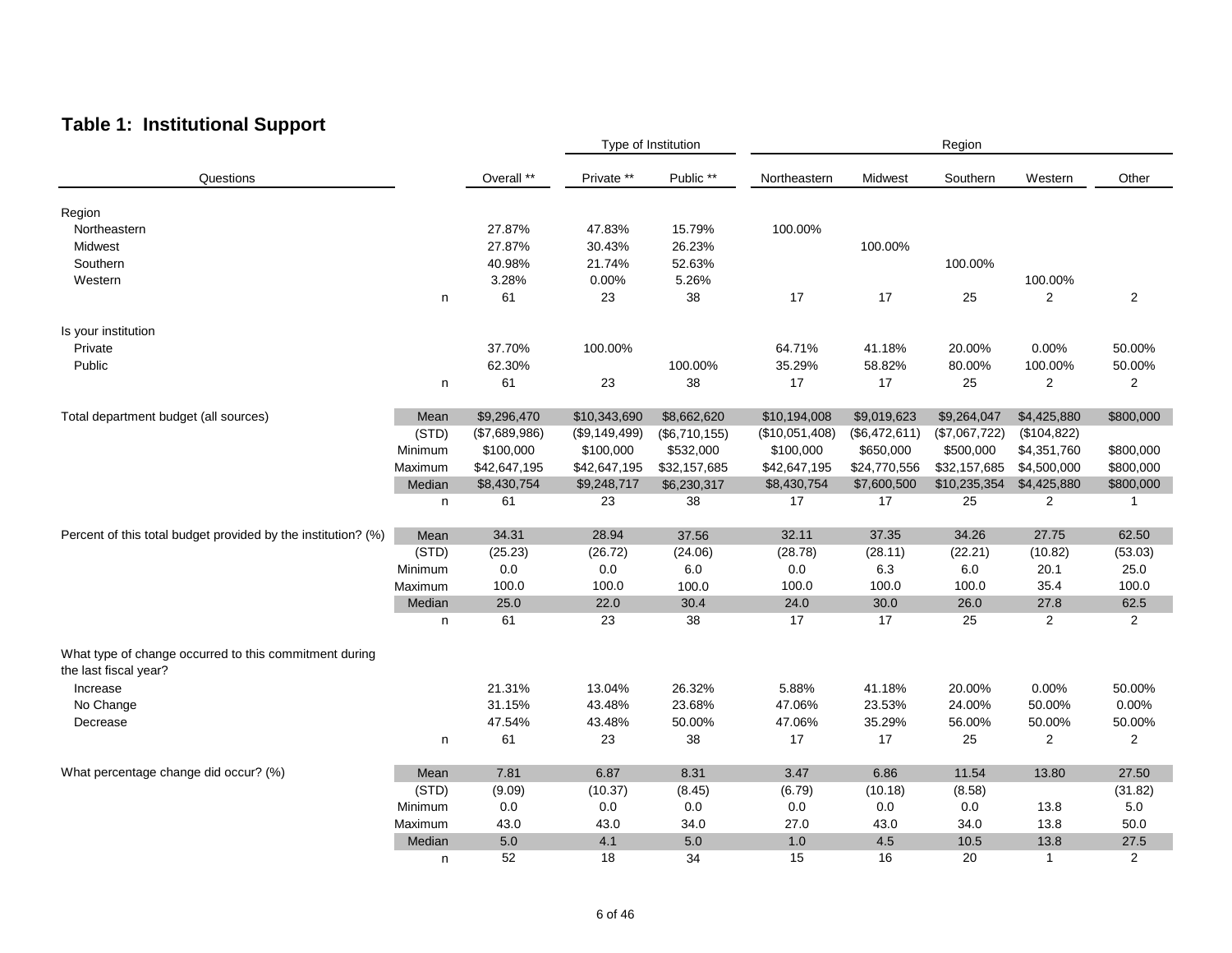| Table 1 - Continue: Institutional Support                  |              |            | Type of Institution |           | Region       |         |          |                |              |  |
|------------------------------------------------------------|--------------|------------|---------------------|-----------|--------------|---------|----------|----------------|--------------|--|
| Questions                                                  |              | Overall ** | Private **          | Public ** | Northeastern | Midwest | Southern | Western        | Other        |  |
| What is your institutional NIH Facilities & Administration | Mean         | 51.02      | 53.87               | 49.24     | 56.54        | 50.04   | 48.03    | 52.50          | 63.00        |  |
| (F&A-indirect costs) rate?                                 | (STD)        | (6.02)     | (6.32)              | (5.16)    | (5.78)       | (5.00)  | (4.60)   | (0.71)         |              |  |
|                                                            | Minimum      | 35.0       | 44.0                | 35.0      | 48.0         | 35.0    | 37.0     | 52.0           | 63.0         |  |
|                                                            | Maximum      | 69.5       | 69.5                | 58.5      | 69.5         | 57.7    | 57.0     | 53.0           | 63.0         |  |
|                                                            | Median       | 50.0       | 53.5                | 50.0      | 55.6         | 50.0    | 48.0     | 52.5           | 63.0         |  |
|                                                            | n            | 60         | 23                  | 37        | 16           | 17      | 25       | $\overline{2}$ | $\mathbf{1}$ |  |
| What is your institutional federal non-NIH F&A rate?       | Mean         | 44.16      | 46.57               | 42.48     | 47.44        | 39.25   | 45.23    |                |              |  |
|                                                            | (STD)        | (14.02)    | (13.79)             | (14.16)   | (13.69)      | (19.44) | (7.83)   |                |              |  |
|                                                            | Minimum      | 0.0        | 15.0                | $0.0\,$   | 15.0         | $0.0\,$ | 25.0     |                |              |  |
|                                                            | Maximum      | 65.0       | 65.0                | 58.5      | 65.0         | 64.4    | 54.0     |                |              |  |
|                                                            | Median       | 48.5       | 52.0                | 48.0      | 51.8         | 50.0    | 48.0     |                |              |  |
|                                                            | n            | 51         | 21                  | 30        | 16           | 15      | 20       | $\mathbf 0$    | 0            |  |
| What is your overall non-federal F&A rate?                 | Mean         | 35.02      | 34.23               | 35.47     | 33.47        | 38.82   | 33.96    |                |              |  |
|                                                            | (STD)        | (15.85)    | (14.99)             | (16.53)   | (14.58)      | (16.69) | (16.55)  |                |              |  |
|                                                            | Minimum      | 0.0        | 10.0                | 0.0       | 10.0         | 9.0     | $0.0\,$  |                |              |  |
|                                                            | Maximum      | 64.4       | 64.4                | 57.7      | 59.0         | 64.4    | 54.0     |                |              |  |
|                                                            | Median       | 32.0       | 30.0                | 40.0      | 31.0         | 35.0    | 30.0     |                |              |  |
|                                                            | n            | 52         | 19                  | 33        | 16           | 13      | 23       | 0              | $\mathbf 0$  |  |
| What percentage of the F&A is returned to the department?  | Mean         | 16.58      | 18.08               | 15.66     | 7.47         | 28.52   | 15.05    | 11.00          | 10.00        |  |
| (% )                                                       | (STD)        | (23.33)    | (27.64)             | (20.57)   | (8.51)       | (34.35) | (18.79)  | (2.83)         |              |  |
|                                                            | Minimum      | $0.0\,$    | $0.0\,$             | $0.0\,$   | $0.0\,$      | $0.0\,$ | $0.0\,$  | 9.0            | 10.0         |  |
|                                                            | Maximum      | 100.0      | 100.0               | 100.0     | 25.0         | 100.0   | 72.0     | 13.0           | 10.0         |  |
|                                                            | Median       | 10.0       | 10.0                | 10.0      | 6.8          | 15.0    | 10.0     | 11.0           | 10.0         |  |
|                                                            | $\mathsf{n}$ | 60         | 23                  | 37        | 17           | 17      | 24       | 2              | $\mathbf{1}$ |  |
| What percentage of the F&A is returned to the faculty      | Mean         | 5.68       | 7.01                | 4.91      | 9.24         | 5.10    | 3.50     | 0.00           | 10.00        |  |
| member? (%)                                                | (STD)        | (16.32)    | (19.56)             | (14.34)   | (24.79)      | (10.26) | (11.08)  |                |              |  |
|                                                            | Minimum      | $0.0\,$    | 0.0                 | $0.0\,$   | 0.0          | 0.0     | 0.0      | 0.0            | 10.0         |  |
|                                                            | Maximum      | 75.0       | 75.0                | 75.0      | 75.0         | 33.0    | 50.0     | 0.0            | 10.0         |  |
|                                                            | Median       | 0.0        | $0.0\,$             | $0.0\,$   | 0.0          | 0.0     | $0.0\,$  | $0.0\,$        | 10.0         |  |
|                                                            | n            | 54         | 20                  | 34        | 17           | 15      | 21       | $\mathbf{1}$   | $\mathbf{1}$ |  |
| What percentage of royalties are returned to the           | Mean         | 14.44      | 15.39               | 13.79     | 14.88        | 13.71   | 13.42    | 27.50          | 20.00        |  |
| department? (%)                                            | (STD)        | (12.84)    | (12.45)             | (13.23)   | (13.63)      | (12.28) | (13.13)  | (3.54)         |              |  |
|                                                            | Minimum      | $0.0\,$    | $0.0\,$             | 0.0       | $0.0\,$      | 0.0     | $0.0\,$  | 25.0           | 20.0         |  |
|                                                            | Maximum      | 40.0       | 33.0                | 40.0      | 40.0         | 33.0    | 40.0     | 30.0           | 20.0         |  |
|                                                            | Median       | 10.0       | 15.0                | 10.0      | 10.0         | 15.0    | 10.0     | 27.5           | 20.0         |  |
|                                                            | n            | 57         | 23                  | 34        | 17           | 17      | 21       | 2              | $\mathbf{1}$ |  |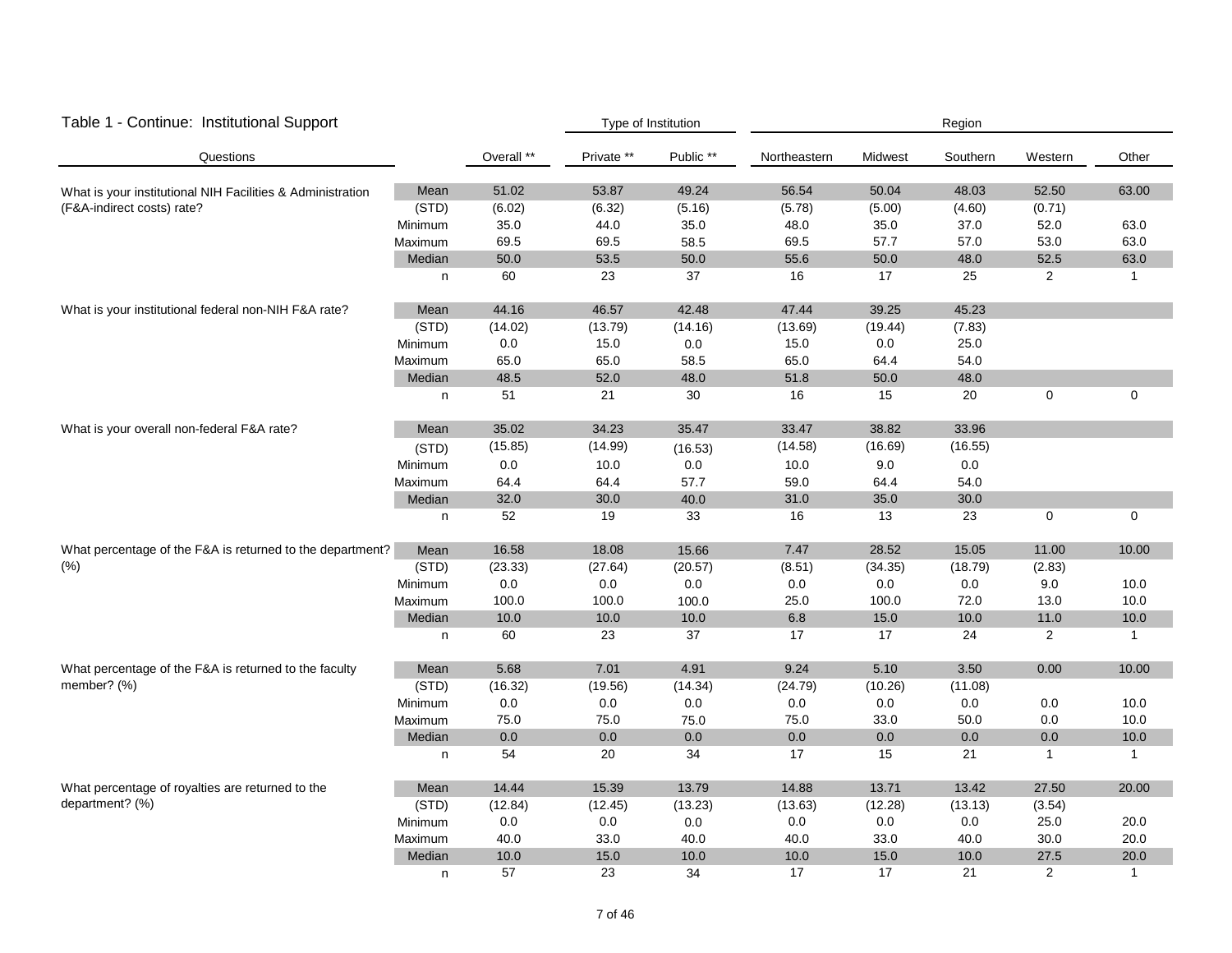| Table 1 - Continue: Institutional Support                                            |         |             | Type of Institution |            | Region       |             |            |                |              |
|--------------------------------------------------------------------------------------|---------|-------------|---------------------|------------|--------------|-------------|------------|----------------|--------------|
| Questions                                                                            |         | Overall **  | Private **          | Public **  | Northeastern | Midwest     | Southern   | Western        | Other        |
| What percentage of royalties are returned to the faculty                             | Mean    | 32.02       | 29.36               | 33.82      | 31.65        | 35.76       | 29.73      | 27.50          | 40.00        |
| member? (%)                                                                          | (STD)   | (19.72)     | (18.93)             | (20.32)    | (22.34)      | (16.84)     | (21.04)    | (3.54)         |              |
|                                                                                      | Minimum | 0.0         | 0.0                 | 0.0        | 0.0          | 0.0         | 0.0        | 25.0           | 40.0         |
|                                                                                      | Maximum | 75.0        | 50.0                | 75.0       | 75.0         | 58.7        | 50.0       | 30.0           | 40.0         |
|                                                                                      | Median  | $35.0\,$    | 33.0                | 40.0       | 35.0         | 40.0        | 40.0       | 27.5           | 40.0         |
|                                                                                      | n       | 57          | 23                  | 34         | 17           | 17          | 21         | $\overline{2}$ | $\mathbf{1}$ |
| Does your institution provide bridge funding                                         |         |             |                     |            |              |             |            |                |              |
| Yes                                                                                  |         | 72.13%      | 69.57%              | 73.68%     | 70.59%       | 76.47%      | 68.00%     | 100.00%        | 50.00%       |
| No                                                                                   |         | 27.87%      | 30.43%              | 26.32%     | 29.41%       | 23.53%      | 32.00%     | 0.00%          | 50.00%       |
|                                                                                      | n       | 61          | 23                  | 38         | 17           | 17          | 25         | 2              | 2            |
| How much bridge funding does the institution provide<br>exclusive of faculty salary? | Mean    | \$62,982    | \$115,745           | \$33,083   | \$65,221     | \$104,107   | \$33,158   | \$45,000       | \$100,000    |
|                                                                                      | (STD)   | (\$149,570) | (\$240,407)         | (\$32,268) | (\$88,884)   | (\$260,092) | (\$34,489) | (\$7,071)      |              |
|                                                                                      | Minimum | \$0         | \$0                 | \$0        | \$0          | \$0         | \$0        | \$40,000       | \$100,000    |
|                                                                                      | Maximum | \$1,000,000 | \$1,000,000         | \$125,000  | \$320,000    | \$1,000,000 | \$125,000  | \$50,000       | \$100,000    |
|                                                                                      | Median  | \$35,000    | \$40,000            | \$32,500   | \$42,500     | \$32,500    | \$30,000   | \$45,000       | \$100,000    |
|                                                                                      | n       | 47          | 17                  | 30         | 12           | 14          | 19         | $\overline{2}$ | $\mathbf{1}$ |
| What percentage of bridge funding is the responsibility of                           | Mean    | 35.78       | 30.56               | 38.40      | 24.67        | 41.15       | 40.68      | 25.00          | 7.50         |
| the department? (%)                                                                  | (STD)   | (41.88)     | (42.49)             | (41.92)    | (41.21)      | (44.53)     | (42.04)    | (35.36)        | (10.61)      |
|                                                                                      | Minimum | 0.0         | 0.0                 | 0.0        | 0.0          | 0.0         | 0.0        | 0.0            | 0.0          |
|                                                                                      | Maximum | 100.0       | 100.0               | 100.0      | 100.0        | 100.0       | 100.0      | 50.0           | 15.0         |
|                                                                                      | Median  | 10.0        | 0.0                 | 22.5       | 0.0          | 33.3        | 37.5       | 25.0           | 7.5          |
|                                                                                      | n       | 54          | 18                  | 36         | 15           | 15          | 22         | 2              | 2            |
| Does the bridge funding cover technician salary                                      |         |             |                     |            |              |             |            |                |              |
| Yes                                                                                  |         | 73.21%      | 84.21%              | 67.57%     | 86.67%       | 75.00%      | 60.87%     | 100.00%        | 50.00%       |
| No                                                                                   |         | 26.79%      | 15.79%              | 32.43%     | 13.33%       | 25.00%      | 39.13%     | 0.00%          | 50.00%       |
|                                                                                      | n       | 56          | 19                  | 37         | 15           | 16          | 23         | $\overline{2}$ | 2            |
| Does the bridge funding cover supplies                                               |         |             |                     |            |              |             |            |                |              |
| Yes                                                                                  |         | 83.93%      | 89.47%              | 81.08%     | 93.33%       | 81.25%      | 78.26%     | 100.00%        | 50.00%       |
| No                                                                                   |         | 16.07%      | 10.53%              | 18.92%     | 6.67%        | 18.75%      | 21.74%     | 0.00%          | 50.00%       |
|                                                                                      | n       | 56          | 19                  | 37         | 15           | 16          | 23         | $\overline{2}$ | 2            |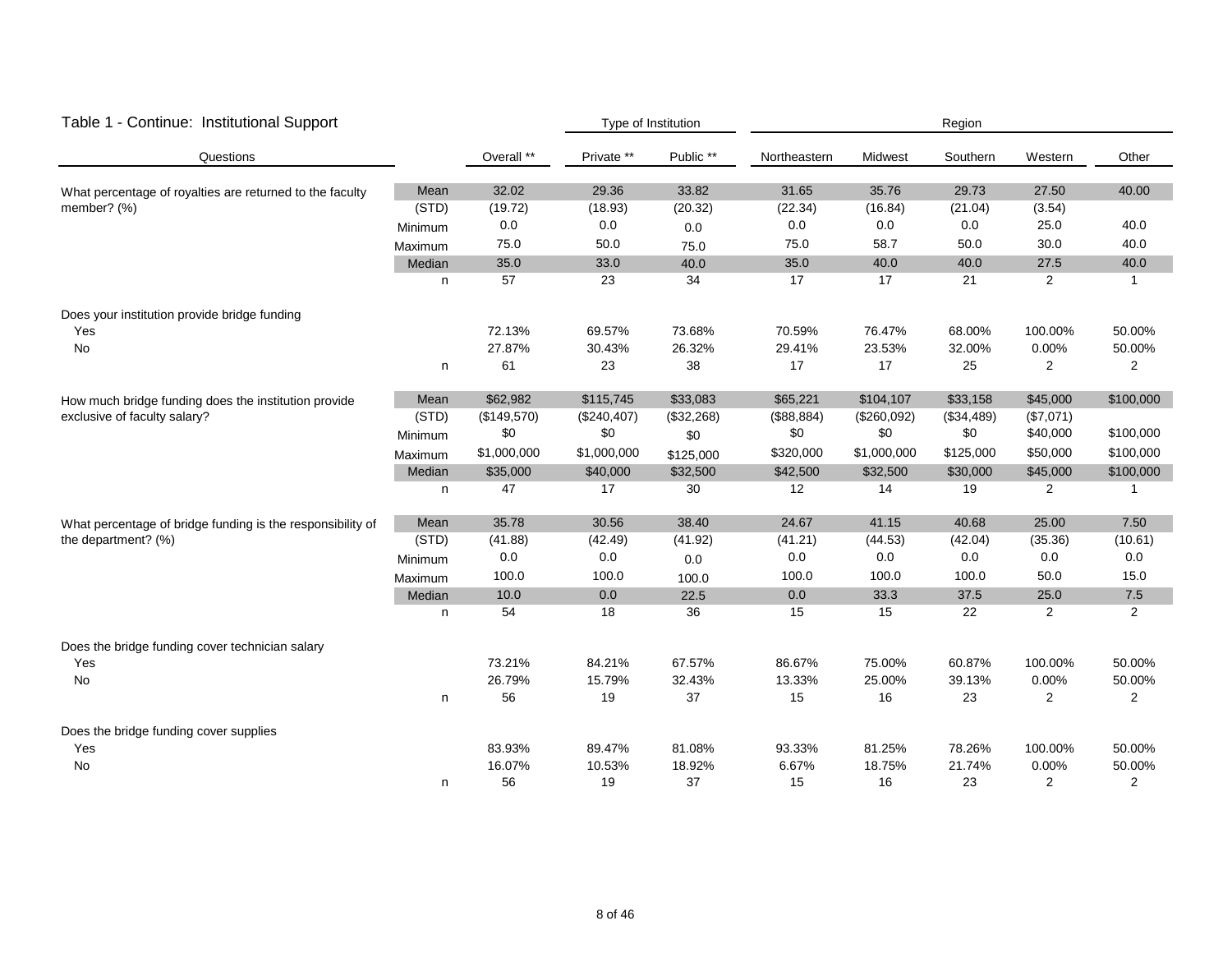| Table 1 - Continue: Institutional Support              |                |              | Type of Institution |             | Region       |             |              |            |              |  |
|--------------------------------------------------------|----------------|--------------|---------------------|-------------|--------------|-------------|--------------|------------|--------------|--|
| Questions                                              |                | Overall **   | Private **          | Public **   | Northeastern | Midwest     | Southern     | Western    | Other        |  |
| Total space in the department (sq. ft.)                | Mean           | 27,971.21    | 25,987.73           | 29,119.54   | 27,455.53    | 29,287.75   | 28,153.51    | 19,543.50  | 11,005.00    |  |
|                                                        | (STD)          | (16, 334.09) | (17, 421.63)        | (15,795.07) | (17, 279.87) | (15,081.96) | (17, 516.41) | (3,597.05) | (12, 720.85) |  |
|                                                        | Minimum        | 2,500        | 2,500               | 4,664       | 2,500        | 4,664       | 4,800        | 17,000     | 2,010        |  |
|                                                        | <b>Maximum</b> | 81,267       | 66,000              | 81,267      | 66,000       | 62,000      | 81,267       | 22,087     | 20,000       |  |
|                                                        | Median         | 26,436       | 20,468              | 27,210      | 27,463       | 24,507      | 26,957       | 19,544     | 11,005       |  |
|                                                        | n              | 60           | 22                  | 38          | 17           | 16          | 25           | 2          | 2            |  |
| What is the average space per faculty member (sq. ft.) | Mean           | 1,258.52     | 1,309.82            | 1,228.82    | 1,240.35     | 1,286.50    | 1,200.68     | 1,912.00   | 625.00       |  |
|                                                        | (STD)          | (573.90)     | (766.47)            | (435.08)    | (568.02)     | (699.88)    | (494.81)     | (301.23)   | (530.33)     |  |
|                                                        | Minimum        | 150          | 150                 | 350         | 150          | 350         | 532          | 1,699      | 250          |  |
|                                                        | <b>Maximum</b> | 3,500        | 3,500               | 2,125       | 2,582        | 3,500       | 2,400        | 2,125      | 1,000        |  |
|                                                        | Median         | 1,200        | 1,177               | 1,200       | 1,260        | 1,201       | 1,097        | 1,912      | 625          |  |
|                                                        | n              | 60           | 22                  | 38          | 17           | 16          | 25           | 2          | 2            |  |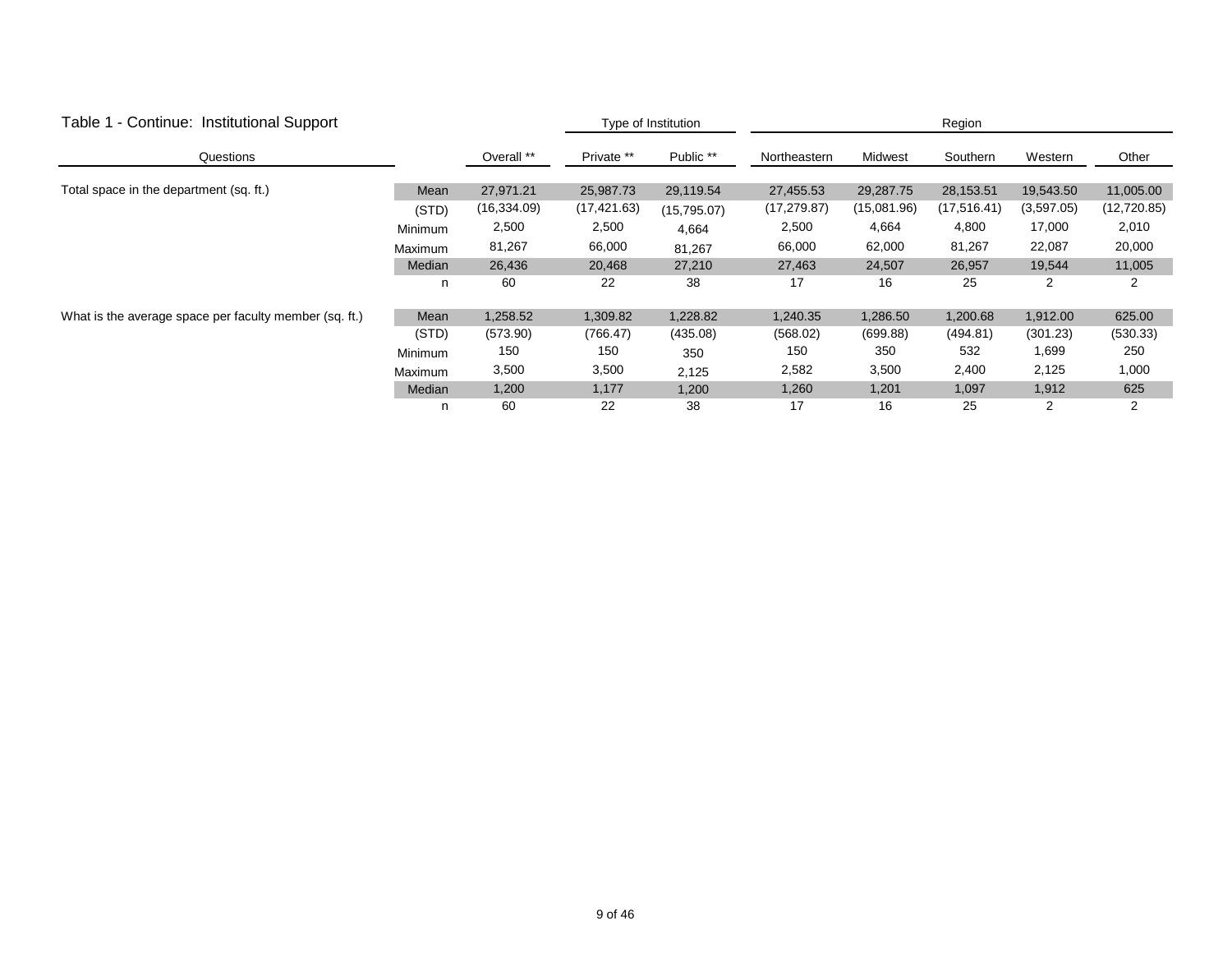# **Table 2: Start-up Costs**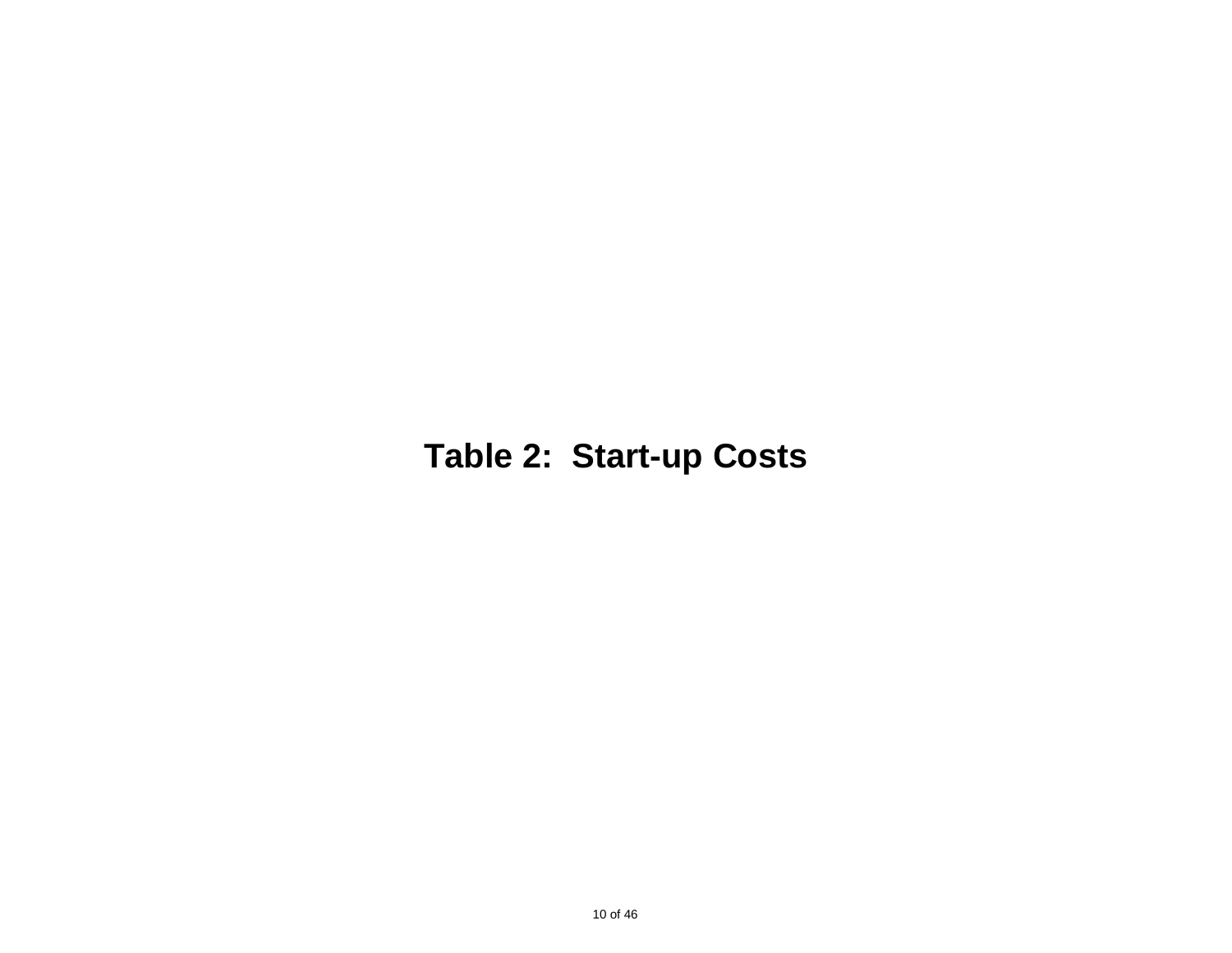### **Table 2: Start-up Costs**

|                                                             |         |             |             | Type of Institution |                | Region      |             |                |                |  |
|-------------------------------------------------------------|---------|-------------|-------------|---------------------|----------------|-------------|-------------|----------------|----------------|--|
| Questions                                                   |         | Overall **  | Private **  | Public **           | Northeastern   | Midwest     | Southern    | Western        | Other          |  |
| Cost of start-up package                                    | Mean    | \$505,414   | \$629,576   | \$443,333           | \$542,282      | \$533,313   | \$459,346   | \$600,000      | \$42,500       |  |
|                                                             | (STD)   | (\$243,085) | (\$281,965) | (\$197, 183)        | (\$268,580)    | (\$273,417) | (\$218,661) | (50)           | (\$45,962)     |  |
|                                                             | Minimum | \$50,000    | \$100,000   | \$50,000            | \$100,000      | \$50,000    | \$183,657   | \$600,000      | \$10,000       |  |
|                                                             | Maximum | \$1,200,000 | \$1,200,000 | \$1,200,000         | \$950,000      | \$1,200,000 | \$1,200,000 | \$600,000      | \$75,000       |  |
|                                                             | Median  | \$450,000   | \$600,000   | \$400,000           | \$500,000      | \$475,000   | \$400,000   | \$600,000      | \$42,500       |  |
|                                                             | n       | 57          | 19          | 38                  | 14             | 16          | 25          | $\overline{2}$ | 2              |  |
| Assistant Professor starting salary                         | Mean    | \$82,808    | \$85,886    | \$80,978            | \$84,129       | \$82,500    | \$81,865    | \$86,500       | \$45,500       |  |
|                                                             | (STD)   | (\$10,429)  | (\$11,908)  | (\$9,126)           | (\$15,285)     | (\$7,024)   | (\$9,039)   | (\$4,950)      | (\$13,435)     |  |
|                                                             | Minimum | \$59,939    | \$65,000    | \$59,939            | \$59,939       | \$65,000    | \$64,800    | \$83,000       | \$36,000       |  |
|                                                             | Maximum | \$130,000   | \$130,000   | \$100,000           | \$130,000      | \$92,000    | \$100,000   | \$90,000       | \$55,000       |  |
|                                                             | Median  | \$83,000    | \$85,000    | \$80,000            | \$83,750       | \$84,500    | \$80,000    | \$86,500       | \$45,500       |  |
|                                                             | n       | 59          | 22          | 37                  | 16             | 16          | 25          | 2              | 2              |  |
| This salary is guaranteed                                   |         |             |             |                     |                |             |             |                |                |  |
| Indefinitely                                                |         | 33.33%      | 9.09%       | 47.37%              | 6.25%          | 52.94%      | 40.00%      | 0.00%          | 0.00%          |  |
| For a finite period                                         |         | 66.67%      | 90.91%      | 52.63%              | 93.75%         | 47.06%      | 60.00%      | 100.00%        | 100.00%        |  |
|                                                             | n       | 60          | 22          | 38                  | 16             | 17          | 25          | 2              | 2              |  |
| If for a finite period, how long is this salary guaranteed? | Mean    | 3.98        | 3.55        | 4.38                | 4.36           | 3.56        | 4.00        | 3.00           | 2.00           |  |
| (yr(s))                                                     | (STD)   | (1.80)      | (1.47)      | (2.01)              | (1.78)         | (1.59)      | (2.03)      | (0.00)         |                |  |
|                                                             | Minimum | 1           |             |                     | 3              |             |             | 3              | $\overline{2}$ |  |
|                                                             | Maximum | 9           | 7           | 9                   | $\overline{7}$ | 6           | 9           | 3              | 2              |  |
|                                                             | Median  | 3           | 3           | 3                   | 3              | 3           | 3           | 3              | $\overline{2}$ |  |
|                                                             | n.      | 41          | 20          | 21                  | 14             | 9           | 16          | $\overline{2}$ | 2              |  |
| What is the average amount of laboratory space offered?     | Mean    | 814.29      | 762.77      | 842.76              | 798.07         | 795.19      | 837.52      | 808.00         | 400.00         |  |
| (sq. ft.)                                                   | (STD)   | (247.28)    | (257.30)    | (240.26)            | (327.89)       | (242.10)    | (211.77)    | (59.40)        | (282.84)       |  |
|                                                             | Minimum | 150         | 150         | 350                 | 150            | 350         | 500         | 766            | 200            |  |
|                                                             | Maximum | 1,500       | 1,200       | 1,500               | 1,400          | 1,200       | 1,500       | 850            | 600            |  |
|                                                             | Median  | 800         | 800         | 800                 | 800            | 800         | 800         | 808            | 400            |  |
|                                                             | n       | 59          | 21          | 38                  | 15             | 17          | 25          | 2              | 2              |  |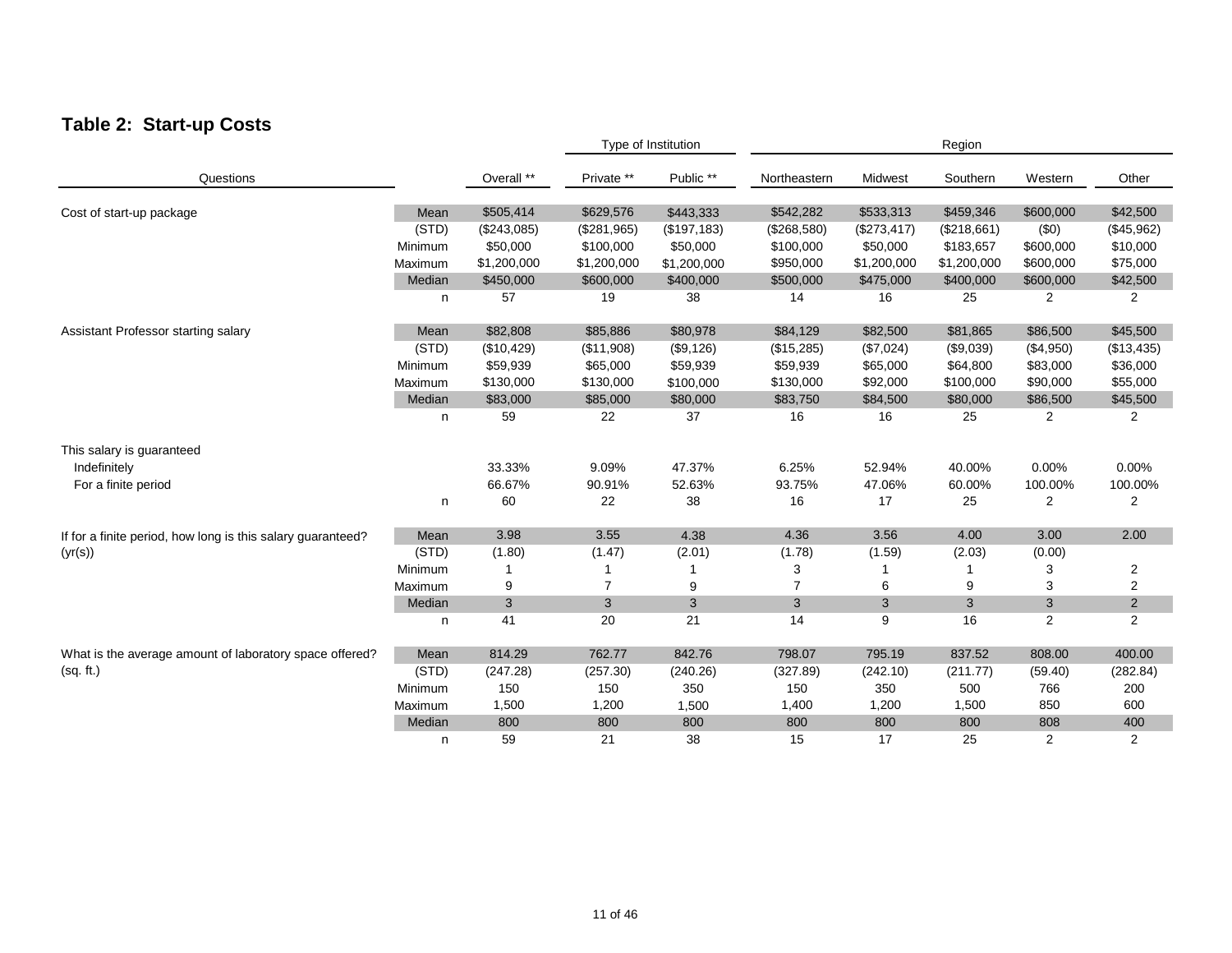| Table 2 - Continue: Start-up Costs                                      |         |                | Type of Institution |              | Region         |                |                |              |              |
|-------------------------------------------------------------------------|---------|----------------|---------------------|--------------|----------------|----------------|----------------|--------------|--------------|
| Questions                                                               |         | Overall **     | Private **          | Public **    | Northeastern   | Midwest        | Southern       | Western      | Other        |
| Number of anticipated new hires in the next three years -               | Mean    | 0.88           | 1.00                | 0.81         | 0.86           | 0.80           | 1.00           | 0.50         | 1.00         |
| Bacteriology                                                            | (STD)   | (0.73)         | (0.87)              | (0.64)       | (0.86)         | (0.68)         | (0.69)         | (0.71)       | (0.00)       |
|                                                                         | Minimum | 0              | 0                   | ∩            | 0              | 0              | 0              | 0            |              |
|                                                                         | Maximum | 3              | 3                   | 2            | 3              | $\overline{2}$ | $\overline{2}$ |              |              |
|                                                                         | Median  | 1.0            | 1.0                 | 1.0          | 1.0            | 1.0            | 1.0            | 0.5          | $\mathbf{1}$ |
|                                                                         | n       | 49             | 17                  | 32           | 14             | 15             | 18             | 2            | 2            |
| Number of anticipated new hires in the next three years -               | Mean    | 0.92           | 0.79                | 1.00         | 0.64           | 0.69           | 1.26           | 0.50         | 0.00         |
| Virology                                                                | (STD)   | (0.68)         | (0.63)              | (0.71)       | (0.74)         | (0.48)         | (0.62)         | (0.71)       |              |
|                                                                         | Minimum | 0              | 0                   | 0            | 0              | $\Omega$       | 0              | 0            | 0            |
|                                                                         | Maximum | 3              | 2                   | 3            | $\overline{2}$ |                | 3              | -1           | 0            |
|                                                                         | Median  | $\mathbf{1}$   | $\mathbf{1}$        | $\mathbf{1}$ | 0.5            | $\mathbf{1}$   | $\mathbf{1}$   | 0.5          | $\mathbf 0$  |
|                                                                         | n       | 52             | 19                  | 33           | 14             | 13             | 23             | 2            | $\mathbf{1}$ |
| Number of anticipated new hires in the next three years -<br>Immunology | Mean    | 0.86           | 0.71                | 0.93         | 0.42           | 0.91           | 1.06           | 1.50         | 0.00         |
|                                                                         | (STD)   | (0.91)         | (0.91)              | (0.92)       | (0.67)         | (1.04)         | (0.80)         | (2.12)       |              |
|                                                                         | Minimum | 0              | 0                   | 0            | 0              | 0              | 0              | 0            | 0            |
|                                                                         | Maximum | 3              | 3                   | 3            | 2              | 3              | 3              | 3            | 0            |
|                                                                         | Median  | $\mathbf{1}$   | 0.5                 | $\mathbf{1}$ | $\mathbf 0$    | $\mathbf{1}$   | $\mathbf{1}$   | 1.5          | $\mathbf{0}$ |
|                                                                         | n       | 43             | 14                  | 29           | 12             | 11             | 18             | 2            | 1            |
| Number of anticipated new hires in the next three years -               | Mean    | 0.24           | 0.27                | 0.22         | 0.09           | 0.38           | 0.31           | 0.00         | 1.00         |
| Cell Biology                                                            | (STD)   | (0.50)         | (0.65)              | (0.42)       | (0.30)         | (0.74)         | (0.48)         | (0.00)       | (0.00)       |
|                                                                         | Minimum | 0              | 0                   | 0            | 0              | 0              | 0              | 0            |              |
|                                                                         | Maximum | 2              | 2                   |              |                | $\overline{c}$ |                | 0            | 1            |
|                                                                         | Median  | $\overline{0}$ | $\overline{0}$      | $\mathbf{0}$ | $\mathbf 0$    | $\mathbf{0}$   | $\mathbf 0$    | $\mathbf{0}$ | $\mathbf{1}$ |
|                                                                         | n       | 34             | 11                  | 23           | 11             | 8              | 13             | 2            | 2            |
| Number of anticipated new hires in the next three years -               | Mean    | 0.26           | 0.50                | 0.14         | 0.36           | 0.25           | 0.23           | 0.00         | 0.00         |
| Parasitology                                                            | (STD)   | (0.45)         | (0.52)              | (0.35)       | (0.50)         | (0.46)         | (0.44)         | (0.00)       |              |
|                                                                         | Minimum | 0              | 0                   | 0            | 0              | 0              | 0              | 0            | 0            |
|                                                                         | Maximum | 1              |                     | 1            | 1              |                | 1              | 0            | 0            |
|                                                                         | Median  | $\mathbf 0$    | 0.5                 | $\mathbf 0$  | $\mathbf 0$    | $\mathbf{0}$   | $\overline{0}$ | $\mathbf{0}$ | 0            |
|                                                                         | n       | 34             | 12                  | 22           | 11             | 8              | 13             | 2            | 1            |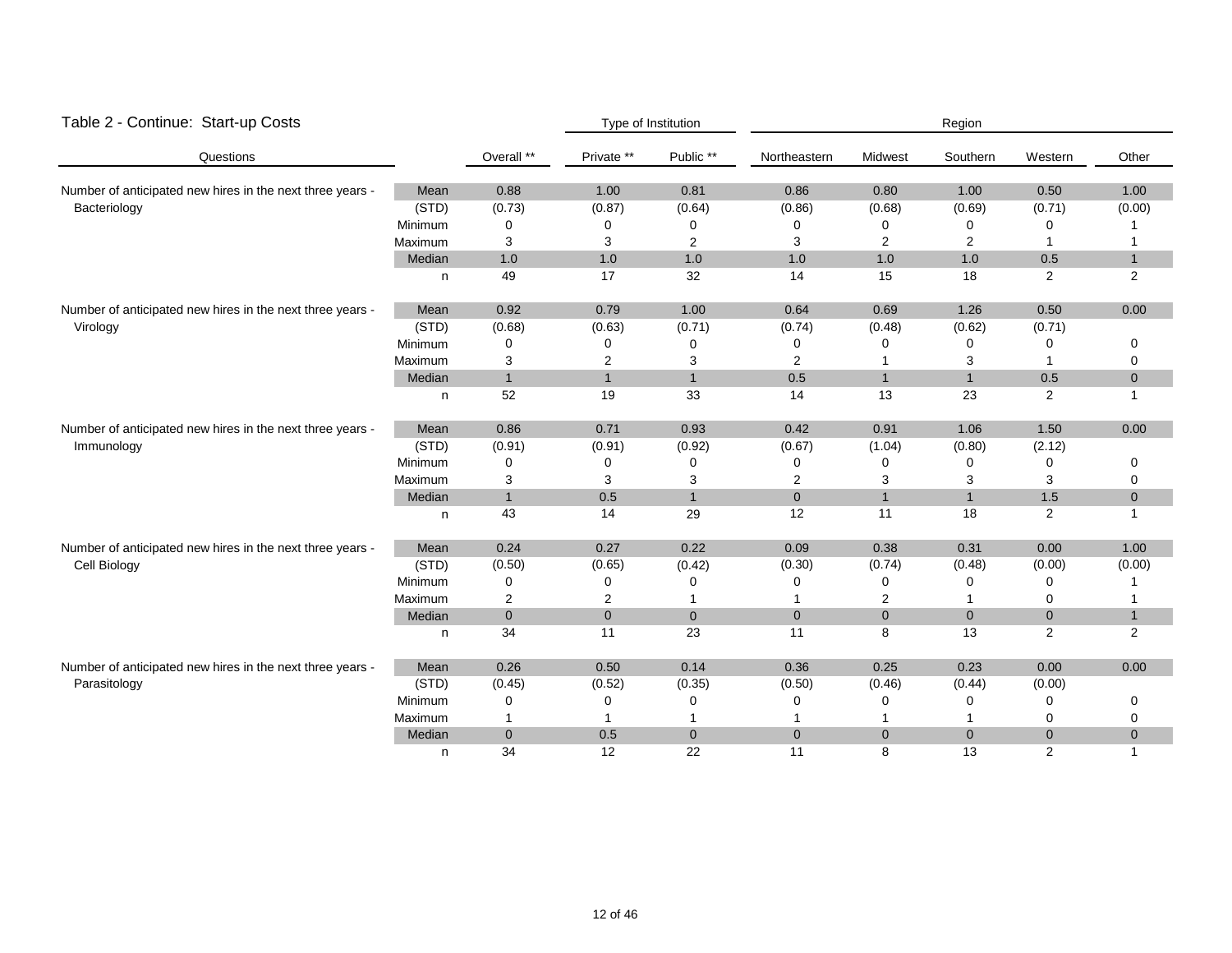### **Table 3: Individual Faculty Demographics - Full Time Female Personnel**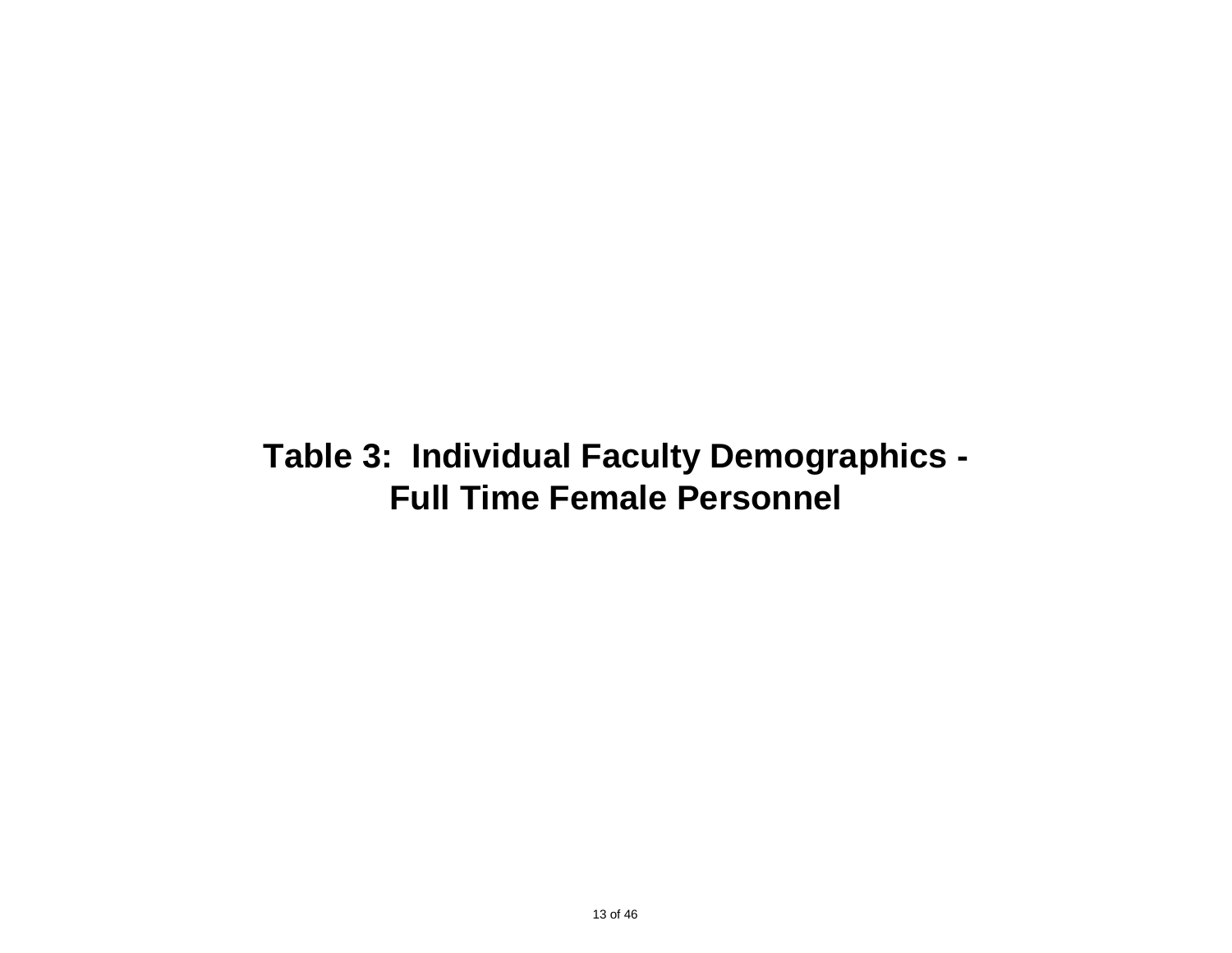|                                                            |         |                 | Type of Institution |                | Region         |                |                |                |                |
|------------------------------------------------------------|---------|-----------------|---------------------|----------------|----------------|----------------|----------------|----------------|----------------|
| Questions                                                  |         | Overall **      | Private **          | Public **      | Northeastern   | Midwest        | Southern       | Western        | Other          |
| Total Full-time Female faculty (primary appointees only)   | Mean    | 5.49            | 5.91                | 5.24           | 6.12           | 4.06           | 6.28           | 2.50           | 4.00           |
|                                                            | (STD)   | (3.54)          | (3.19)              | (3.75)         | (3.22)         | (2.51)         | (4.13)         | (0.71)         | (4.24)         |
|                                                            | Minimum |                 |                     | 1              |                |                |                | 2              |                |
|                                                            | Maximum | 17              | 15                  | 17             | 15             | 12             | 17             | 3              | $\overline{7}$ |
|                                                            | Median  | $5\phantom{.0}$ | $5\overline{)}$     | $\overline{4}$ | $5\phantom{1}$ | $\overline{4}$ | 6              | 2.5            | $\overline{4}$ |
|                                                            | n.      | 61              | 23                  | 38             | 17             | 17             | 25             | $\overline{2}$ | 2              |
| Full-time Female tenured faculty (primary appointees only) | Mean    | 2.43            | 2.13                | 2.61           | 2.24           | 2.47           | 2.64           | 1.00           | 0.00           |
|                                                            | (STD)   | (2.06)          | (1.49)              | (2.34)         | (1.48)         | (1.77)         | (2.61)         | (0.00)         | (0.00)         |
|                                                            | Minimum | 0               | 0                   | 0              | 0              |                | 0              |                | 0              |
|                                                            | Maximum | 10              | 5                   | 10             | 5              | $\overline{7}$ | 10             |                | 0              |
|                                                            | Median  | $\overline{2}$  | $\overline{2}$      | 2              | 2              | 2              | $\overline{2}$ | $\mathbf{1}$   | $\overline{0}$ |
|                                                            | n       | 61              | 23                  | 38             | 17             | 17             | 25             | $\overline{2}$ | 2              |
| Full-time Female non-tenured faculty (primary appointees   | Mean    | 1.21            | 1.57                | 1.00           | 1.53           | 0.82           | 1.24           | 1.50           | 2.00           |
| only - on tenure track)                                    | (STD)   | (1.14)          | (1.27)              | (1.01)         | (1.07)         | (1.07)         | (1.23)         | (0.71)         | (2.83)         |
|                                                            | Minimum | 0               | 0                   | 0              | 0              | 0              | 0              |                | 0              |
|                                                            | Maximum | 5               | 5                   | 4              |                |                | 5              | 2              | 4              |
|                                                            | Median  | $\mathbf{1}$    | $\mathbf{1}$        | $\overline{1}$ | $\mathbf{1}$   | $\mathbf{1}$   | $\mathbf{1}$   | 1.5            | $\overline{2}$ |
|                                                            | n       | 61              | 23                  | 38             | 17             | 17             | 25             | $\overline{2}$ | $\overline{2}$ |
| Full-time Female faculty (primary appointees only - non-   | Mean    | 1.95            | 2.22                | 1.77           | 2.50           | 0.81           | 2.50           | 0.00           | 2.00           |
| tenure track)                                              | (STD)   | (2.09)          | (2.58)              | (1.72)         | (2.78)         | (0.91)         | (1.87)         | (0.00)         | (1.41)         |
|                                                            | Minimum | 0               | 0                   | 0              | 0              | 0              | 0              | 0              |                |
|                                                            | Maximum | 11              | 11                  | 7              | 11             | 3              | $\overline{7}$ | 0              | 3              |
|                                                            | Median  | $\mathbf{1}$    | $\overline{2}$      | $\mathbf{1}$   | 2              | $\mathbf{1}$   | 2.5            | $\overline{0}$ | $2^{\circ}$    |
|                                                            | n       | 58              | 23                  | 35             | 16             | 16             | 24             | 2              | 2              |

### **Table 3: Individual Faculty Demographics - Full Time Female Personnel**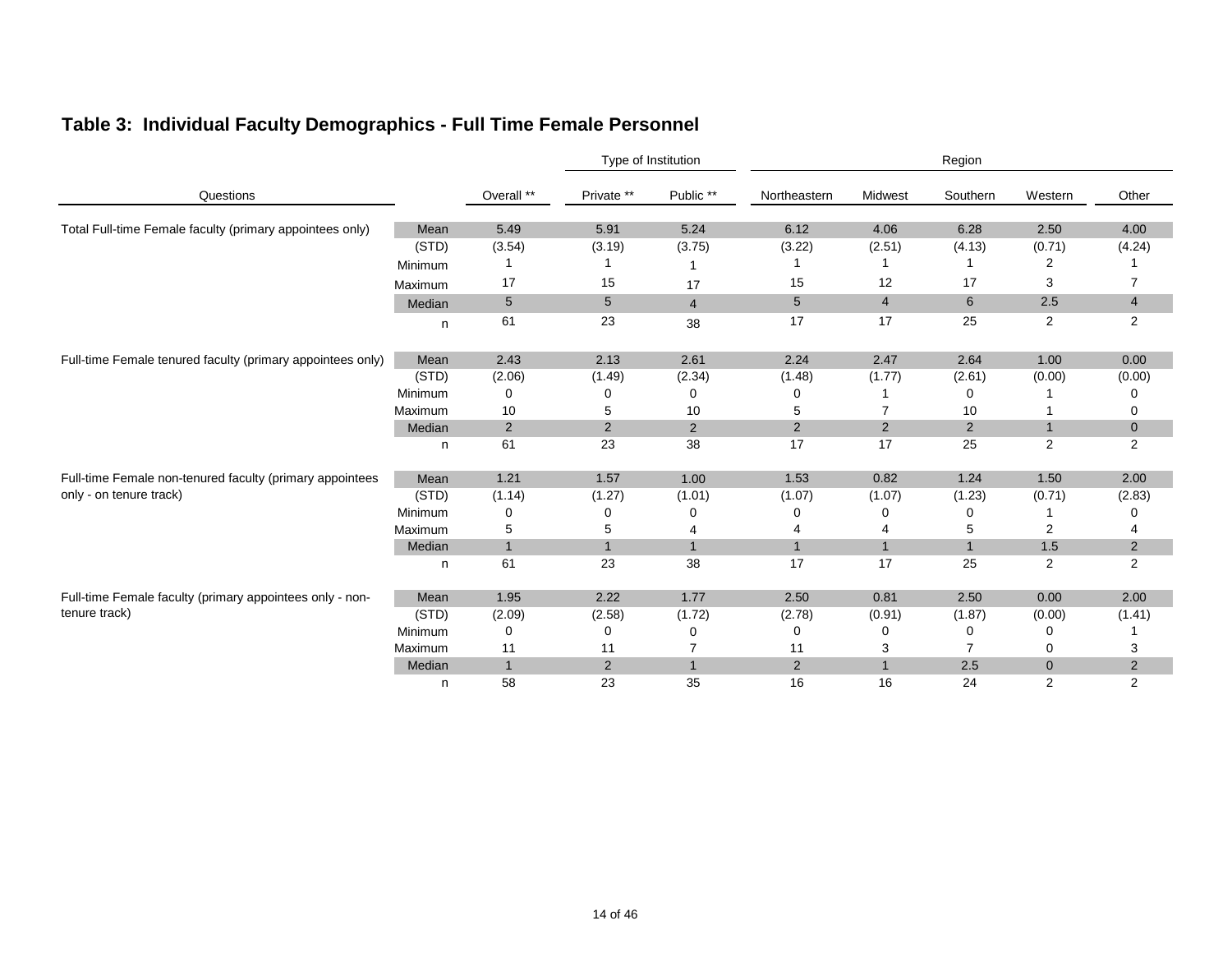# **Table 4: Individual Faculty Demographics - Full Time Male Personnel**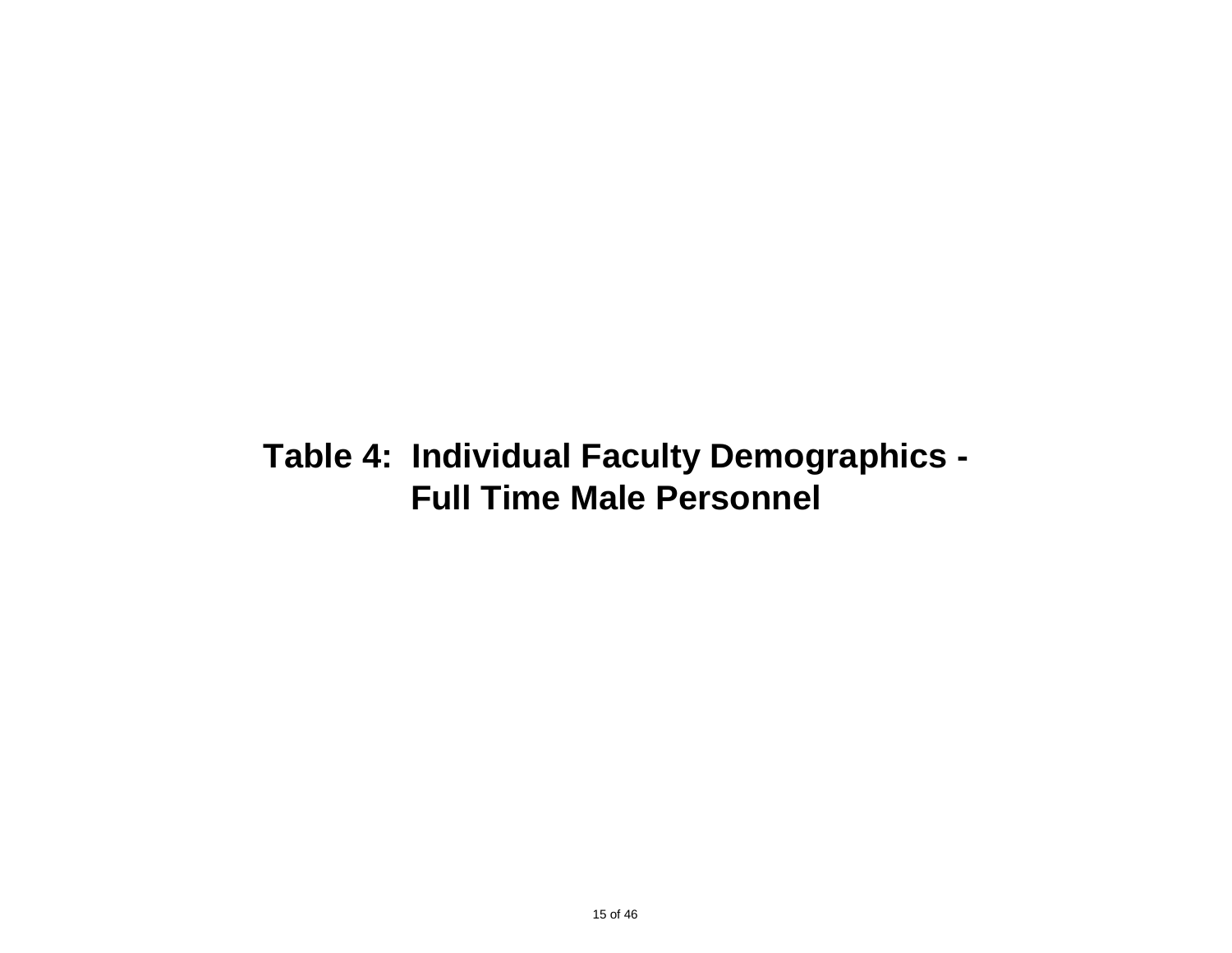| Table 4: Individual Faculty Demographics - Full Time Male Personnel |  |
|---------------------------------------------------------------------|--|
|---------------------------------------------------------------------|--|

|                                                              |         |                |            | Type of Institution |              | Region         |                |                |                |  |
|--------------------------------------------------------------|---------|----------------|------------|---------------------|--------------|----------------|----------------|----------------|----------------|--|
| Questions                                                    |         | Overall **     | Private ** | Public **           | Northeastern | Midwest        | Southern       | Western        | Other          |  |
| Total Full-time Male faculty (primary appointees only)       | Mean    | 13.41          | 13.13      | 13.58               | 14.00        | 11.00          | 15.08          | 8.00           | 6.00           |  |
|                                                              | (STD)   | (6.06)         | (6.28)     | (6.01)              | (5.28)       | (5.16)         | (6.74)         | (2.83)         | (2.83)         |  |
|                                                              | Minimum | 3              | 4          | З                   |              | 3              | 5              | 6              |                |  |
|                                                              | Maximum | 26             | 24         | 26                  | 24           | 21             | 26             | 10             | 8              |  |
|                                                              | Median  | 12.0           | 11.0       | 13.0                | 12.0         | 11.0           | 15.0           | 8.0            | $6\phantom{1}$ |  |
|                                                              | n       | 61             | 23         | 38                  | 17           | 17             | 25             | $\overline{2}$ | 2              |  |
| Full-time Male tenured faculty (primary appointees only)     | Mean    | 8.48           | 7.48       | 9.08                | 7.94         | 7.59           | 9.72           | 5.00           |                |  |
|                                                              | (STD)   | (4.61)         | (4.18)     | (4.81)              | (3.27)       | (4.12)         | (5.59)         | (1.41)         |                |  |
|                                                              | Minimum | $\overline{2}$ | 2          | 2                   | 3            | $\overline{2}$ | 2              |                |                |  |
|                                                              | Maximum | 19             | 17         | 19                  | 14           | 17             | 19             | 6              |                |  |
|                                                              | Median  | 7.0            | 6.0        | 8.0                 | 7.0          | 7.0            | 9.0            | $5.0\,$        |                |  |
|                                                              | n       | 61             | 23         | 38                  | 17           | 17             | 25             | $\overline{2}$ | 0              |  |
| Full-time Male non-tenured (primary appointees only - on     | Mean    | 2.84           | 3.39       | 2.50                | 3.35         | 2.18           | 3.00           | 2.00           | 4.00           |  |
| tenure track)                                                | (STD)   | (2.10)         | (2.78)     | (1.50)              | (3.00)       | (1.67)         | (1.50)         | (2.83)         |                |  |
|                                                              | Minimum | 0              | 0          | 0                   | 0            | 0              | 0              | 0              |                |  |
|                                                              | Maximum | 11             | 11         | 6                   | 11           | 6              | $\overline{7}$ | 4              | 4              |  |
|                                                              | Median  | 3.0            | 3.0        | 2.5                 | 3.0          | 2.0            | 3.0            | 2.0            | $\overline{4}$ |  |
|                                                              | n       | 61             | 23         | 38                  | 17           | 17             | 25             | 2              |                |  |
| Full-time Male faculty (primary appointees only - non-tenure | Mean    | 2.17           | 2.36       | 2.05                | 3.07         | 1.24           | 2.36           | 1.00           | 4.00           |  |
| track)                                                       | (STD)   | (2.68)         | (3.16)     | (2.39)              | (3.39)       | (1.82)         | (2.66)         | (1.41)         | (0.00)         |  |
|                                                              | Minimum | 0              | 0          | 0                   | 0            | 0              | 0              | 0              |                |  |
|                                                              | Maximum | 11             | 11         | 9                   | 11           | 5              | 10             | 2              | 4              |  |
|                                                              | Median  | 1.0            | 1.0        | 2.0                 | 2.0          | 0.0            | 2.0            | 1.0            | $\overline{4}$ |  |
|                                                              | n       | 59             | 22         | 37                  | 15           | 17             | 25             | 2              | $\overline{2}$ |  |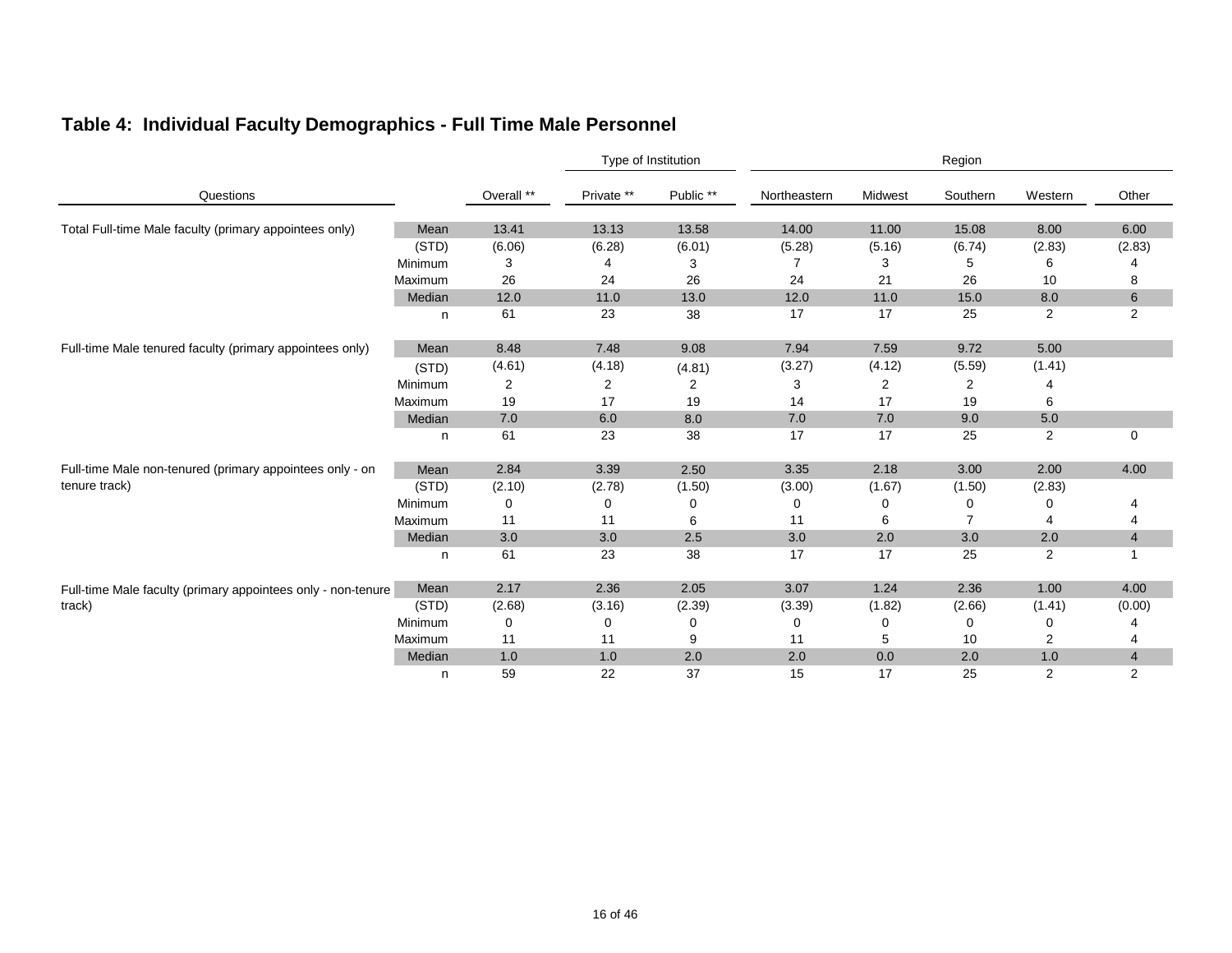# **Table 5: Individual Faculty Demographics - Full Time Minority Personnel**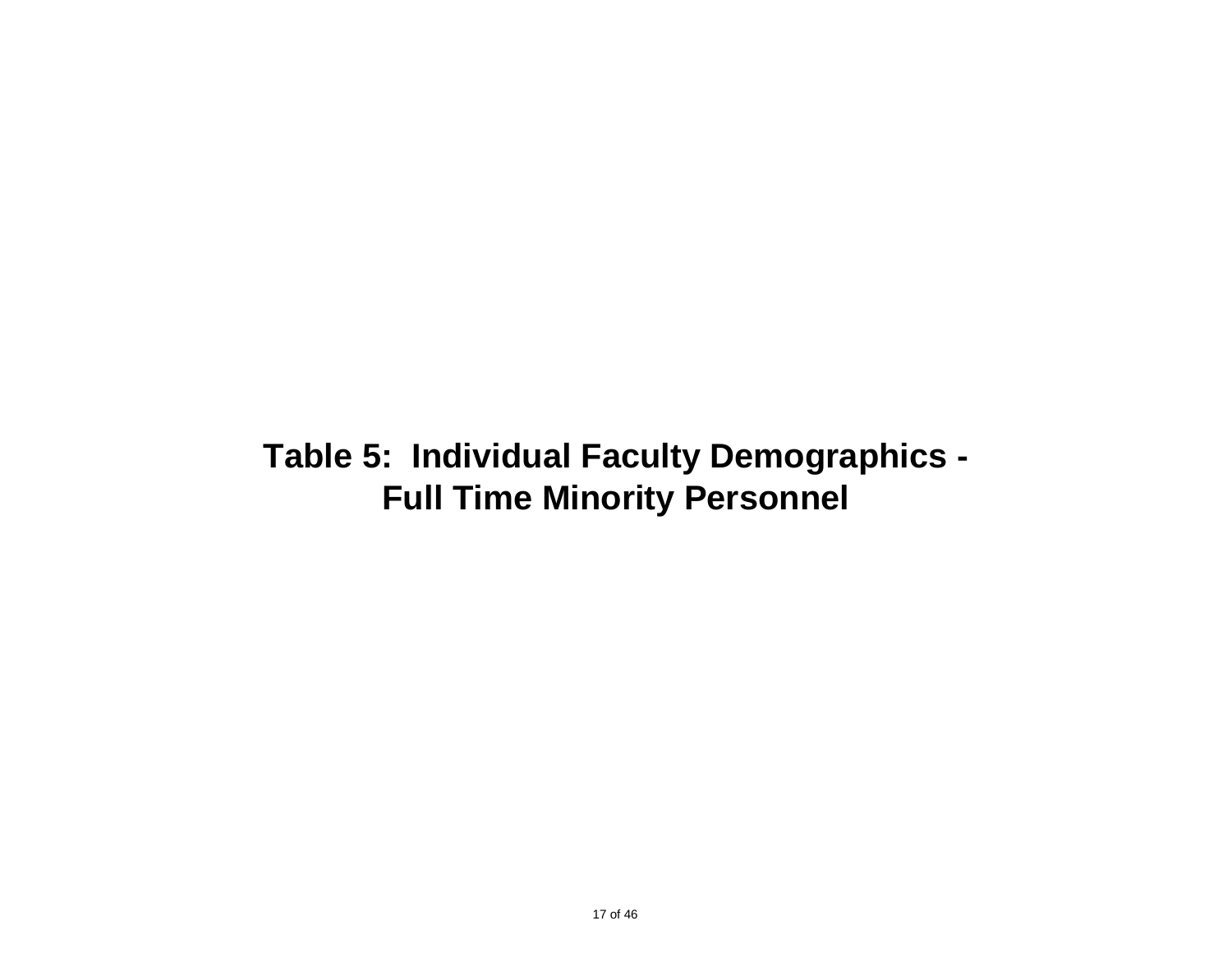|                                                              |         |              | Type of Institution |                |                |                | Region         |                |                |  |  |
|--------------------------------------------------------------|---------|--------------|---------------------|----------------|----------------|----------------|----------------|----------------|----------------|--|--|
| Questions                                                    |         | Overall **   | Private **          | Public **      | Northeastern   | Midwest        | Southern       | Western        | Other          |  |  |
| Total Full-time Minority faculty (primary appointees only)   | Mean    | 2.34         | 1.91                | 2.61           | 2.29           | 1.12           | 3.36           | 0.50           | 2.50           |  |  |
|                                                              | (STD)   | (3.18)       | (2.66)              | (3.47)         | (2.87)         | (2.42)         | (3.67)         | (0.71)         | (3.54)         |  |  |
|                                                              | Minimum | 0            | 0                   | 0              | 0              | 0              | 0              | 0              | 0              |  |  |
|                                                              | Maximum | 16           | 10                  | 16             | 10             | 10             | 16             |                | 5              |  |  |
|                                                              | Median  | $\mathbf{1}$ | $\mathbf{1}$        | $\mathbf{1}$   | $\mathbf{1}$   | $\overline{0}$ | $\overline{2}$ | 0.5            | 2.5            |  |  |
|                                                              | n       | 61           | 23                  | 38             | 17             | 17             | 25             | $\overline{2}$ | $\overline{2}$ |  |  |
| Full-time Minority tenured faculty (primary appointees only) | Mean    | 1.03         | 0.90                | 1.11           | 1.25           | 0.25           | 1.44           | 0.50           | 0.00           |  |  |
|                                                              | (STD)   | (1.77)       | (2.05)              | (1.62)         | (2.38)         | (0.58)         | (1.78)         | (0.71)         |                |  |  |
|                                                              | Minimum | 0            |                     | 0              | 0              | 0              | 0              | 0              | 0              |  |  |
|                                                              | Maximum | 9            | 9                   | $\overline{7}$ | 9              | 2              | 7              |                | 0              |  |  |
|                                                              | Median  | $\mathbf 0$  | $\overline{0}$      | 0.5            | $\mathbf 0$    | $\mathbf{0}$   | $\mathbf{1}$   | 0.5            | $\mathbf{0}$   |  |  |
|                                                              | n       | 59           | 21                  | 38             | 16             | 16             | 25             | 2              | -1             |  |  |
| Full-time Minority non-tenured (primary appointees only - on | Mean    | 0.64         | 0.55                | 0.69           | 0.69           | 0.38           | 0.83           | 0.00           | 0.00           |  |  |
| tenure track)                                                | (STD)   | (0.99)       | (0.67)              | (1.14)         | (0.79)         | (0.81)         | (1.20)         | (0.00)         |                |  |  |
|                                                              | Minimum | 0            | 0                   | 0              | 0              | 0              | 0              | 0              | 0              |  |  |
|                                                              | Maximum | 4            | 2                   | 4              | $\overline{2}$ | 3              |                | 0              | $\mathbf 0$    |  |  |
|                                                              | Median  | $\mathbf 0$  | $\overline{0}$      | $\mathbf{0}$   | 0.5            | $\mathbf{0}$   | $\overline{0}$ | $\mathbf{0}$   | $\mathbf{0}$   |  |  |
|                                                              | n       | 58           | 22                  | 36             | 16             | 16             | 24             | 2              |                |  |  |
| Full-time Minority faculty (primary appointees only - non-   | Mean    | 0.78         | 0.59                | 0.89           | 0.53           | 0.56           | 1.12           | 0.00           | 2.50           |  |  |
| tenure track)                                                | (STD)   | (1.30)       | (0.96)              | (1.47)         | (1.13)         | (1.26)         | (1.42)         | (0.00)         | (3.54)         |  |  |
|                                                              | Minimum | 0            |                     | 0              | 0              | 0              | 0              | 0              | 0              |  |  |
|                                                              | Maximum | 6            | 3                   | 6              | 3              | 5              | 6              | 0              | 5              |  |  |
|                                                              | Median  | $\mathbf{0}$ | $\overline{0}$      | $\overline{0}$ | $\overline{0}$ | $\overline{0}$ | $\overline{1}$ | $\overline{0}$ | 2.5            |  |  |

### **Table 5: Individual Faculty Demographics - Full Time Minority Personnel**

n 58 22 36 15 16 25 2 2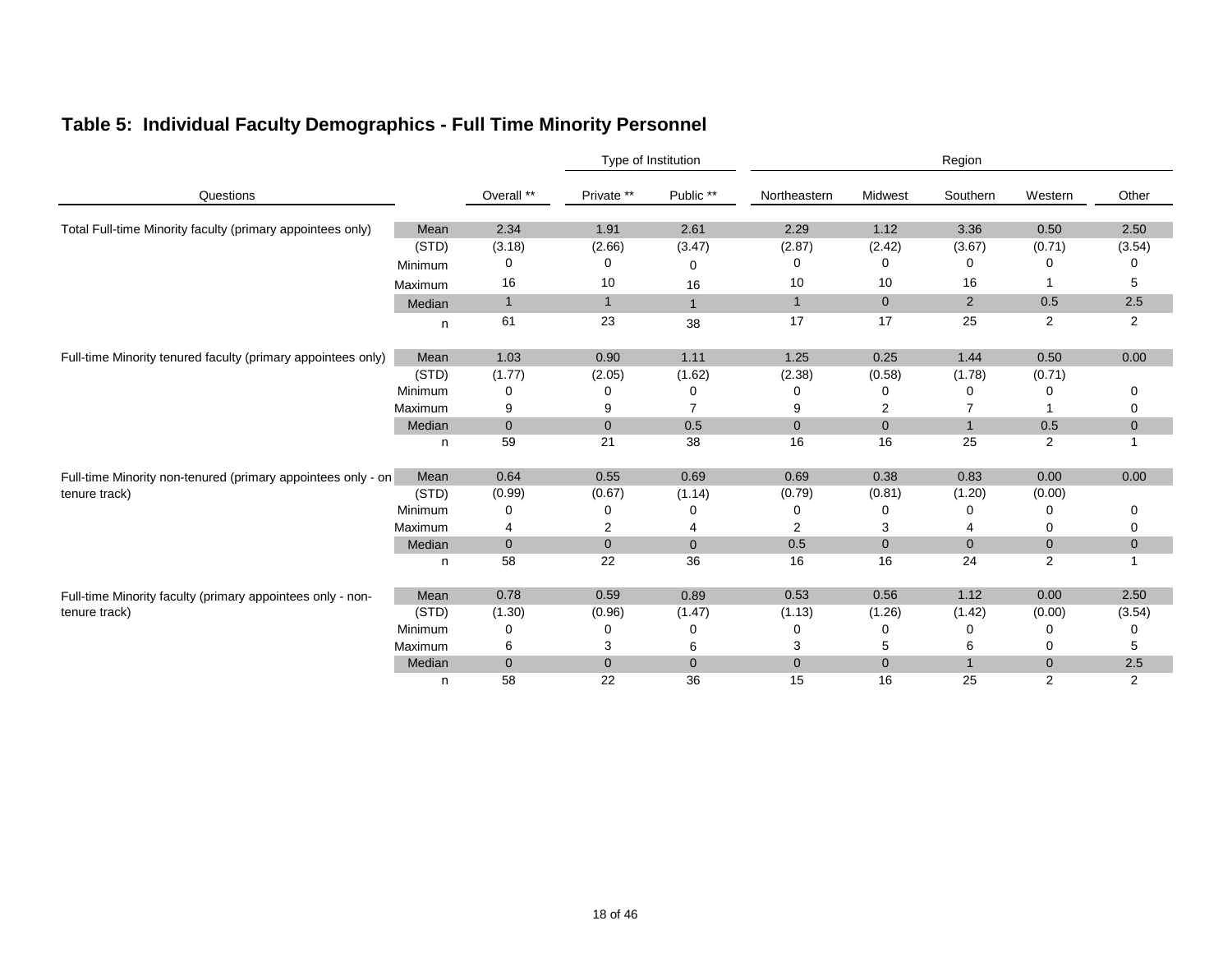# **Table 6: Departmental Graduate Programs**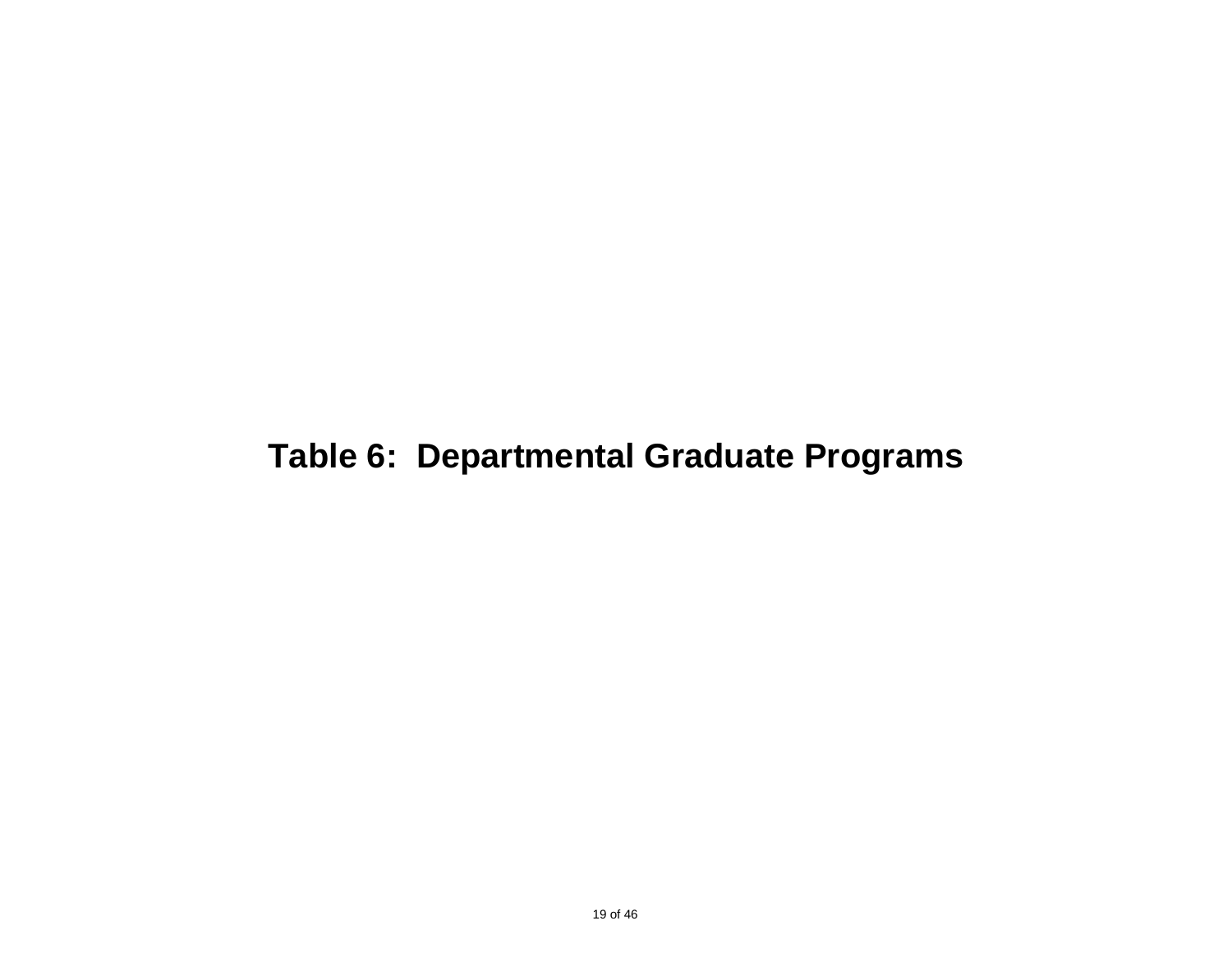### **Table 6: Departmental Graduate Programs**

|                                                                      |         |            | Type of Institution |                | Region         |         |          |         |         |
|----------------------------------------------------------------------|---------|------------|---------------------|----------------|----------------|---------|----------|---------|---------|
| Questions                                                            |         | Overall ** | Private **          | Public **      | Northeastern   | Midwest | Southern | Western | Other   |
| Does your Medical/Graduate School offer a degree in<br>Microbiology? |         |            |                     |                |                |         |          |         |         |
| Yes                                                                  |         | 81.97%     | 86.96%              | 78.95%         | 88.24%         | 88.24%  | 72.00%   | 100.00% | 100.00% |
| No                                                                   |         | 18.03%     | 13.04%              | 21.05%         | 11.76%         | 11.76%  | 28.00%   | 0.00%   | 0.00%   |
|                                                                      | n       | 61         | 23                  | 38             | 17             | 17      | 25       | 2       | 2       |
| What percentage of your department faculty participate in            | Mean    | 89.11      | 91.30               | 87.79          | 93.12          | 90.71   | 84.44    | 100.00  | 100.00  |
| graduate teaching? (%)                                               | (STD)   | (17.16)    | (18.94)             | (16.10)        | (8.78)         | (18.06) | (20.53)  | (0.00)  | (0.00)  |
|                                                                      | Minimum | 15         | 15                  | 41             | 70             | 41      | 15       | 100     | 100     |
|                                                                      | Maximum | 100        | 100                 | 100            | 100            | 100     | 100      | 100     | 100     |
|                                                                      | Median  | 100.0      | 100.0               | 100.0          | 95.0           | 100.0   | 88.6     | 100.0   | 100.0   |
|                                                                      | n       | 61         | 23                  | 38             | 17             | 17      | 25       | 2       | 2       |
| Average number of years to graduate from the department              | Mean    | 5.37       | 5.36                | 5.38           | 5.48           | 5.28    | 5.31     | 6.00    | 3.50    |
| based graduate program (yr(s)).                                      | (STD)   | (1.08)     | (0.66)              | (1.27)         | (0.71)         | (1.04)  | (1.35)   | (0.00)  | (0.71)  |
|                                                                      | Minimum | 0          |                     | 0              | 4              | 2       | 0        | 6       | 3       |
|                                                                      | Maximum | 8          | 6.5                 | 8              | $\overline{7}$ | 6.5     | 8        | 6       | 4       |
|                                                                      | Median  | 5.5        | 5.2                 | $5.5\,$        | 5.4            | 5.4     | 5.0      | 6.0     | 3.5     |
|                                                                      | n       | 60         | 22                  | 38             | 17             | 16      | 25       | 2       | 2       |
| How many of your department faculty participate in a                 | Mean    | 19.95      | 18.48               | 20.86          | 18.24          | 20.29   | 21.83    | 9.00    | 3.50    |
| "interdisciplinary" graduate program                                 | (STD)   | (25.20)    | (23.83)             | (26.30)        | (22.11)        | (27.11) | (27.57)  | (5.66)  | (0.71)  |
|                                                                      | Minimum | 0          | 0                   | $\overline{2}$ | 0              | 2       | 3        | 5       | 3       |
|                                                                      | Maximum | 114        | 100                 | 114            | 100            | 100     | 114      | 13      | 4       |
|                                                                      | Median  | 13         | 12                  | 13             | 13             | 12      | 13.5     | 9       | 3.5     |
|                                                                      | n       | 60         | 23                  | 37             | 17             | 17      | 24       | 2       | 2       |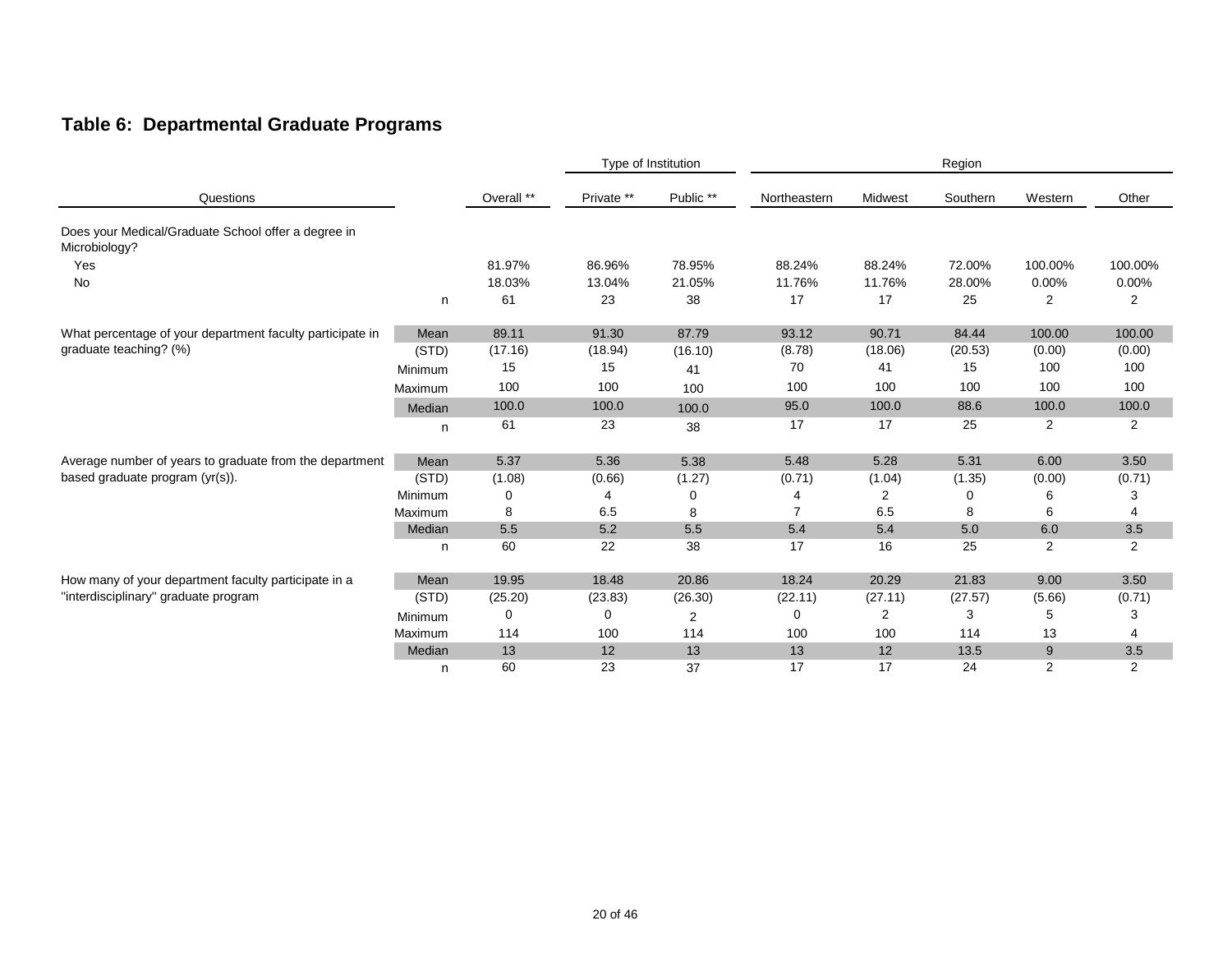| Table 6 - Continue: Departmental Graduate Programs |                |            |                | Type of Institution<br>Region |                |         |          |          |        |
|----------------------------------------------------|----------------|------------|----------------|-------------------------------|----------------|---------|----------|----------|--------|
| Questions                                          |                | Overall ** | Private **     | Public **                     | Northeastern   | Midwest | Southern | Western  | Other  |
| Does your department offer a MS/MA degree          |                |            |                |                               |                |         |          |          |        |
| Yes                                                |                | 42.62%     | 39.13%         | 44.74%                        | 52.94%         | 52.94%  | 32.00%   | $0.00\%$ | 50.00% |
| No                                                 |                | 57.38%     | 60.87%         | 55.26%                        | 47.06%         | 47.06%  | 68.00%   | 100.00%  | 50.00% |
|                                                    | n              | 61         | 23             | 38                            | 17             | 17      | 25       | 2        | 2      |
| How many MS/MA students do you have?               | Mean           | 4.32       | 8.84           | 1.55                          | 11.50          | 2.38    | 0.85     |          | 2.00   |
|                                                    | (STD)          | (10.36)    | (15.67)        | (2.66)                        | (17.61)        | (3.16)  | (1.73)   |          | (2.83) |
|                                                    | <b>Minimum</b> | 0          | 0              | 0                             | 0              | 0       | 0        |          | 0      |
|                                                    | Maximum        | 50         | 50             | 12                            | 50             | 12      | 6        |          | 4      |
|                                                    | Median         | 0.5        | $\overline{2}$ | $\overline{0}$                | $\overline{2}$ | 1.5     | $\Omega$ |          | 2.0    |
|                                                    | n              | 50         | 19             | 31                            | 14             | 16      | 20       | 0        | 2      |
| How many Ph.D. students do you have?               | Mean           | 28.89      | 29.78          | 28.34                         | 32.00          | 24.71   | 30.40    | 19.00    | 6.00   |
|                                                    | (STD)          | (21.07)    | (21.62)        | (21.01)                       | (18.47)        | (17.51) | (25.43)  | (7.07)   | (8.49) |
|                                                    | Minimum        | 0          |                | 0                             | 5              | 0       |          | 14       | 0      |
|                                                    | Maximum        | 93         | 83             | 93                            | 83             | 55      | 93       | 24       | 12     |
|                                                    | Median         | 25.0       | 26.0           | 25.0                          | 28.0           | 24.0    | 24.0     | 19.0     | 6.0    |
|                                                    | n              | 61         | 23             | 38                            | 17             | 17      | 25       | 2        | 2      |

#### 21 of 46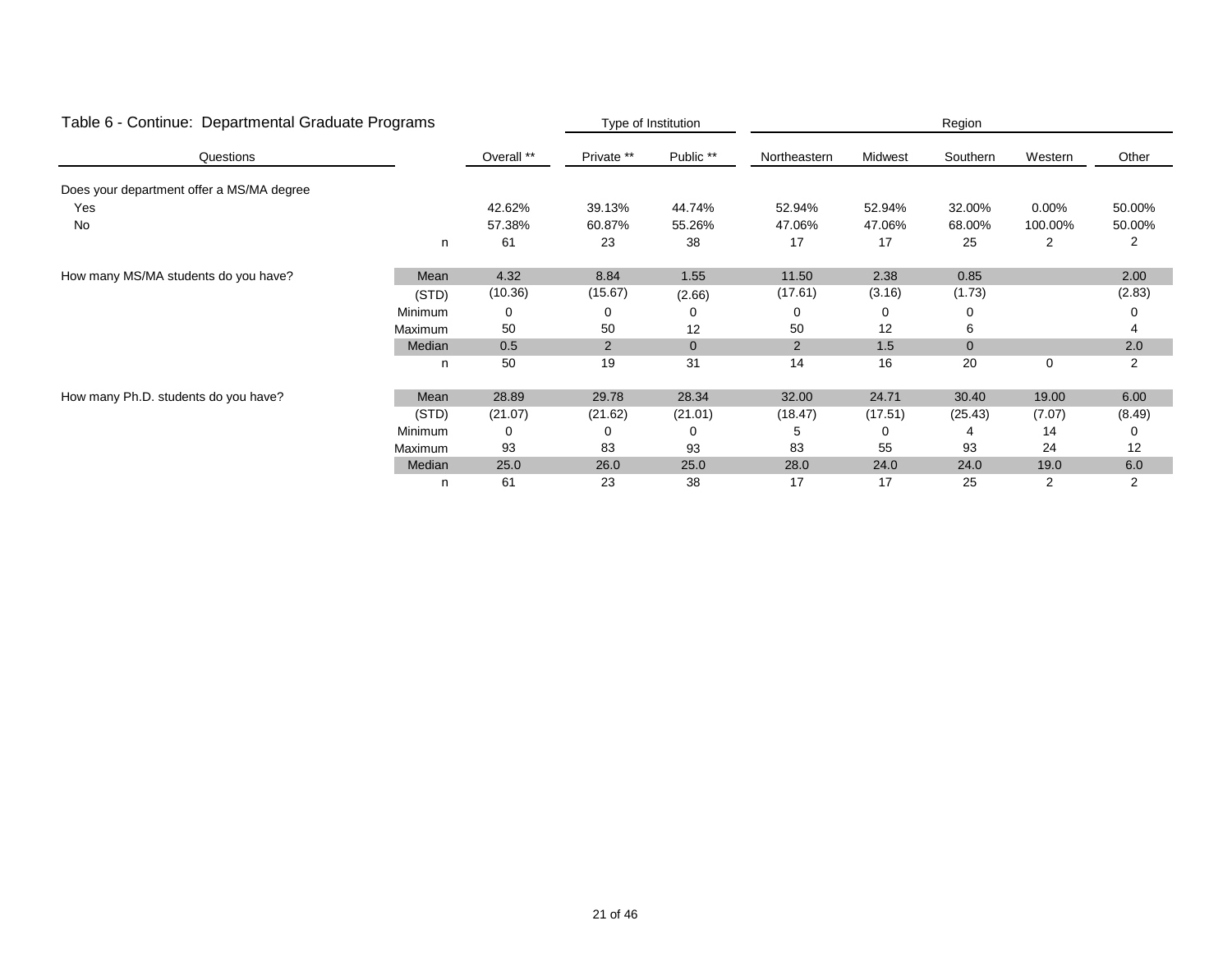### **Table 7: Graduate Students Stipends and Other Financial Information**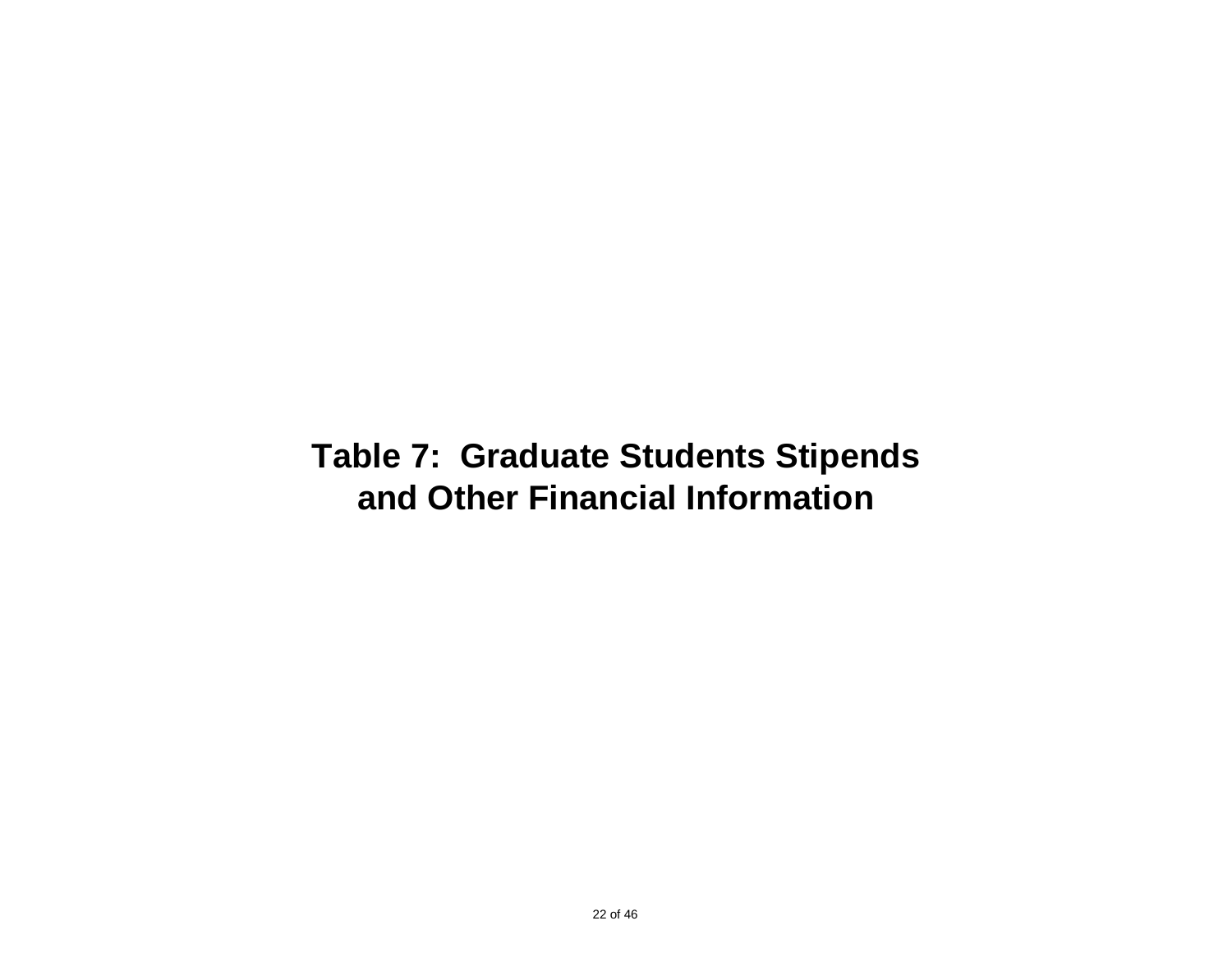|  |  |  |  |  |  | Table 7: Graduate Students Stipends and Other Financial Information |
|--|--|--|--|--|--|---------------------------------------------------------------------|
|--|--|--|--|--|--|---------------------------------------------------------------------|

|                                                        |         | Type of Institution |              | Region    |                |           |           |                |                 |
|--------------------------------------------------------|---------|---------------------|--------------|-----------|----------------|-----------|-----------|----------------|-----------------|
| Questions                                              |         | Overall **          | Private **   | Public ** | Northeastern   | Midwest   | Southern  | Western        | Other           |
| Number of Graduate Students on departmental stipends   | Mean    | 6.23                | 6.55         | 6.04      | 3.81           | 5.50      | 8.65      | 2.50           | 0.00            |
|                                                        | (STD)   | (12.70)             | (9.16)       | (14.57)   | (6.34)         | (8.16)    | (17.84)   | (0.71)         | (0.00)          |
|                                                        | Minimum | $\mathbf 0$         | 0            | 0         | $\mathbf 0$    | 0         | 0         | $\overline{c}$ | 0               |
|                                                        | Maximum | 85                  | 33           | 85        | 25             | 33        | 85        | 3              | 0               |
|                                                        | Median  | 2.0                 | 3.0          | 2.0       | 1.5            | 3.0       | 2.0       | 2.5            | $\mathbf 0$     |
|                                                        | n       | 58                  | 22           | 36        | 16             | 16        | 24        | 2              | 2               |
| Number of Graduate Students on training grant stipends | Mean    | 4.50                | 4.86         | 4.28      | 5.81           | 4.50      | 3.83      | 2.00           | 0.00            |
|                                                        | (STD)   | (6.60)              | (7.74)       | (5.90)    | (8.13)         | (5.75)    | (6.38)    | (2.83)         | (0.00)          |
|                                                        | Minimum | 0                   | 0            | 0         | 0              | 0         | 0         | 0              | 0               |
|                                                        | Maximum | 32                  | 32           | 25        | 32             | 16        | 25        | 4              | 0               |
|                                                        | Median  | 2.0                 | 1.5          | 2.0       | 2.5            | 0.5       | 1.0       | 2.0            | $\overline{0}$  |
|                                                        | n       | 58                  | 22           | 36        | 16             | 16        | 24        | 2              | 2               |
| Number of Graduate Students on research grant stipends | Mean    | 16.72               | 15.68        | 17.34     | 17.94          | 16.41     | 16.40     | 13.50          | 7.00            |
|                                                        | (STD)   | (13.28)             | (13.50)      | (13.30)   | (9.40)         | (12.97)   | (16.36)   | (2.12)         | (7.07)          |
|                                                        | Minimum | 0                   | 0            | 0         | $\overline{2}$ | 0         | 0         | 12             | 2               |
|                                                        | Maximum | 59                  | 52           | 59        | 30             | 52        | 59        | 15             | 12              |
|                                                        | Median  | 16.0                | 13.5         | 17.0      | 19.0           | 18.0      | 11.0      | 13.5           | $\overline{7}$  |
|                                                        | n       | 59                  | 22           | 37        | 16             | 17        | 24        | $\overline{2}$ | 2               |
| Number of Graduate Students on other stipends          | Mean    | 3.56                | 2.05         | 4.44      | 4.33           | 2.69      | 3.88      | 1.00           | 5.00            |
|                                                        | (STD)   | (4.52)              | (3.72)       | (4.75)    | (5.81)         | (4.00)    | (4.13)    | (1.41)         | (7.07)          |
|                                                        | Minimum | 0                   | 0            | 0         | 0              | 0         | 0         | 0              | 0               |
|                                                        | Maximum | 18                  | 16           | 18        | 18             | 13        | 12        | $\overline{c}$ | 10              |
|                                                        | Median  | 2                   | $\mathbf{1}$ | 3         | 2              | 0.5       | 2         | $\mathbf{1}$   | $5\phantom{.0}$ |
|                                                        | n       | 57                  | 21           | 36        | 15             | 16        | 24        | $\mathbf{2}$   | $\overline{2}$  |
| What is the average stipend for Ph.D. students?        | Mean    | \$23,848            | \$25,359     | \$23,013  | \$25,257       | \$22,365  | \$23,869  | \$23,500       | \$20,000        |
|                                                        | (STD)   | (\$3,873)           | (\$2,116)    | (\$4,367) | (\$2,172)      | (\$6,575) | (\$1,772) | (\$2,121)      | (\$0)           |
|                                                        | Minimum | \$0                 | \$20,000     | \$0       | \$20,000       | \$0       | \$19,000  | \$22,000       | \$20,000        |
|                                                        | Maximum | \$29,000            | \$29,000     | \$26,500  | \$29,000       | \$27,000  | \$26,004  | \$25,000       | \$20,000        |
|                                                        | Median  | \$24,500            | \$25,500     | \$23,750  | \$25,500       | \$24,000  | \$23,750  | \$23,500       | \$20,000        |
|                                                        | n       | 59                  | 21           | 38        | 17             | 16        | 24        | $\overline{2}$ | 2               |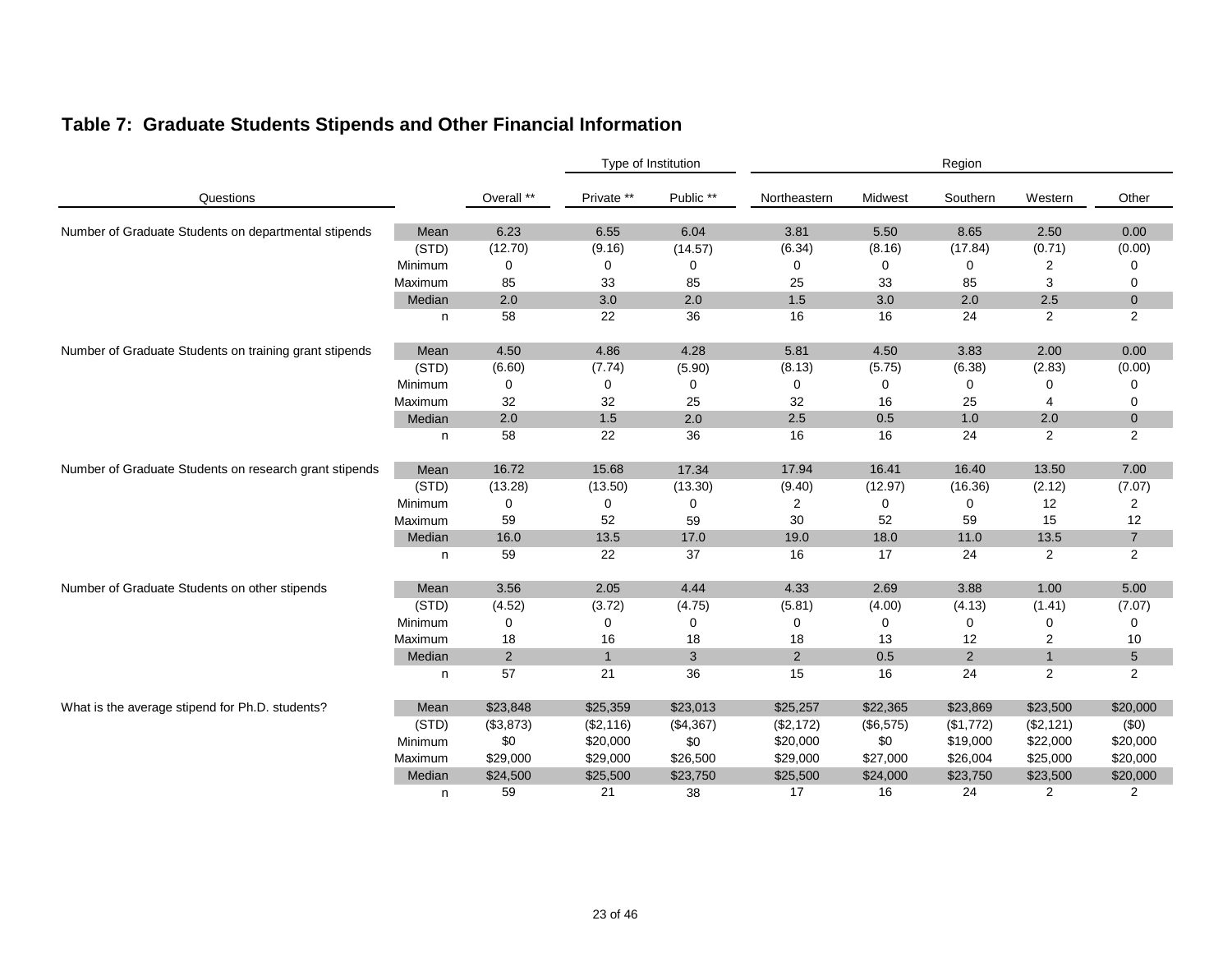#### Table 7 - Continue: Graduate Students Stipends and Other Financial Information Type of Institution

| <b>Other Financial Information</b>                        |         |             | Type of Institution |                | Region       |           |                |           |                |
|-----------------------------------------------------------|---------|-------------|---------------------|----------------|--------------|-----------|----------------|-----------|----------------|
| Questions                                                 |         | Overall **  | Private **          | Public **      | Northeastern | Midwest   | Southern       | Western   | Other          |
| Percentage of students with tuition and fees paid by the  | Mean    | 45.21       | 40.59               | 47.88          | 35.24        | 51.64     | 46.88          | 57.50     | 0.00           |
| department? (%)                                           | (STD)   | (46.85)     | (46.72)             | (47.35)        | (44.03)      | (47.89)   | (49.06)        | (60.10)   | (0.00)         |
|                                                           | Minimum | 0.0         | 0.0                 | 0.0            | 0.0          | 0.0       | 0.0            | 15.0      | 0.0            |
|                                                           | Maximum | 100.0       | 100.0               | 100.0          | 100.0        | 100.0     | 100.0          | 100.0     | 0.0            |
|                                                           | Median  | 20.0        | 10.0                | 26.5           | 6.0          | 56.0      | 20.0           | 57.5      | 0.0            |
|                                                           | n       | 60          | 22                  | 38             | 17           | 16        | 25             | 2         | $\overline{2}$ |
| Is health insurance provided for your graduate students?  |         |             |                     |                |              |           |                |           |                |
| Yes                                                       |         | 88.14%      | 95.24%              | 84.21%         | 100.00%      | 80.00%    | 84.00%         | 100.00%   | 100.00%        |
| No                                                        |         | 11.86%      | 4.76%               | 15.79%         | 0.00%        | 20.00%    | 16.00%         | 0.00%     | 0.00%          |
|                                                           | n       | 59          | 21                  | 38             | 17           | 15        | 25             | 2         | 2              |
| If yes, how much (total cost from all sources)?           | Mean    | \$2,437     | \$2,243             | \$2,547        | \$2,773      | \$2,054   | \$1,808        | \$7,528   | \$38           |
|                                                           | (STD)   | ( \$1, 933) | (\$685)             | (\$2,378)      | (\$1,295)    | (\$1,051) | (\$1,277)      | (\$6,324) | (\$53)         |
|                                                           | Minimum | \$374       | \$1,000             | \$374          | \$1,000      | \$625     | \$374          | \$3,056   | \$0            |
|                                                           | Maximum | \$1,200     | \$3,318             | \$12,000       | \$5,640      | \$4,000   | \$4,765        | \$12,000  | \$75           |
|                                                           | Median  | \$2,050     | \$2,260             | \$1,859        | \$2,566      | \$2,000   | \$1,724        | \$7,528   | \$38           |
|                                                           | n       | 44          | 16                  | 28             | 14           | 11        | 17             | 2         | $\overline{2}$ |
| Is a recruiting bonus paid to incoming graduate students? |         |             |                     |                |              |           |                |           |                |
| Yes                                                       |         | 15.25%      | 4.55%               | 21.62%         | 11.76%       | 20.00%    | 16.00%         | 0.00%     | 0.00%          |
| No                                                        |         | 84.75%      | 95.45%              | 78.38%         | 88.24%       | 80.00%    | 84.00%         | 100.00%   | 100.00%        |
|                                                           | n       | 59          | 22                  | 37             | 17           | 15        | 25             | 2         | $\overline{2}$ |
| If yes, how much (total cost from all sources)?           | Mean    | \$2,288     | \$2,000             | \$2,329        | \$2,000      | \$3,167   | \$1,700        |           |                |
|                                                           | (STD)   | (\$2,071)   |                     | (\$2,234)      |              | (\$3,403) | (\$1,013)      |           |                |
|                                                           | Minimum | \$500       | \$2,000             | \$500          | \$2,000      | \$500     | \$800          |           |                |
|                                                           | Maximum | \$7,000     | \$2,000             | \$7,000        | \$2,000      | \$7,000   | \$3,000        |           |                |
|                                                           | Median  | \$2,000     | \$2,000             | \$2,000        | \$2,000      | \$2,000   | \$1,500        |           |                |
|                                                           | n       | 8           |                     | $\overline{7}$ |              | 3         | $\overline{4}$ | 0         | 0              |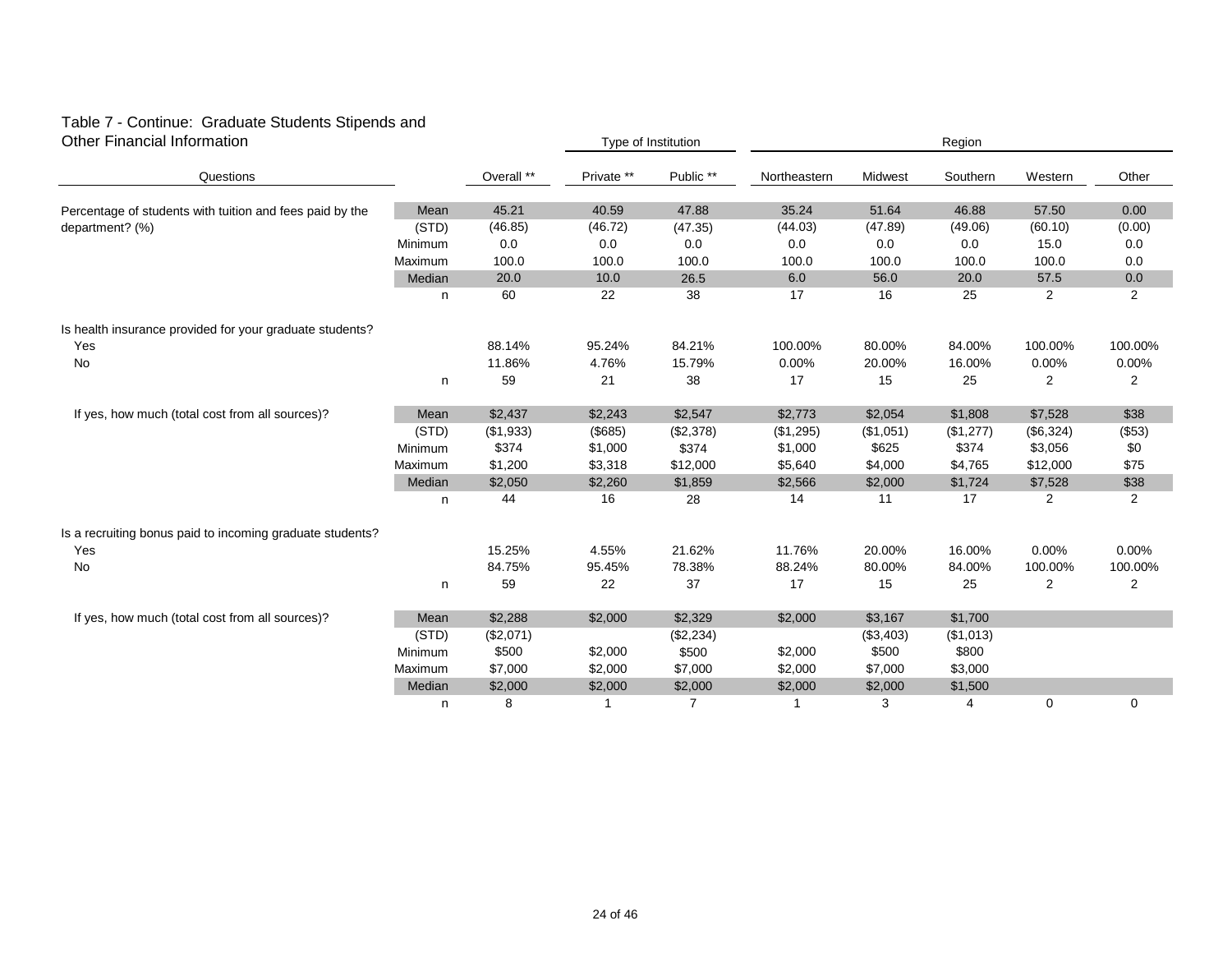#### Table 7 - Continue: Graduate Students Stipends and Other Financial Information

| Other Financial Information                                  |         |            | Type of Institution |           |              | Region    |           |           |        |  |  |
|--------------------------------------------------------------|---------|------------|---------------------|-----------|--------------|-----------|-----------|-----------|--------|--|--|
| Questions                                                    |         | Overall ** | Private **          | Public ** | Northeastern | Midwest   | Southern  | Western   | Other  |  |  |
| Is health insurance provided for your post-doctoral fellows? |         |            |                     |           |              |           |           |           |        |  |  |
| Yes                                                          |         | 91.53%     | 90.48%              | 92.11%    | 100.00%      | 82.35%    | 91.67%    | 100.00%   | 50.00% |  |  |
| <b>No</b>                                                    |         | 8.47%      | 9.52%               | 7.89%     | $0.00\%$     | 17.65%    | 8.33%     | $0.00\%$  | 50.00% |  |  |
|                                                              | n       | 59         | 21                  | 38        | 16           | 17        | 24        | 2         | 2      |  |  |
| If yes, how much (total cost from all sources)?              | Mean    | \$4,488    | \$2,805             | \$5,209   | \$3,400      | \$4,019   | \$4,905   | \$9,714   |        |  |  |
|                                                              | (STD)   | (\$3,333)  | (\$2,138)           | (\$3,519) | (\$2,167)    | (\$2,409) | (\$4,040) | (\$3,233) |        |  |  |
|                                                              | Minimum | \$738      | \$965               | \$738     | \$965        | \$1,300   | \$738     | \$7,428   |        |  |  |
|                                                              | Maximum | \$14,000   | \$7,121             | \$14,000  | \$6,883      | \$9,000   | \$14,000  | \$12,000  |        |  |  |
|                                                              | Median  | \$3,502    | \$1,819             | \$4,359   | \$3,019      | \$3,665   | \$3,409   | \$9,714   |        |  |  |
|                                                              | n       | 40         | 12                  | 28        | 11           | 11        | 16        | 2         | 0      |  |  |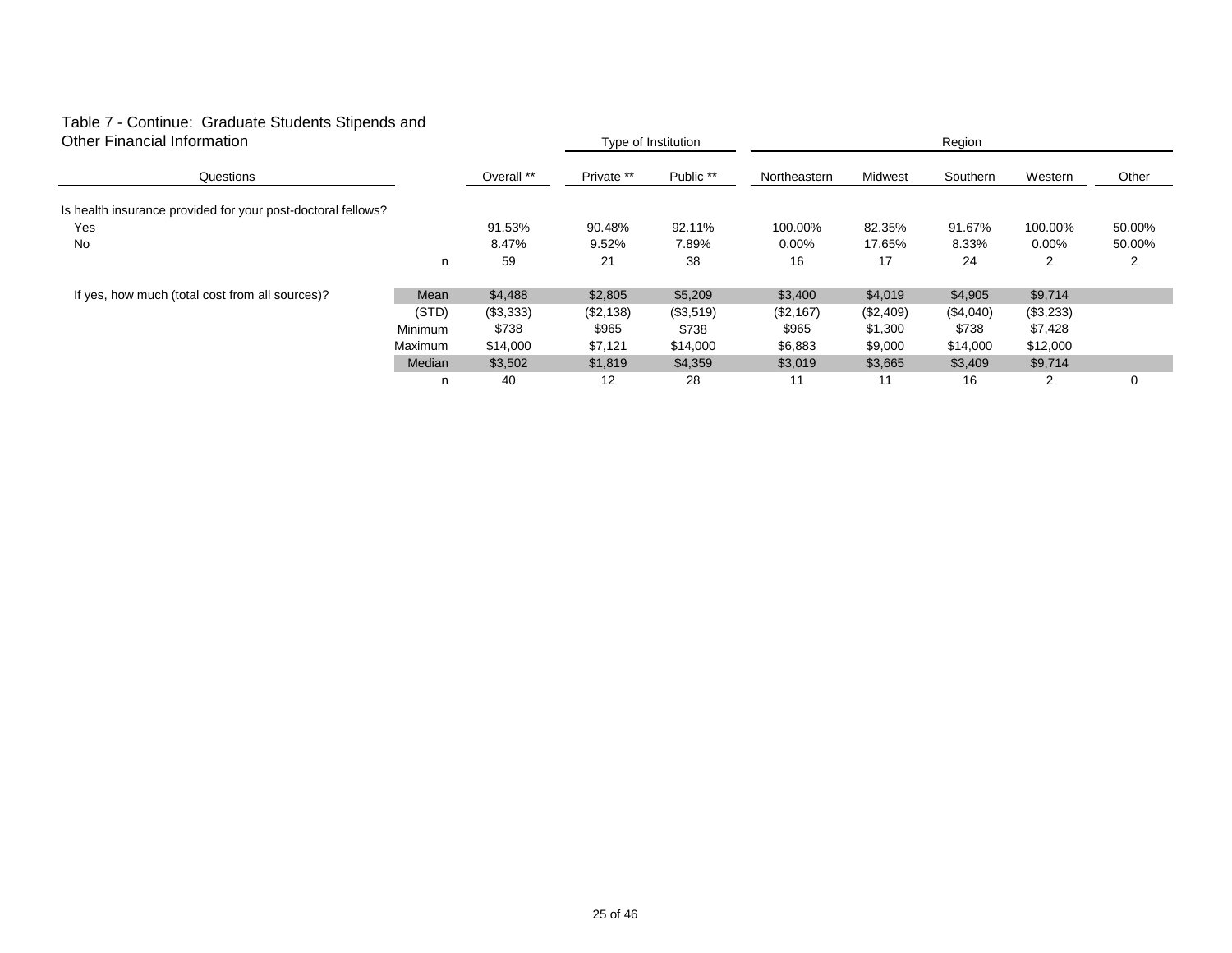# **Table 8: Departmental Postdoctoral Information**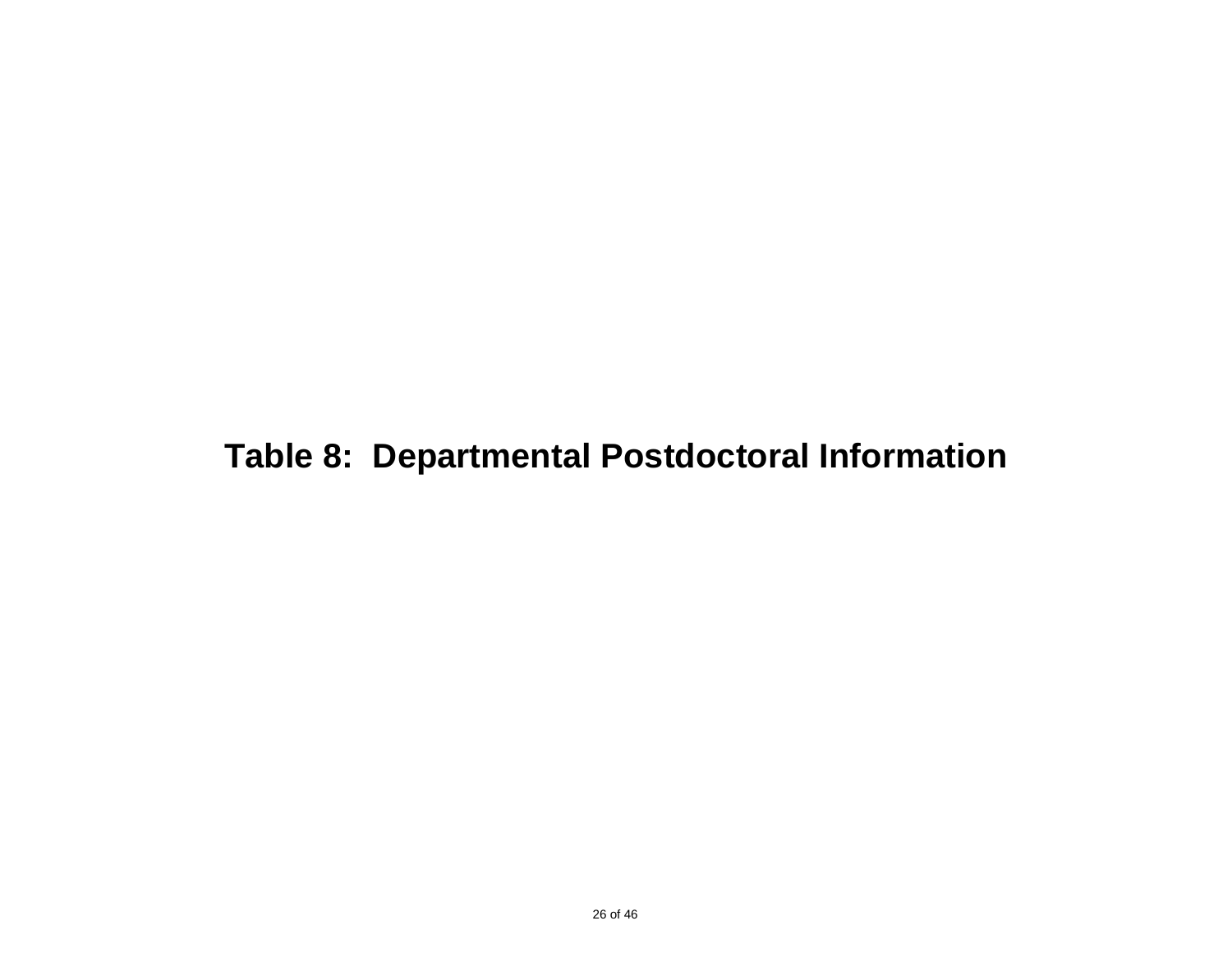### **Table 8: Departmental Postdoctoral Information**

|                                                               |         |            | Type of Institution |           |              | Region  |          |                |         |  |
|---------------------------------------------------------------|---------|------------|---------------------|-----------|--------------|---------|----------|----------------|---------|--|
| Questions                                                     |         | Overall ** | Private **          | Public ** | Northeastern | Midwest | Southern | Western        | Other   |  |
| Number of US citizen/permanent resident postdoctoral          | Mean    | 5.32       | 6.86                | 4.47      | 6.88         | 6.06    | 3.75     | 5.50           | 4.00    |  |
| fellows in the department.                                    | (STD)   | (5.03)     | (5.88)              | (4.34)    | (5.63)       | (6.20)  | (3.38)   | (2.12)         |         |  |
|                                                               | Minimum | 0          | 0                   | 0         |              | 0       | 0        |                |         |  |
|                                                               | Maximum | 20         | 20                  | 16        | 20           | 20      | 12       | 7              | 4       |  |
|                                                               | Median  | 4.0        | 5.0                 | 3.0       | 6.5          | 5.0     | 3.0      | 5.5            | 4.0     |  |
|                                                               | n       | 59         | 21                  | 38        | 16           | 17      | 24       | $\overline{2}$ |         |  |
| Number of other postdoctoral fellows in the department.       | Mean    | 7.86       | 8.95                | 7.26      | 11.06        | 6.82    | 6.83     | 3.50           | 3.50    |  |
|                                                               | (STD)   | (6.63)     | (8.19)              | (5.61)    | (7.31)       | (6.52)  | (5.97)   | (0.71)         | (3.54)  |  |
|                                                               | Minimum | 0          | 0                   | 0         |              | 0       | 0        | 3              |         |  |
|                                                               | Maximum | 29         | 29                  | 26        | 29           | 20      | 26       | 4              | 6       |  |
|                                                               | Median  | 7.0        | 5.0                 | 7.0       | 10.0         | 5.0     | 6.5      | 3.5            | $3.5\,$ |  |
|                                                               | n       | 59         | 21                  | 38        | 16           | 17      | 24       | 2              | 2       |  |
| Average number of years of training for your postdoctoral     | Mean    | 3.52       | 3.25                | 3.66      | 3.50         | 3.44    | 3.63     | 3.00           | 2.00    |  |
| fellows $(yr(s))$ .                                           | (STD)   | (1.27)     | (1.07)              | (1.36)    | (0.73)       | (1.59)  | (1.41)   | (0.00)         | (2.83)  |  |
|                                                               | Minimum | 0          | 0                   | 0         | 3            | 0       | 0        | 3              |         |  |
|                                                               | Maximum | 6          | 5                   | 6         | 5            | 5       | 6        | 3              | 4       |  |
|                                                               | Median  | 3.0        | 3.0                 | 4.0       | 3.0          | 3.5     | 4.0      | 3.0            | 2.0     |  |
|                                                               | n       | 58         | 20                  | 38        | 16           | 16      | 24       | 2              | 2       |  |
| Are your post-doctoral fellows considered full time employees |         |            |                     |           |              |         |          |                |         |  |
| Yes                                                           |         | 80.70%     | 80.00%              | 81.08%    | 75.00%       | 93.75%  | 78.26%   | 50.00%         | 50.00%  |  |
| No                                                            |         | 19.30%     | 20.00%              | 18.92%    | 25.00%       | 6.25%   | 21.74%   | 50.00%         | 50.00%  |  |
|                                                               | n       | 57         | 20                  | 37        | 16           | 16      | 23       | 2              | 2       |  |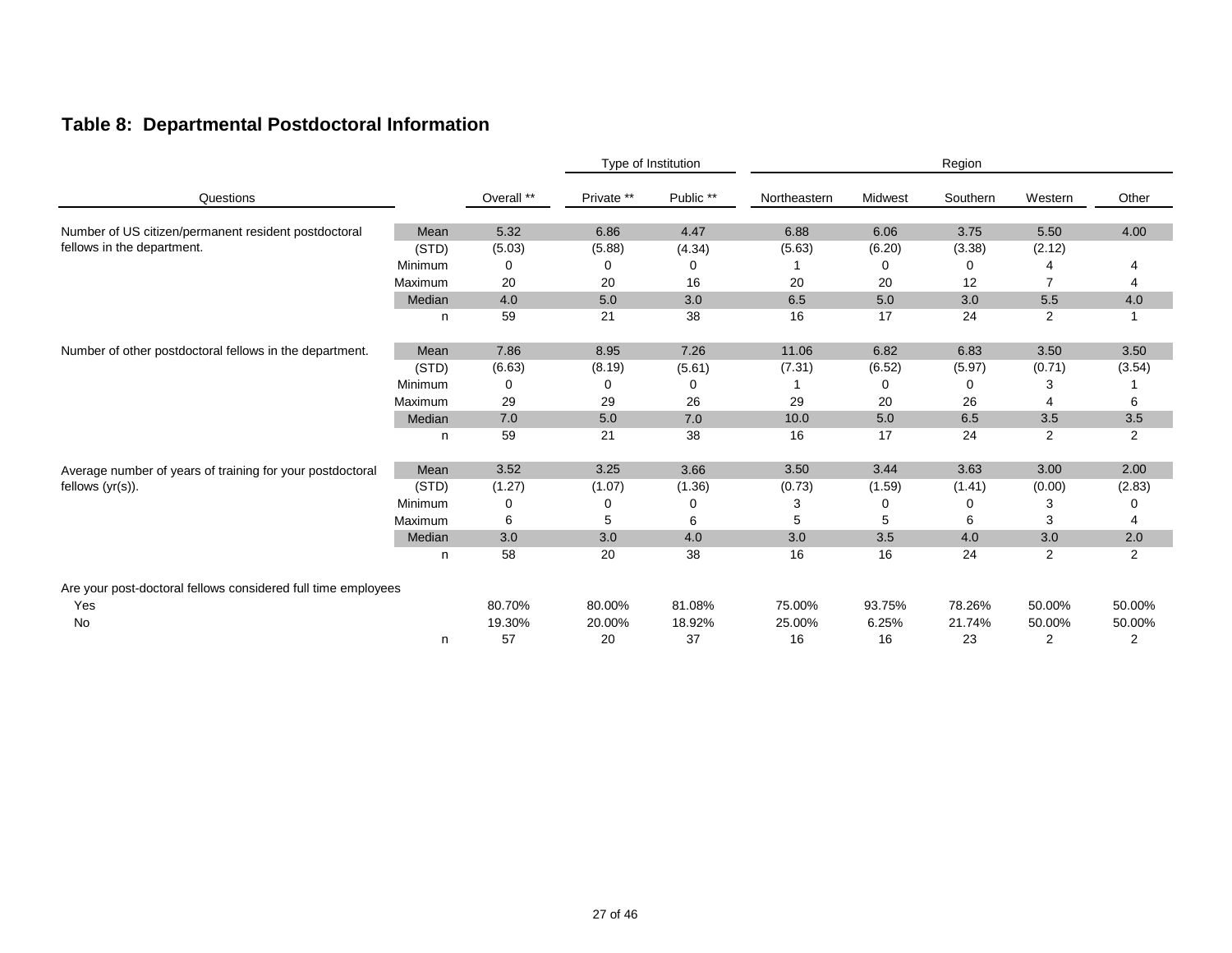# **Table 9: Ph.D. Graduates Placement for the Past Five Years (How many went directly to?)**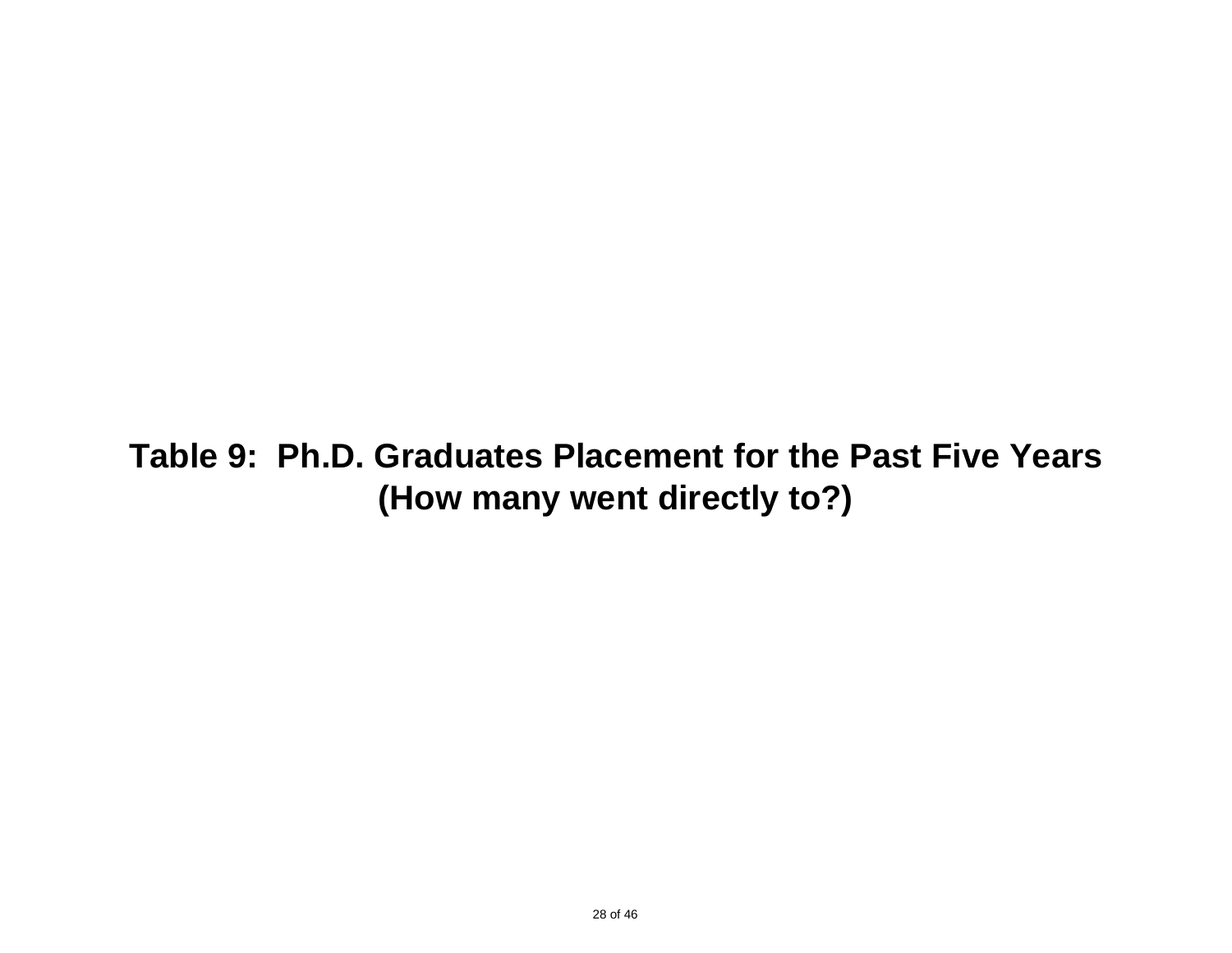#### **Table 9: Ph.D. Graduates Placement for the Past Five Years**

|                                      |         |             |                | Type of Institution |              |                | Region         |                |                |
|--------------------------------------|---------|-------------|----------------|---------------------|--------------|----------------|----------------|----------------|----------------|
| Questions                            |         | Overall **  | Private **     | Public **           | Northeastern | Midwest        | Southern       | Western        | Other          |
| Total number of Post-doc             | Mean    | 15.26       | 15.06          | 15.36               | 16.07        | 13.93          | 15.96          | 11.50          | 2.50           |
|                                      | (STD)   | (13.90)     | (13.03)        | (14.50)             | (15.03)      | (11.01)        | (15.83)        | (4.95)         | (3.54)         |
|                                      | Minimum | 0           | 3              | 0                   | 3            | 0              | 0              | 8              | 0              |
|                                      | Maximum | 62          | 60             | 62                  | 60           | 46             | 62             | 15             | 5              |
|                                      | Median  | 12.0        | 12.0           | 12.0                | 12.5         | 12.0           | 12.0           | 11.5           | 2.5            |
|                                      | n       | 54          | 18             | 36                  | 14           | 15             | 23             | $\overline{2}$ | 2              |
| Total number of Industry             | Mean    | 1.96        | 1.82           | 2.03                | 2.15         | 1.69           | 2.10           | 1.50           | 1.50           |
|                                      | (STD)   | (2.21)      | (1.51)         | (2.50)              | (1.63)       | (1.62)         | (2.96)         | (0.71)         | (2.12)         |
|                                      | Minimum | 0           |                | 0                   | 0            | 0              | 0              |                | 0              |
|                                      | Maximum | 12          | 6              | 12                  | 6            | 5              | 12             | 2              | 3              |
|                                      | Median  | 2.0         | 2.0            | 2.0                 | 2.0          | 2.0            | 1.0            | 1.5            | 1.5            |
|                                      | n       | 52          | 17             | 35                  | 13           | 16             | 21             | $\overline{2}$ | $\overline{2}$ |
| Total number of Gov't                | Mean    | 1.57        | 1.12           | 1.81                | 2.31         | 0.46           | 1.90           | 0.50           | 1.00           |
|                                      | (STD)   | (2.57)      | (1.32)         | (3.03)              | (2.18)       | (0.97)         | (3.33)         | (0.71)         | (1.41)         |
|                                      | Minimum | 0           | 0              | 0                   | 0            | 0              | 0              | 0              | 0              |
|                                      | Maximum | 15          | 4              | 15                  | 8            | 3              | 15             |                | 2              |
|                                      | Median  | 1.0         | 1.0            | 1.0                 | 2.0          | 0.0            | 1.0            | 0.5            | 1.0            |
|                                      | n       | 49          | 17             | 32                  | 13           | 13             | 21             | $\overline{2}$ | 2              |
| Total number of Tenure track faculty | Mean    | 0.59        | 0.86           | 0.44                | 0.56         | 0.62           | 0.61           | 0.00           | 0.00           |
|                                      | (STD)   | (1.00)      | (1.10)         | (0.93)              | (0.88)       | (1.19)         | (0.98)         |                | (0.00)         |
|                                      | Minimum | 0           |                | 0                   | 0            | ∩              | 0              | 0              | 0              |
|                                      | Maximum | 3           | 3              | 3                   | 2            | 3              | 3              | 0              | 0              |
|                                      | Median  | $\mathbf 0$ | $\overline{0}$ | $\mathbf 0$         | $\mathbf{0}$ | $\overline{0}$ | $\overline{0}$ | $\mathbf 0$    | 0.0            |
|                                      | n       | 41          | 14             | 27                  | 9            | 13             | 18             | $\overline{1}$ | $\overline{2}$ |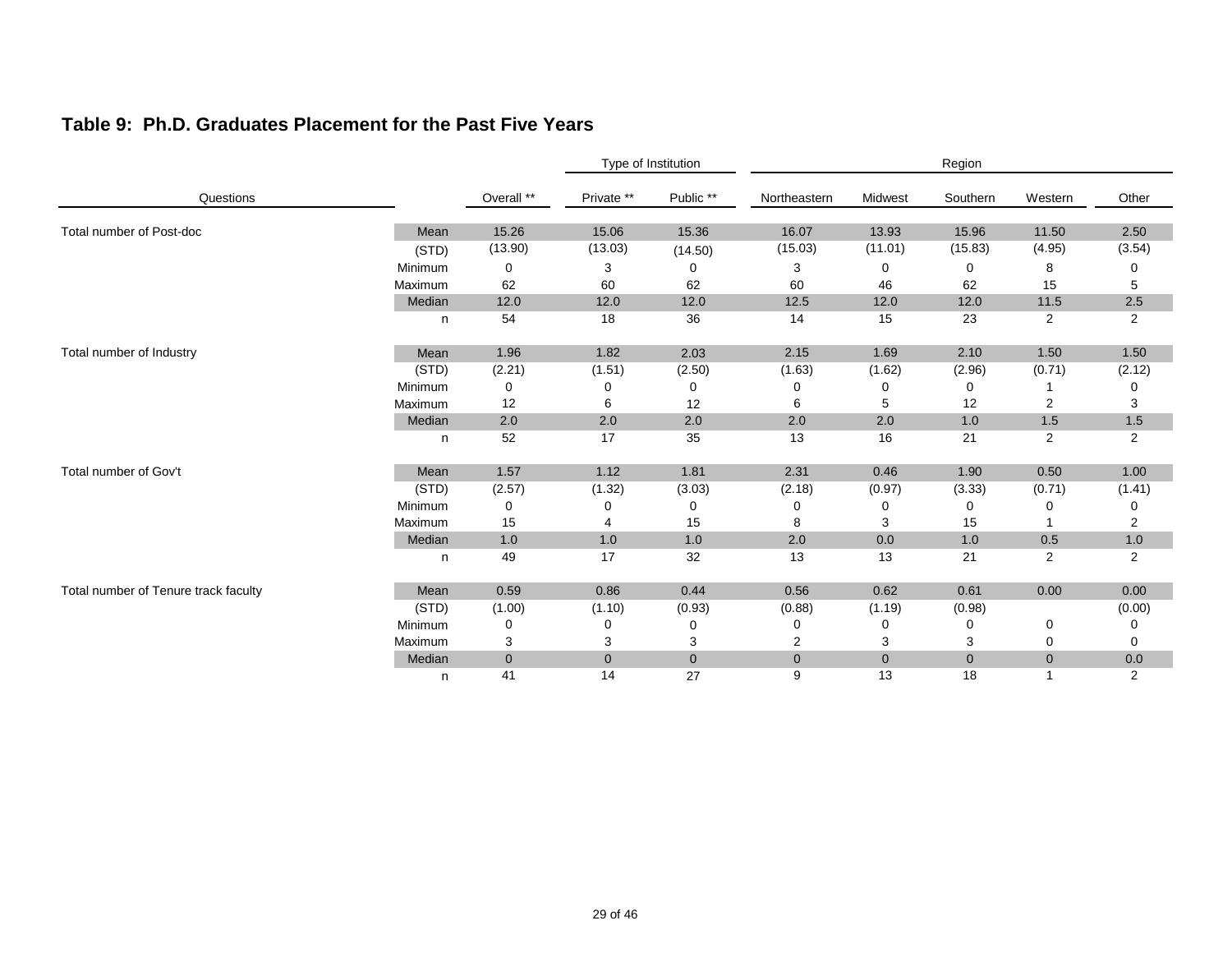#### Table 9 - Continue: Ph.D. Grad. Placement for the Past 5 Years

| the Past 5 Years                         |         |              | Type of Institution |           | Region         |                |          |             |        |
|------------------------------------------|---------|--------------|---------------------|-----------|----------------|----------------|----------|-------------|--------|
| Questions                                |         | Overall **   | Private **          | Public ** | Northeastern   | Midwest        | Southern | Western     | Other  |
| Total number of Non-tenure track faculty | Mean    | 1.05         | 0.83                | 1.14      | 0.70           | 1.00           | 1.33     | 0.00        | 0.00   |
|                                          | (STD)   | (1.52)       | (1.53)              | (1.53)    | (0.95)         | (1.41)         | (1.85)   |             | (0.00) |
|                                          | Minimum | 0            | 0                   | $\Omega$  |                |                | ∩        | 0           | 0      |
|                                          | Maximum | 6            | 5                   | 6         | 2              | 4              | 6        | $\Omega$    | 0      |
|                                          | Median  | $\mathbf{0}$ | $\mathbf{0}$        | 0.5       | $\overline{0}$ | $\overline{0}$ | 0.5      | $\mathbf 0$ | 0.0    |
|                                          | n       | 40           | 12                  | 28        | 10             | 11             | 18       |             | 2      |
| Total number of Other                    | Mean    | 3.87         | 3.69                | 3.97      | 2.67           | 2.93           | 5.68     | 0.50        | 0.00   |
|                                          | (STD)   | (4.56)       | (4.54)              | (4.64)    | (1.92)         | (4.41)         | (5.51)   | (0.71)      | (0.00) |
|                                          | Minimum | 0            | 0                   | $\Omega$  |                |                | ∩        | $\Omega$    | 0      |
|                                          | Maximum | 18           | 18                  | 18        | 6              | 16             | 18       |             | 0      |
|                                          | Median  | 2.0          | 2.0                 | 2.0       | 2.5            | 1.0            | 4.0      | 0.5         | 0.0    |
|                                          | n       | 47           | 16                  | 31        | 12             | 14             | 19       | 2           | 2      |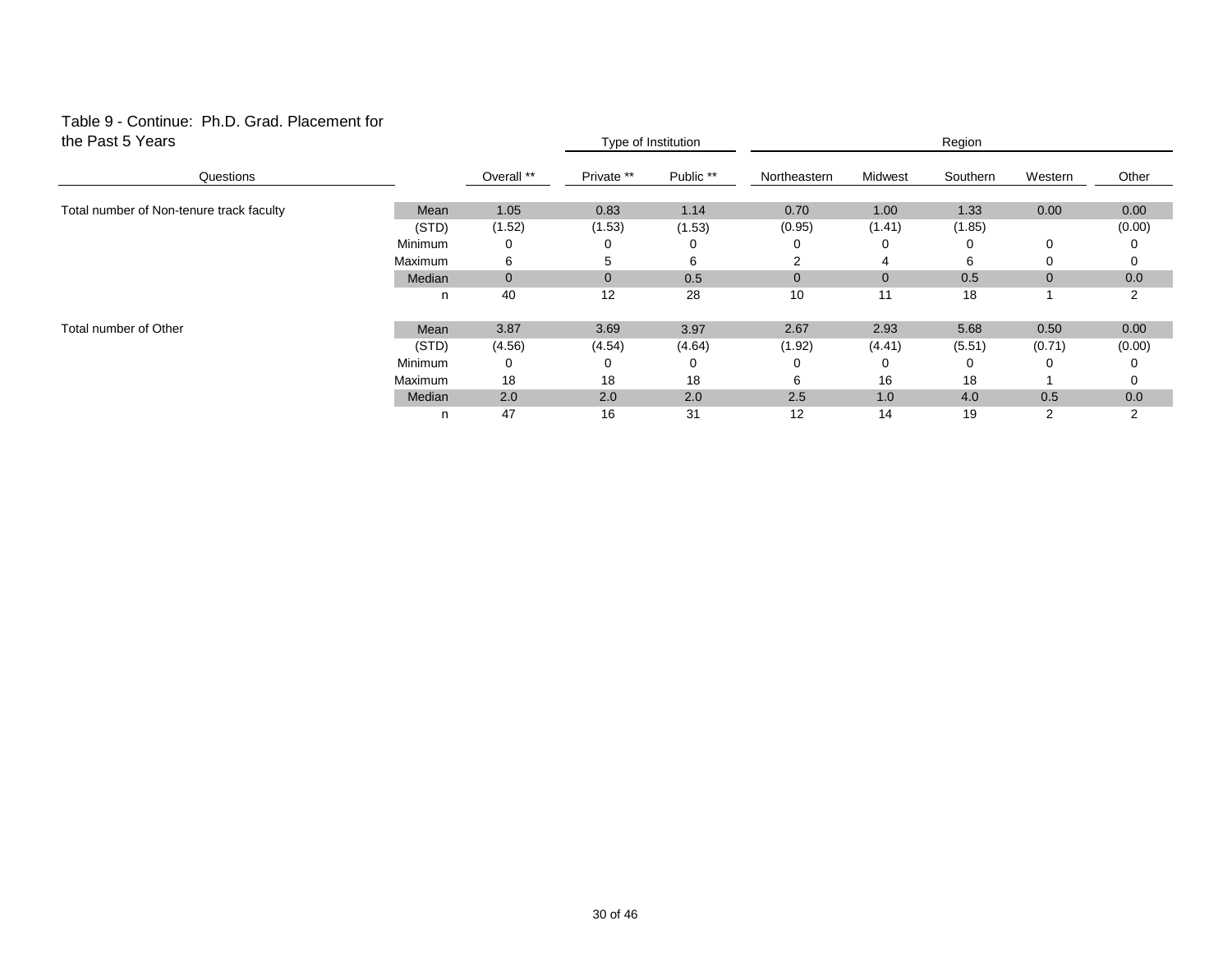**Table 10: Postdoctoral Fellows Placement for the Past Five Years (How many went directly to?)**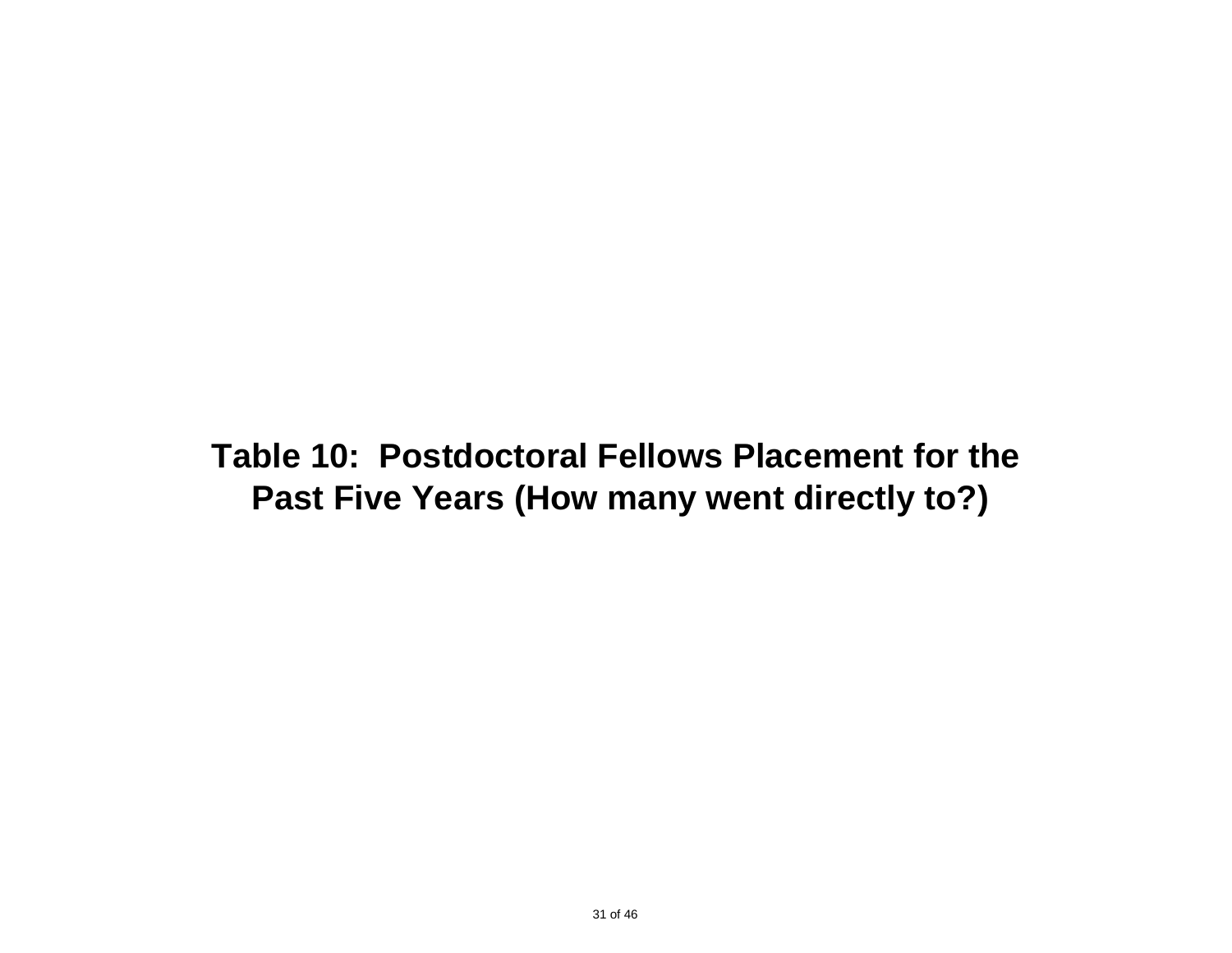#### **Table 10: Postdoctoral Fellows Placement for the Past Five Years**

|                                      |         |              | Type of Institution |              | Region         |              |              |                |                |
|--------------------------------------|---------|--------------|---------------------|--------------|----------------|--------------|--------------|----------------|----------------|
| Questions                            |         | Overall **   | Private **          | Public **    | Northeastern   | Midwest      | Southern     | Western        | Other          |
| Total number of Post-doc             | Mean    | 4.41         | 5.25                | 4.15         | 3.71           | 6.38         | 3.08         | 2.00           | 0.00           |
|                                      | (STD)   | (4.76)       | (5.75)              | (4.51)       | (1.80)         | (6.78)       | (2.87)       | (0.00)         | (0.00)         |
|                                      | Minimum | 0            | 0                   | 0            |                | 0            | 0            | 2              | 0              |
|                                      | Maximum | 18           | 18                  | 18           | 6              | 18           | 10           | 2              | 0              |
|                                      | Median  | 3.0          | 4.0                 | 2.5          | 4.0            | 3.0          | 2.0          | 2.0            | 0.0            |
|                                      | n       | 34           | 8                   | 26           | 7              | 13           | 12           | $\overline{2}$ | 2              |
| Total number of Industry             | Mean    | 1.86         | 1.56                | 1.96         | 2.11           | 1.50         | 2.17         | 1.00           | 0.00           |
|                                      | (STD)   | (2.07)       | (1.59)              | (2.24)       | (1.54)         | (2.28)       | (2.41)       | (1.41)         | (0.00)         |
|                                      | Minimum | 0            |                     | 0            | 0              | 0            | 0            | 0              | 0              |
|                                      | Maximum | 9            | 5                   | 9            | 5              | 8            | 9            | 2              | 0              |
|                                      | Median  | 2.0          | 1.0                 | 2.0          | 2.0            | 1.0          | 2.0          | 1.0            | 0.0            |
|                                      | n       | 35           | 9                   | 26           | 9              | 12           | 12           | $\overline{2}$ | $\overline{2}$ |
| Total number of Gov't                | Mean    | 2.20         | 3.00                | 1.86         | 4.44           | 1.33         | 1.20         | 1.00           | 0.50           |
|                                      | (STD)   | (3.21)       | (4.06)              | (2.82)       | (4.95)         | (1.50)       | (1.40)       | (1.41)         | (0.71)         |
|                                      | Minimum | 0            | 0                   | 0            | 0              | 0            | 0            | 0              | 0              |
|                                      | Maximum | 12           | 10                  | 12           | 12             |              | 4            | 2              |                |
|                                      | Median  | $\mathbf{1}$ | $\overline{2}$      | $\mathbf{1}$ | $\overline{2}$ | $\mathbf{1}$ | $\mathbf{1}$ | $\mathbf{1}$   | 0.5            |
|                                      | n       | 30           | 9                   | 21           | 9              | 9            | 10           | $\overline{2}$ | $\overline{2}$ |
| Total number of Tenure track faculty | Mean    | 2.65         | 2.90                | 2.54         | 2.33           | 2.55         | 3.08         | 2.00           | 1.50           |
|                                      | (STD)   | (2.74)       | (2.88)              | (2.73)       | (1.73)         | (2.91)       | (3.50)       | (0.00)         | (2.12)         |
|                                      | Minimum | 0            |                     | 0            |                | 0            | 0            | 2              | 0              |
|                                      | Maximum | 12           | 8                   | 12           | 6              | 8            | 12           | 2              | 3              |
|                                      | Median  | 2.0          | 2.0                 | 2.0          | 2.0            | 2.0          | 2.0          | 2.0            | 1.5            |
|                                      | n       | 34           | 10                  | 24           | 9              | 11           | 12           | 2              | $\overline{2}$ |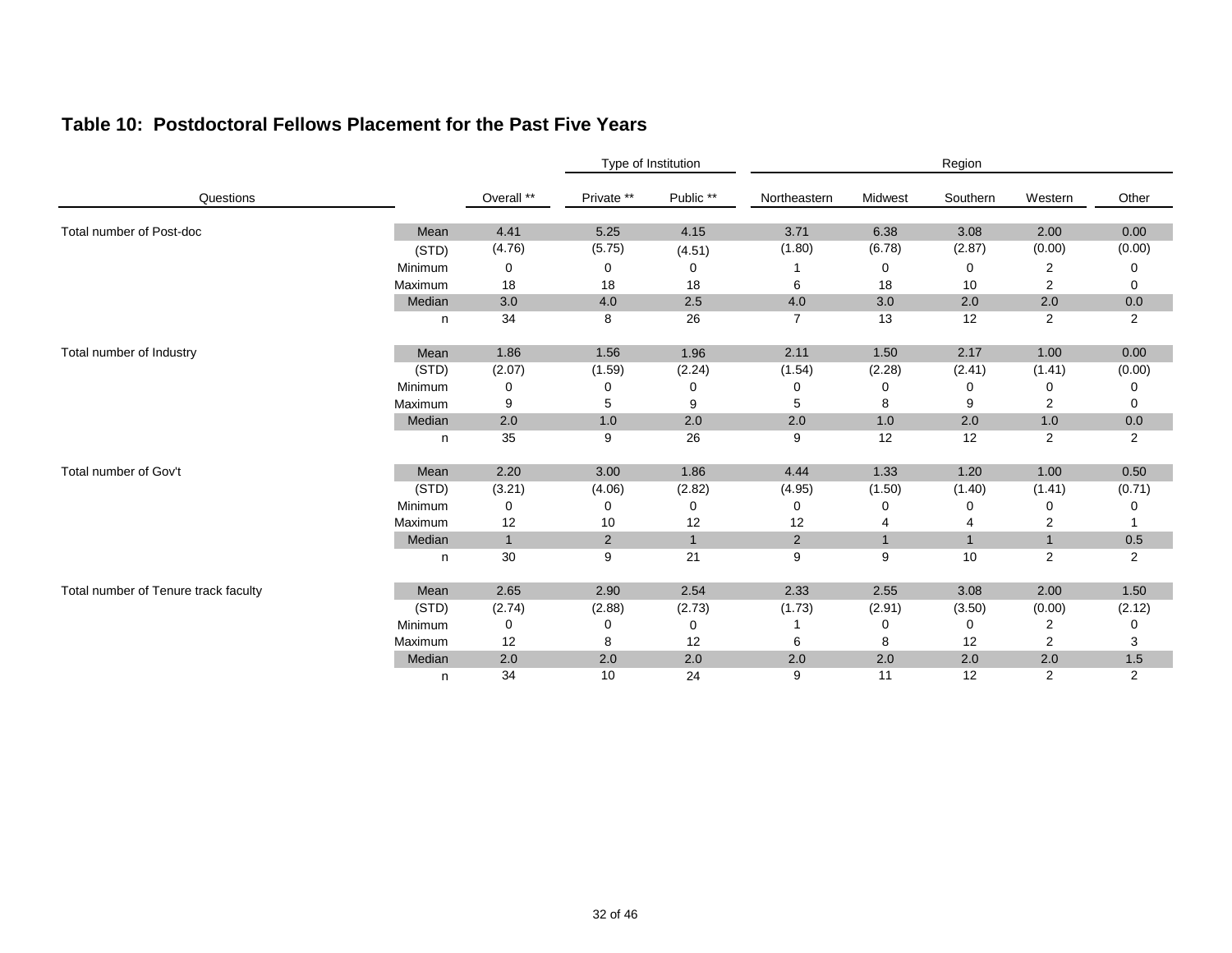#### Table 10 - Continue: Postdoctoral Fellows Placement for the Past Five Years

| Placement for the Past Five Years        |                |            |            | Type of Institution | Region       |         |          |         |                |  |
|------------------------------------------|----------------|------------|------------|---------------------|--------------|---------|----------|---------|----------------|--|
| Questions                                |                | Overall ** | Private ** | Public **           | Northeastern | Midwest | Southern | Western | Other          |  |
| Total number of Non-tenure track faculty | Mean           | 2.11       | 2.27       | 2.04                | 2.30         | 1.55    | 2.54     | 1.50    | 0.00           |  |
|                                          | (STD)          | (1.88)     | (2.33)     | (1.70)              | (2.11)       | (1.57)  | (2.07)   | (0.71)  | (0.00)         |  |
|                                          | Minimum        | 0          |            |                     |              |         |          |         | 0              |  |
|                                          | Maximum        |            |            |                     | 6            |         |          | 2       | $\Omega$       |  |
|                                          | Median         | 1.5        | 1.0        | 2.0                 | 1.5          | 1.0     | 2.0      | 1.5     | 0.0            |  |
|                                          | n              | 36         | 11         | 25                  | 10           | 11      | 13       | 2       | $\overline{2}$ |  |
| Total number of Other                    | Mean           | 2.45       | 2.29       | 2.50                | 3.14         | 1.56    | 2.77     | 2.00    | 0.00           |  |
|                                          | (STD)          | (2.43)     | (2.36)     | (2.50)              | (2.27)       | (2.13)  | (2.74)   | (2.83)  | (0.00)         |  |
|                                          | Minimum        | 0          | O          | 0                   |              | O       |          | 0       | 0              |  |
|                                          | <b>Maximum</b> | 8          | 6          | 8                   |              | 6       | 8        | 4       | 0              |  |
|                                          | Median         | 2.0        | 2.0        | 2.0                 | 3.0          | 1.0     | 2.0      | 2.0     | 0.0            |  |
|                                          | n              | 31         |            | 24                  |              | 9       | 13       | 2       | 2              |  |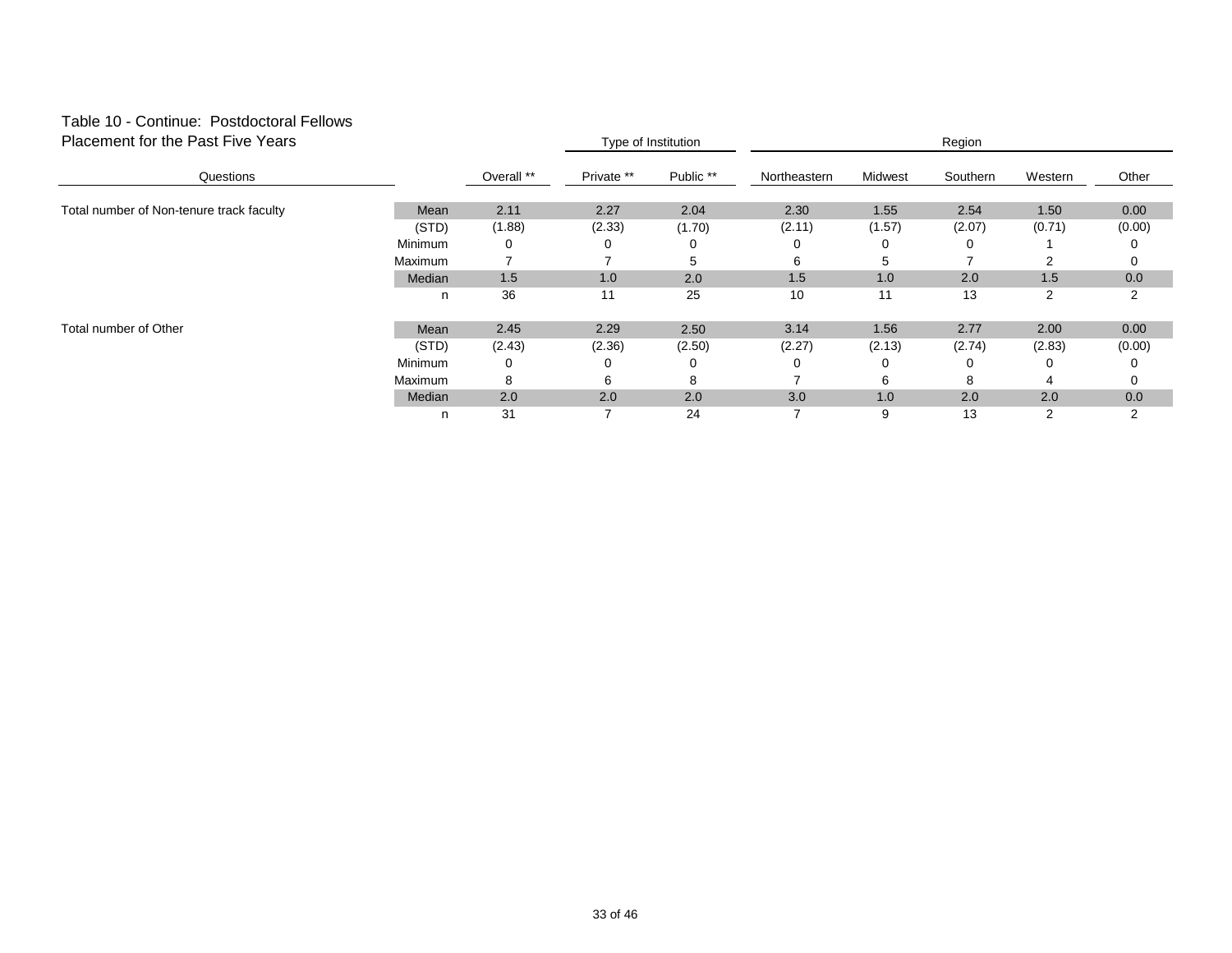# **Table 11: Medical Student Curriculum (Total number of hours of instruction)**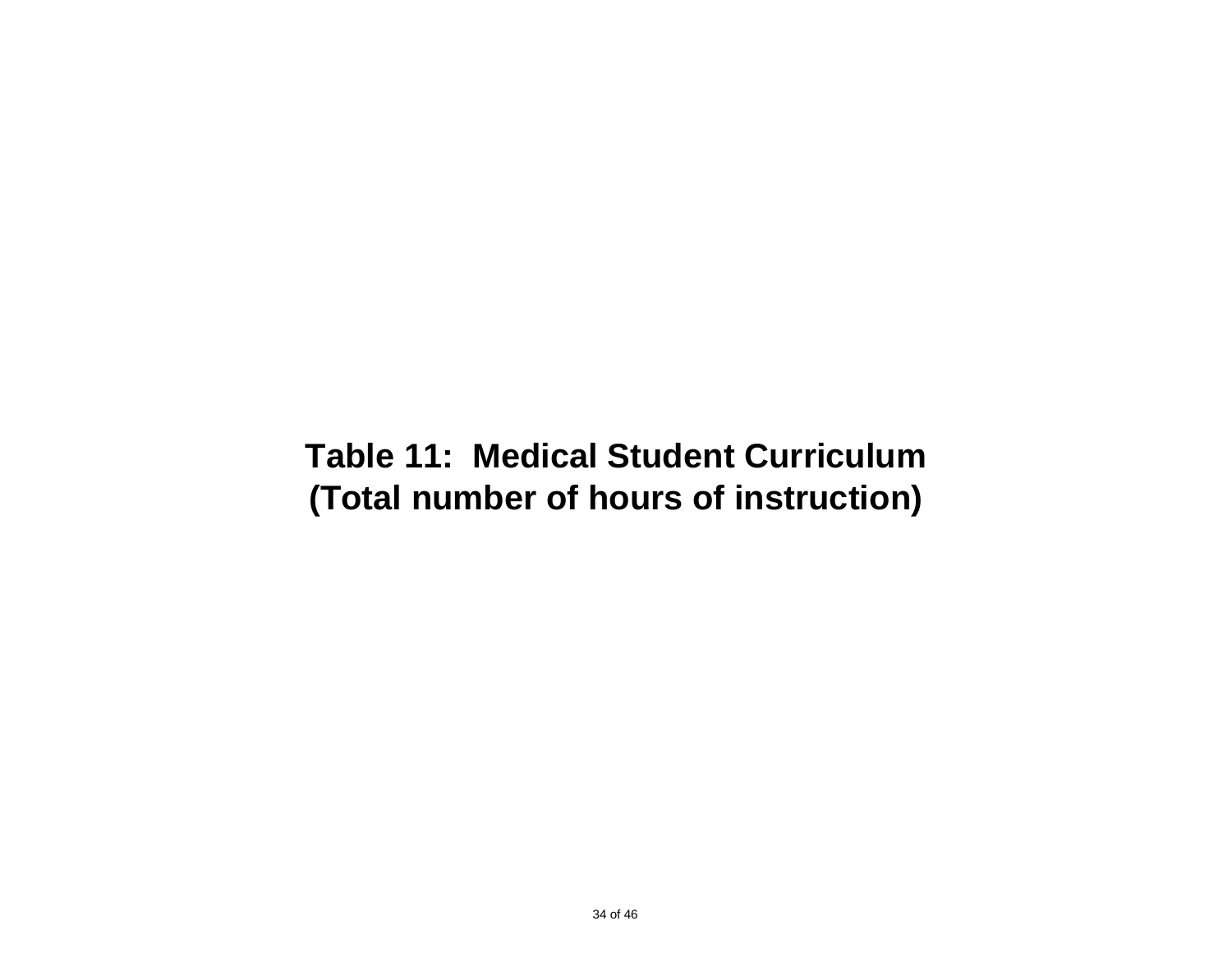### **Table 11: Medical Student Curriculum (Total number of hours of instruction)**

|                                                       |         |            | Type of Institution |           | Region       |         |          |                |        |
|-------------------------------------------------------|---------|------------|---------------------|-----------|--------------|---------|----------|----------------|--------|
| Questions                                             |         | Overall ** | Private **          | Public ** | Northeastern | Midwest | Southern | Western        | Other  |
| Lecture                                               | Mean    | 99.16      | 90.90               | 103.97    | 83.94        | 99.44   | 93.36    | 290.00         | 150.00 |
|                                                       | (STD)   | (85.81)    | (88.10)             | (85.34)   | (49.00)      | (96.76) | (53.09)  | (311.13)       |        |
|                                                       | Minimum | 2          | 2                   | 32        | 2            | 21      | 25       | 70             | 150    |
|                                                       | Maximum | 510        | 420                 | 510       | 200          | 420     | 229      | 510            | 150    |
|                                                       | Median  | 83.0       | 75.0                | 86.0      | 84.0         | 76.5    | 87.5     | 290.0          | 150.0  |
|                                                       | n       | 57         | 21                  | 36        | 17           | 16      | 22       | $\overline{2}$ |        |
| Laboratory                                            | Mean    | 19.82      | 27.87               | 14.85     | 29.14        | 15.25   | 12.20    | 53.50          | 6.00   |
|                                                       | (STD)   | (31.47)    | (45.29)             | (17.65)   | (50.13)      | (16.83) | (11.22)  | (37.48)        |        |
|                                                       | Minimum | 0          |                     | 0         | 0            | 0       | 0        | 27             | 6      |
|                                                       | Maximum | 200        | 200                 | 80        | 200          | 45      | 30       | 80             | 6      |
|                                                       | Median  | 12.0       | 21.3                | 8.5       | 12.0         | 8.5     | 10.5     | 53.5           | 6.0    |
|                                                       | n       | 55         | 21                  | 34        | 17           | 16      | 20       | $\overline{2}$ |        |
| Discussion (small group, problem-based learning, case | Mean    | 57.89      | 40.45               | 67.86     | 45.63        | 57.25   | 21.48    | 543.50         | 10.00  |
| studies, etc.)                                        | (STD)   | (150.06)   | (69.94)             | (180.97)  | (75.25)      | (72.32) | (29.29)  | (730.44)       |        |
|                                                       | Minimum | 0          | 0                   | 0         | 0            | 0       | 0        | 27             | 10     |
|                                                       | Maximum | 1,060      | 307                 | 1,060     | 307          | 288     | 115      | 1,060          | 10     |
|                                                       | Median  | 18.0       | 14.0                | 20.0      | 18.0         | 27.5    | 15.0     | 543.5          | 10.0   |
|                                                       | n       | 55         | 20                  | 35        | 16           | 16      | 21       | 2              |        |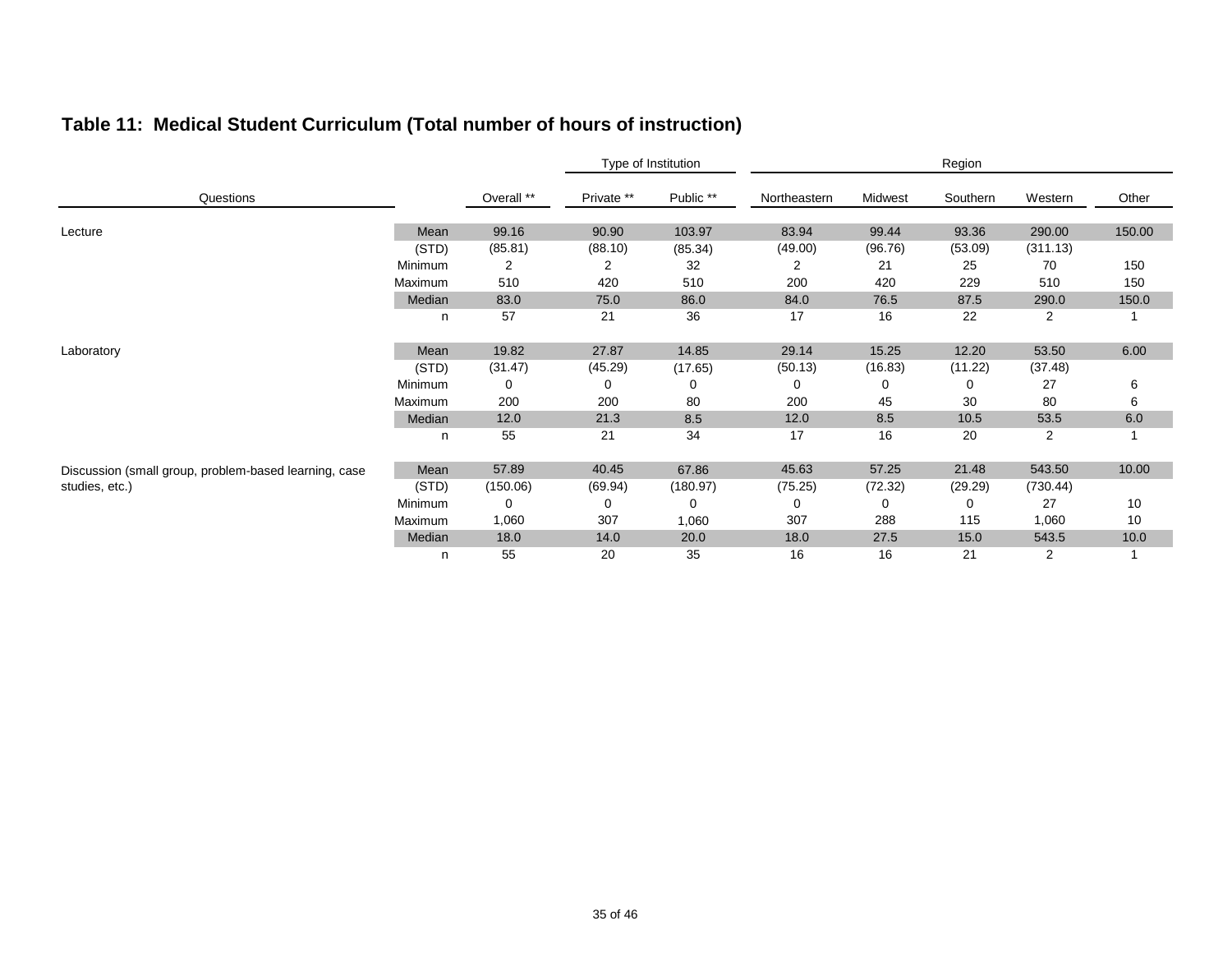# **Table 12: Chair Demographics**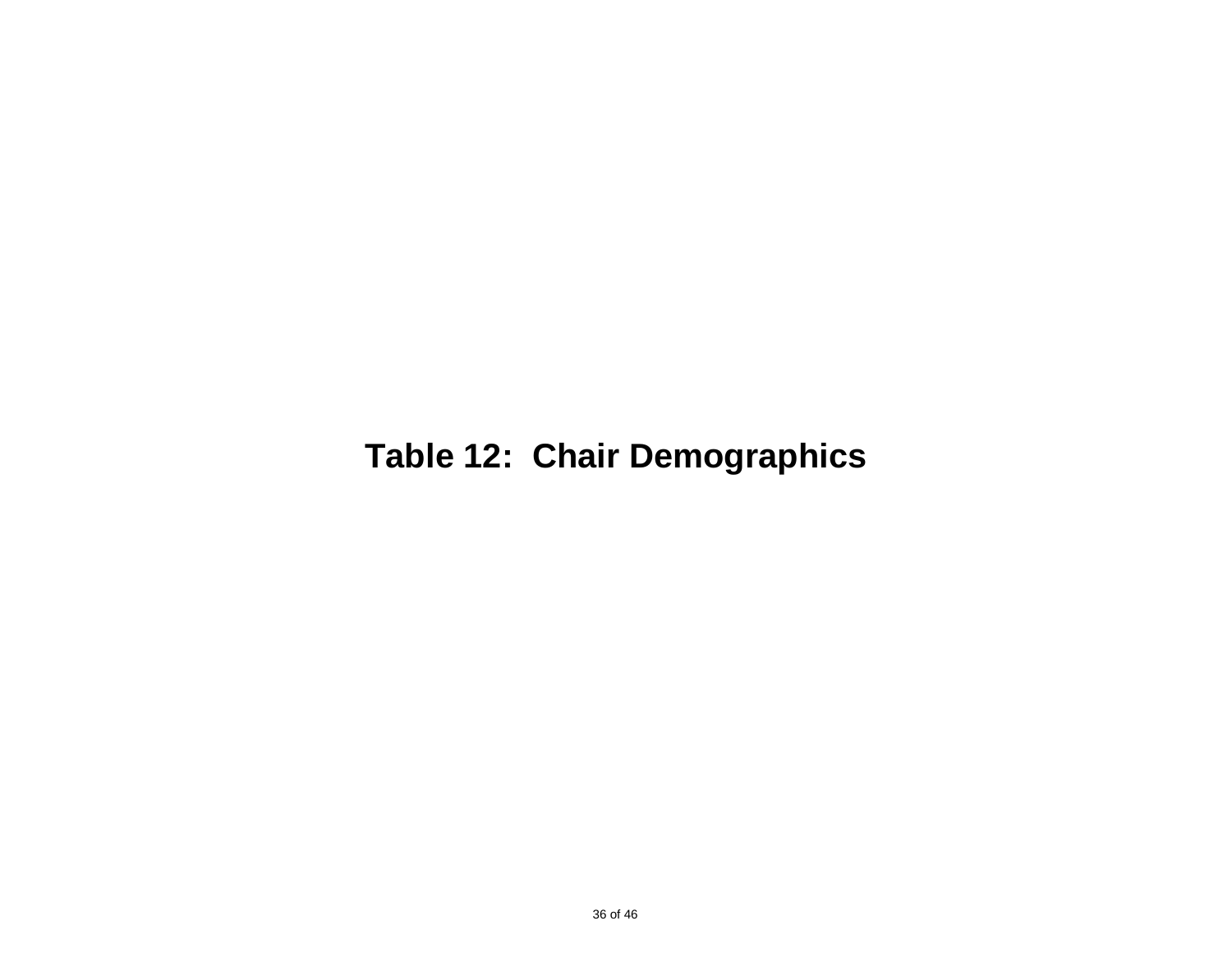### **Table 12: Chair Demographics**

|                                                         |         |               |               | Type of Institution |               |               | Region      |                         |                |
|---------------------------------------------------------|---------|---------------|---------------|---------------------|---------------|---------------|-------------|-------------------------|----------------|
| Questions                                               |         | Overall **    | Private **    | Public **           | Northeastern  | Midwest       | Southern    | Western                 | Other          |
| Total salary of the chair                               | Mean    | \$236,423     | \$240,021     | \$234,325           | \$236,273     | \$244,879     | \$228,028   | \$258,104               | \$60,040       |
|                                                         | (STD)   | (\$56,299)    | (\$58,362)    | (\$55,792)          | (\$51,842)    | (\$64,224)    | (\$56,019)  | (\$39,745)              | (\$84,796)     |
|                                                         | Minimum | \$112,000     | \$135,000     | \$112,000           | \$135,000     | \$112,000     | \$144,000   | \$230,000               | \$80           |
|                                                         | Maximum | \$369,460     | \$350,000     | \$369,460           | \$325,000     | \$369,460     | \$350,000   | \$286,208               | \$120,000      |
|                                                         | Median  | \$243,000     | \$247,000     | \$241,500           | \$243,500     | \$259,584     | \$216,788   | \$258,104               | \$60,040       |
|                                                         | n       | 57            | 21            | 36                  | 16            | 17            | 22          | 2                       | $\overline{2}$ |
| Amount of the Chair's salary that is an administrative  | Mean    | \$42,295      | \$35,826      | \$46,142            | \$24,149      | \$48,735      | \$51,365    | \$37,500                | \$15,500       |
| supplement?                                             | (STD)   | (\$49,063)    | (\$45,331)    | (\$51,369)          | (\$26,049)    | (\$44,222)    | (\$63,575)  | (\$17,678)              | (\$17,678)     |
|                                                         | Minimum | \$0           | \$0           | \$0                 | \$0           | \$0           | \$0         | \$25,000                | \$3,000        |
|                                                         | Maximum | \$288,229     | \$163,121     | \$288,229           | \$80,781      | \$163,121     | \$288,229   | \$50,000                | \$28,000       |
|                                                         | Median  | \$30,000      | \$23,375      | \$37,082            | \$15,000      | \$40,000      | \$30,816    | \$37,500                | \$15,500       |
|                                                         | n       | 59            | 22            | 37                  | 17            | 17            | 23          | $\overline{2}$          | $\overline{2}$ |
| As the Chair, I am                                      |         |               |               |                     |               |               |             |                         |                |
| Permanent                                               |         | 91.80%        | 86.96%        | 94.74%              | 76.47%        | 94.12%        | 100.00%     | 100.00%                 | 50.00%         |
| Acting (interim)                                        |         | 8.20%         | 13.04%        | 5.26%               | 23.53%        | 5.88%         | 0.00%       | 0.00%                   | 0.00%          |
| Rotating                                                |         | 0.00%         | 0.00%         | 0.00%               | 0.00%         | 0.00%         | 0.00%       | 0.00%                   | 50.00%         |
|                                                         | n       | 61            | 23            | 38                  | 17            | 17            | 25          | $\overline{2}$          | $\overline{c}$ |
| How many years have you been the Chair? (yr(s))         | Mean    | 9.61          | 8.33          | 10.39               | 9.18          | 10.47         | 9.45        | 8.00                    | 15.50          |
|                                                         | (STD)   | (7.33)        | (6.73)        | (7.66)              | (7.29)        | (8.03)        | (7.22)      | (8.49)                  | (20.51)        |
|                                                         | Minimum | 0             | 0             | $\mathbf{1}$        | 0             | $\mathbf{1}$  | 0           | $\overline{2}$          | 1              |
|                                                         | Maximum | 28            | 22            | 28                  | 22            | 26            | 28          | 14                      | 30             |
|                                                         | Median  | 8.0           | 6.0           | 8.5                 | $7.0\,$       | 11.0          | 8.0         | 8.0                     | 15.5           |
|                                                         | n       | 61            | 23            | 38                  | 17            | 17            | 25          | 2                       | $\overline{2}$ |
| The Chair's age? (yrs)                                  | Mean    | 60.60         | 58.45         | 61.84               | 61.31         | 59.88         | 60.80       | 58.50                   | 59.50          |
|                                                         | (STD)   | (7.14)        | (7.62)        | (6.63)              | (6.99)        | (7.42)        | (6.91)      | (14.85)                 | (10.61)        |
|                                                         | Minimum | 46            | 46            | 47                  | 46            | 47            | 47          | 48                      | 52             |
|                                                         | Maximum | 75            | 69            | 75                  | 71            | 71            | 75          | 69                      | 67             |
|                                                         | Median  | 62.0          | 58.5          | 62.0                | 62.0          | 62.0          | 59.0        | 58.5                    | 59.5           |
|                                                         | n       | 60            | 22            | 38                  | 16            | 17            | 25          | $\overline{\mathbf{c}}$ | 2              |
| Amount of the chairs annual grant support (direct costs | Mean    | \$1,099,167   | \$1,274,431   | \$999,016           | \$1,156,661   | \$1,501,396   | \$752,136   | \$1,267,476             | \$164,000      |
| only)?                                                  | (STD)   | (\$1,421,571) | (\$1,808,465) | (\$1,163,425)       | (\$1,148,609) | (\$2,069,046) | (\$994,210) | (\$583,397)             | (\$192,333)    |
|                                                         | Minimum | \$0           | \$0           | \$0                 | \$0           | \$0           | \$0         | \$854,952               | \$28,000       |
|                                                         | Maximum | \$8,000,000   | \$8,000,000   | \$4,000,000         | \$4,000,000   | \$8,000,000   | \$3,679,144 | \$1,680,000             | \$300,000      |
|                                                         | Median  | \$600,000     | \$636,243     | \$411,000           | \$736,491     | \$665,158     | \$308,861   | \$1,267,476             | \$164,000      |
|                                                         | n       | 55            | 20            | 35                  | 15            | 16            | 22          | 2                       | 2              |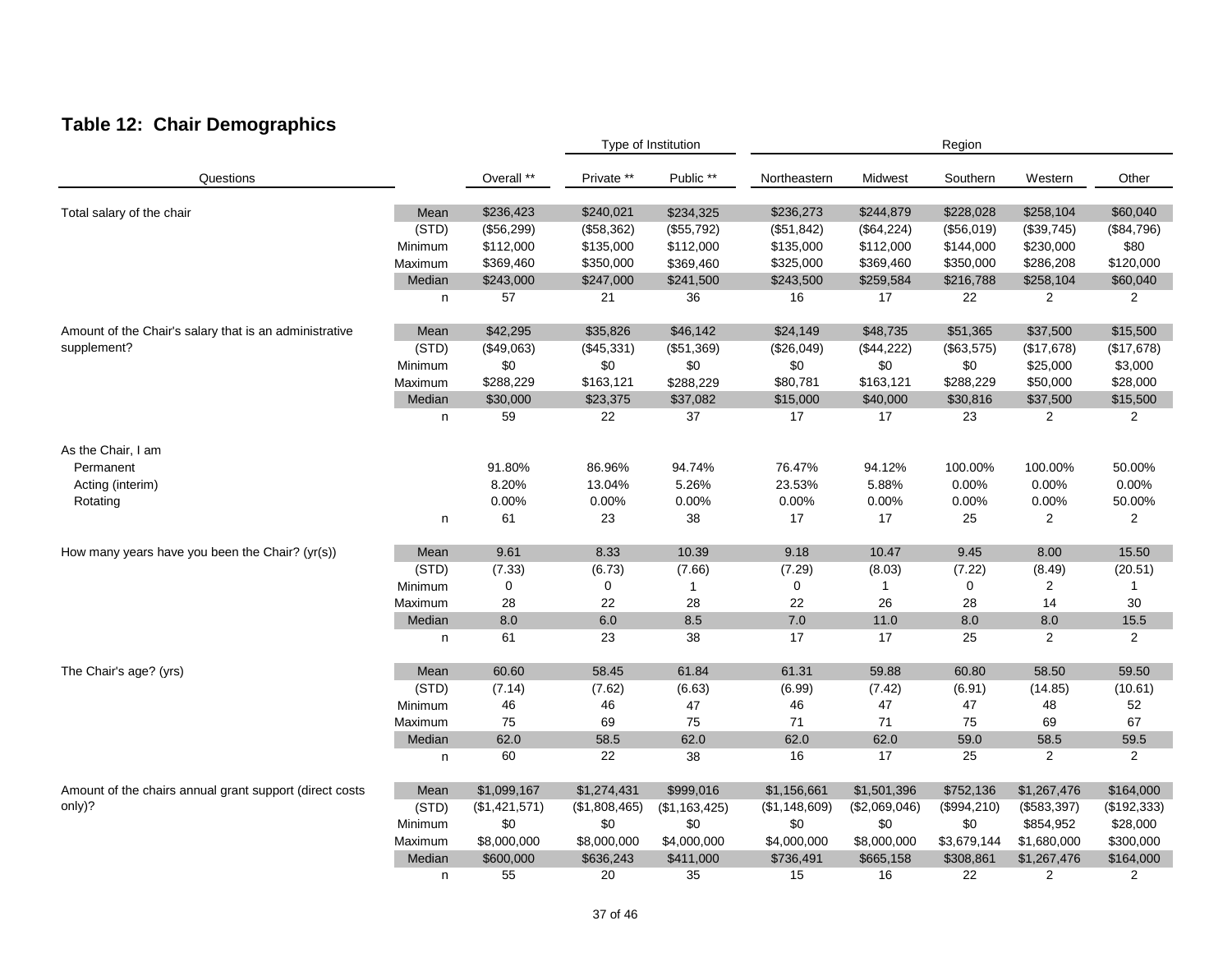# **Table 13: Faculty Demographics - Professors**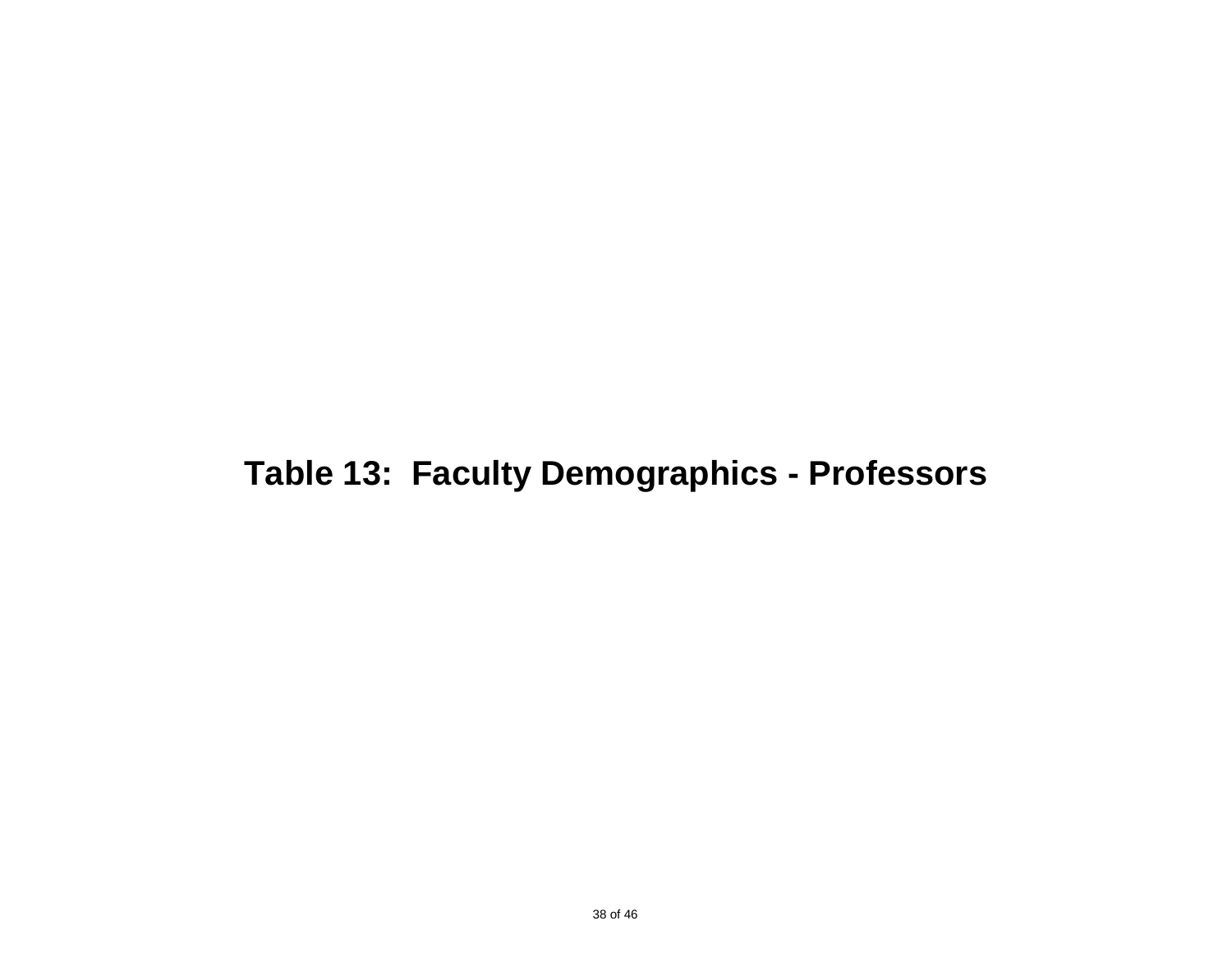### **Table 13: Faculty Demographics - Professors**

|                                    |         |                |                | Type of Institution |                | Region     |            |            |                |  |
|------------------------------------|---------|----------------|----------------|---------------------|----------------|------------|------------|------------|----------------|--|
| Questions                          |         | Overall **     | Private **     | Public **           | Northeastern   | Midwest    | Southern   | Western    | Other          |  |
| Total number (excluding the Chair) | Mean    | 6.80           | 6.35           | 7.08                | 7.18           | 5.35       | 7.84       | 3.00       | 2.50           |  |
|                                    | (STD)   | (4.22)         | (3.70)         | (4.53)              | (2.98)         | (3.69)     | (5.05)     | (1.41)     | (2.12)         |  |
|                                    | Minimum | 0              | 1              | 0                   | 3              | 0          | 0          | 2          |                |  |
|                                    | Maximum | 18             | 14             | 18                  | 14             | 12         | 18         | 4          | 4              |  |
|                                    | Median  | $6\phantom{.}$ | $6\phantom{1}$ | $\overline{7}$      | $\overline{7}$ | 6          | 8          | 3          | 2.5            |  |
|                                    | n       | 61             | 23             | 38                  | 17             | 17         | 25         | 2          | $\overline{2}$ |  |
| Average age (yrs)                  | Mean    | 57.32          | 57.57          | 57.19               | 56.68          | 57.92      | 56.97      | 61.00      | 58.50          |  |
|                                    | (STD)   | (5.35)         | (6.94)         | (4.40)              | (4.65)         | (7.33)     | (3.96)     | (8.49)     | (12.02)        |  |
|                                    | Minimum | 45             | 48             | 45                  | 50             | 48         | 45         | 55         | 50             |  |
|                                    | Maximum | 80             | 80             | 67                  | 66             | 80         | 63         | 67         | 67             |  |
|                                    | Median  | 57.8           | 57             | 57.9                | 56.5           | 57.9       | 58         | 61         | 58.5           |  |
|                                    | n       | 55             | 19             | 36                  | 14             | 16         | 23         | 2          | $\overline{2}$ |  |
| Minimum salary                     | Mean    | \$120,483      | \$123,454      | \$118,717           | \$126,865      | \$123,440  | \$112,716  | \$135,794  | \$71,000       |  |
|                                    | (STD)   | (\$26,326)     | (\$31,397)     | (\$23,087)          | (\$21,144)     | (\$34,429) | (\$20,493) | (\$53,449) | (\$26,870)     |  |
|                                    | Minimum | \$82,187       | \$82,187       | \$88,000            | \$99,384       | \$82,187   | \$89,000   | \$98,000   | \$52,000       |  |
|                                    | Maximum | \$220,000      | \$220,000      | \$182,200           | \$175,000      | \$220,000  | \$182,200  | \$173,588  | \$90,000       |  |
|                                    | Median  | \$114,066      | \$114,217      | \$114,066           | \$128,112      | \$114,533  | \$110,000  | \$135,794  | \$71,000       |  |
|                                    | n       | 59             | 22             | 37                  | 17             | 16         | 24         | 2          | 2              |  |
| Maximum salary                     | Mean    | \$203,233      | \$209,873      | \$199,465           | \$217,348      | \$186,764  | \$205,845  | \$175,428  | \$133,000      |  |
|                                    | (STD)   | (\$59,671)     | (\$65,400)     | (\$56,754)          | (\$66,167)     | (\$44,049) | (\$64,751) | (\$11,918) | (\$66,468)     |  |
|                                    | Minimum | \$111,200      | \$128,133      | \$111,200           | \$139,000      | \$128,133  | \$111,200  | \$167,000  | \$86,000       |  |
|                                    | Maximum | \$408,447      | \$368,843      | \$408,447           | \$368,843      | \$270,000  | \$408,447  | \$183,855  | \$180,000      |  |
|                                    | Median  | \$188,273      | \$210,000      | \$184,245           | \$216,867      | \$183,680  | \$197,200  | \$175,428  | \$133,000      |  |
|                                    | n       | 58             | 21             | 37                  | 17             | 15         | 24         | 2          | 2              |  |
| Mean salary                        | Mean    | \$149,481      | \$152,630      | \$147,608           | \$153,788      | \$147,132  | \$148,005  | \$149,361  | \$80,000       |  |
|                                    | (STD)   | (\$25,984)     | (\$30,298)     | (\$23,295)          | (\$26,230)     | (\$26,596) | (\$25,844) | (\$41,523) |                |  |
|                                    | Minimum | \$100,000      | \$108,000      | \$100,000           | \$120,000      | \$108,000  | \$100,000  | \$120,000  | \$80,000       |  |
|                                    | Maximum | \$220,000      | \$220,000      | \$198,651           | \$198,651      | \$220,000  | \$191,913  | \$178,722  | \$80,000       |  |
|                                    | Median  | \$150,000      | \$143,964      | \$150,000           | \$153,367      | \$145,170  | \$153,846  | \$149,361  | \$80,000       |  |
|                                    | n       | 59             | 22             | 37                  | 17             | 16         | 24         | 2          | $\mathbf 1$    |  |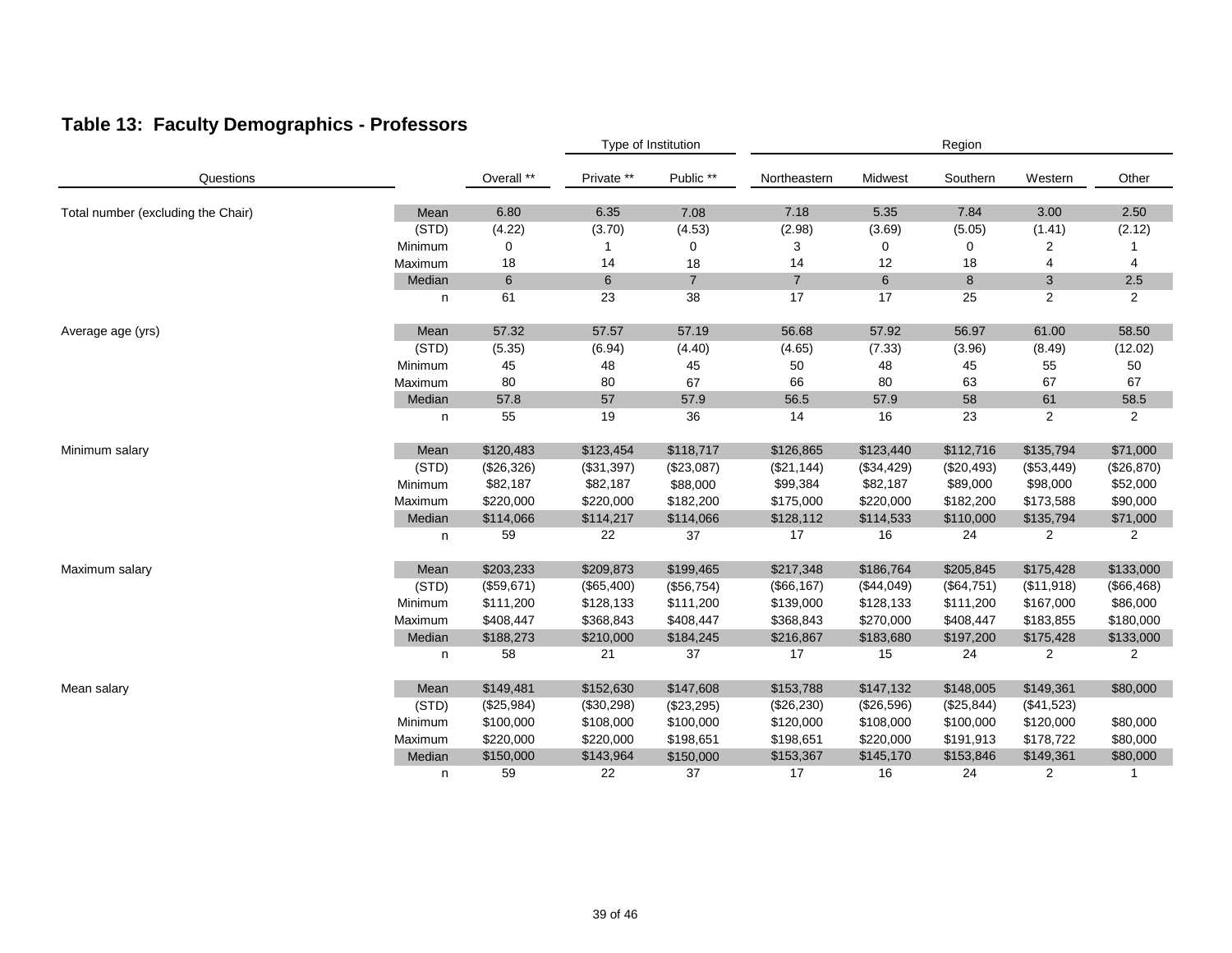| Table 13 - Continue: Professors                          |                |               | Type of Institution |               | Region        |             |               |            |             |
|----------------------------------------------------------|----------------|---------------|---------------------|---------------|---------------|-------------|---------------|------------|-------------|
| Questions                                                |                | Overall **    | Private **          | Public **     | Northeastern  | Midwest     | Southern      | Western    | Other       |
| Maximum amount of annual grant support (direct costs     | Mean           | \$1,576,255   | \$1,705,872         | \$1,502,188   | \$2,273,615   | \$1,112,355 | \$1,533,138   | \$531,547  | \$214,000   |
| only)?                                                   | (STD)          | (\$2,124,519) | (\$1,990,470)       | (\$2,222,399) | (\$2,789,050) | (\$958,585) | (\$2,268,675) | (\$26,096) | (\$263,044) |
|                                                          | <b>Minimum</b> | \$0           | \$0                 | \$0           | \$250,000     | \$0         | \$273,134     | \$513,094  | \$28,000    |
|                                                          | Maximum        | \$10,548,024  | \$9,404,666         | \$10,548,024  | \$9,404,666   | \$2,997,404 | \$10,548,024  | \$550,000  | \$400,000   |
|                                                          | Median         | \$700,000     | \$1,243,587         | \$593,897     | \$1,177,174   | \$687,162   | \$606,438     | \$531,547  | \$214,000   |
|                                                          | n              | 55            | -20                 | 35            | 15            | 16          | 22            | 2          | 2           |
| Mean amount of annual grant support (direct costs only)? | Mean           | \$420,093     | \$526,369           | \$359,364     | \$490,485     | \$409,368   | \$390,565     | \$302,771  | \$64,000    |
|                                                          | (STD)          | (\$331,932)   | (\$429,147)         | (\$248,259)   | $(\$301,553)$ | (\$457,840) | (\$258,342)   | (\$88,771) | (\$50,912)  |
|                                                          | <b>Minimum</b> | \$0           | \$0                 | \$0           | \$128,383     | \$0         | \$100,000     | \$240,000  | \$28,000    |
|                                                          | Maximum        | \$2,000,000   | \$2,000,000         | \$1,160,270   | \$1,160,270   | \$2,000,000 | \$1,050,000   | \$365,541  | \$100,000   |
|                                                          | Median         | \$309,001     | \$425,410           | \$296,240     | \$407,487     | \$330,664   | \$281,997     | \$302,771  | \$64,000    |
|                                                          | n              | 55            | 20                  | 35            | 15            | 16          | 22            | 2          |             |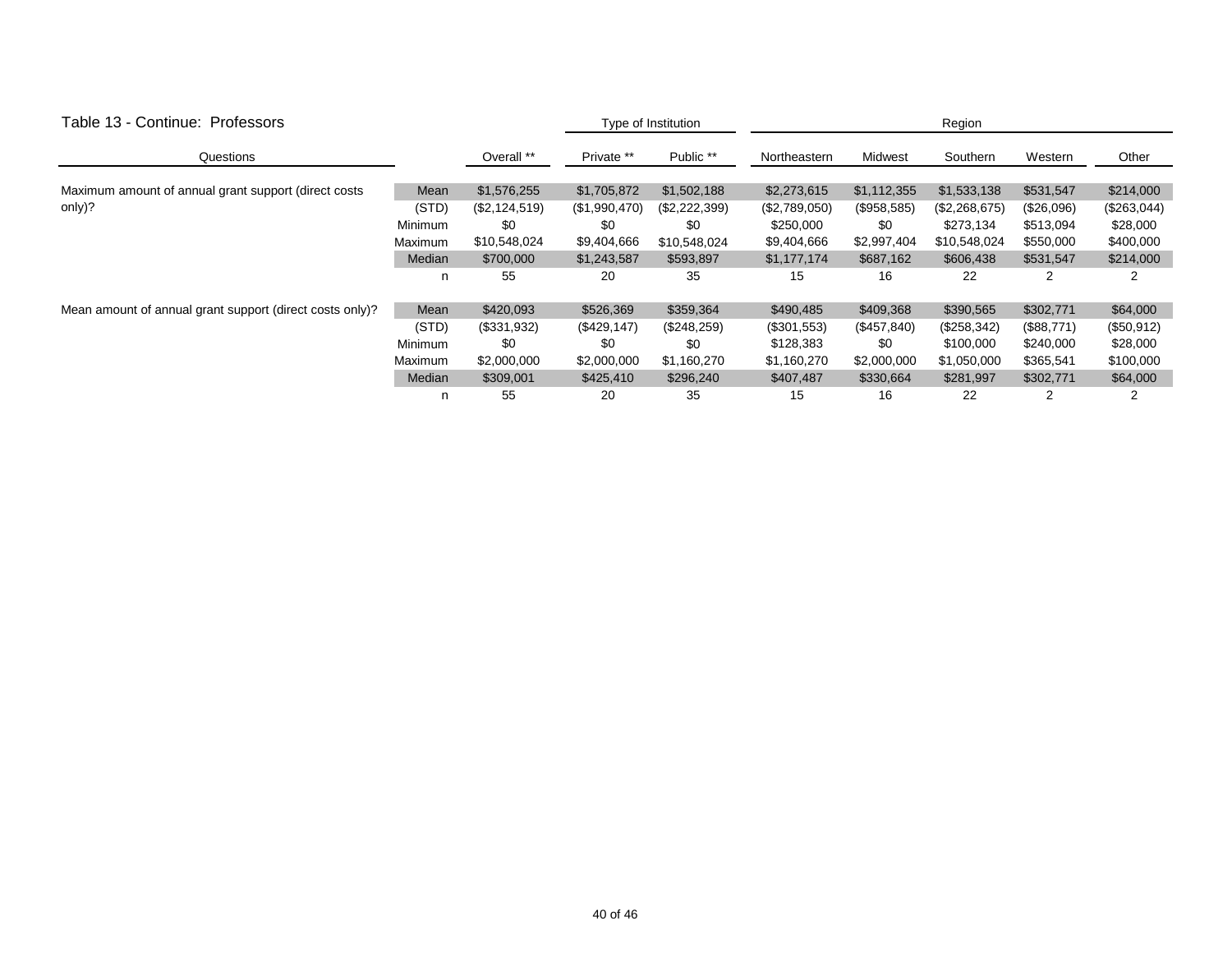**Table 14: Faculty Demographics - Associate Professors**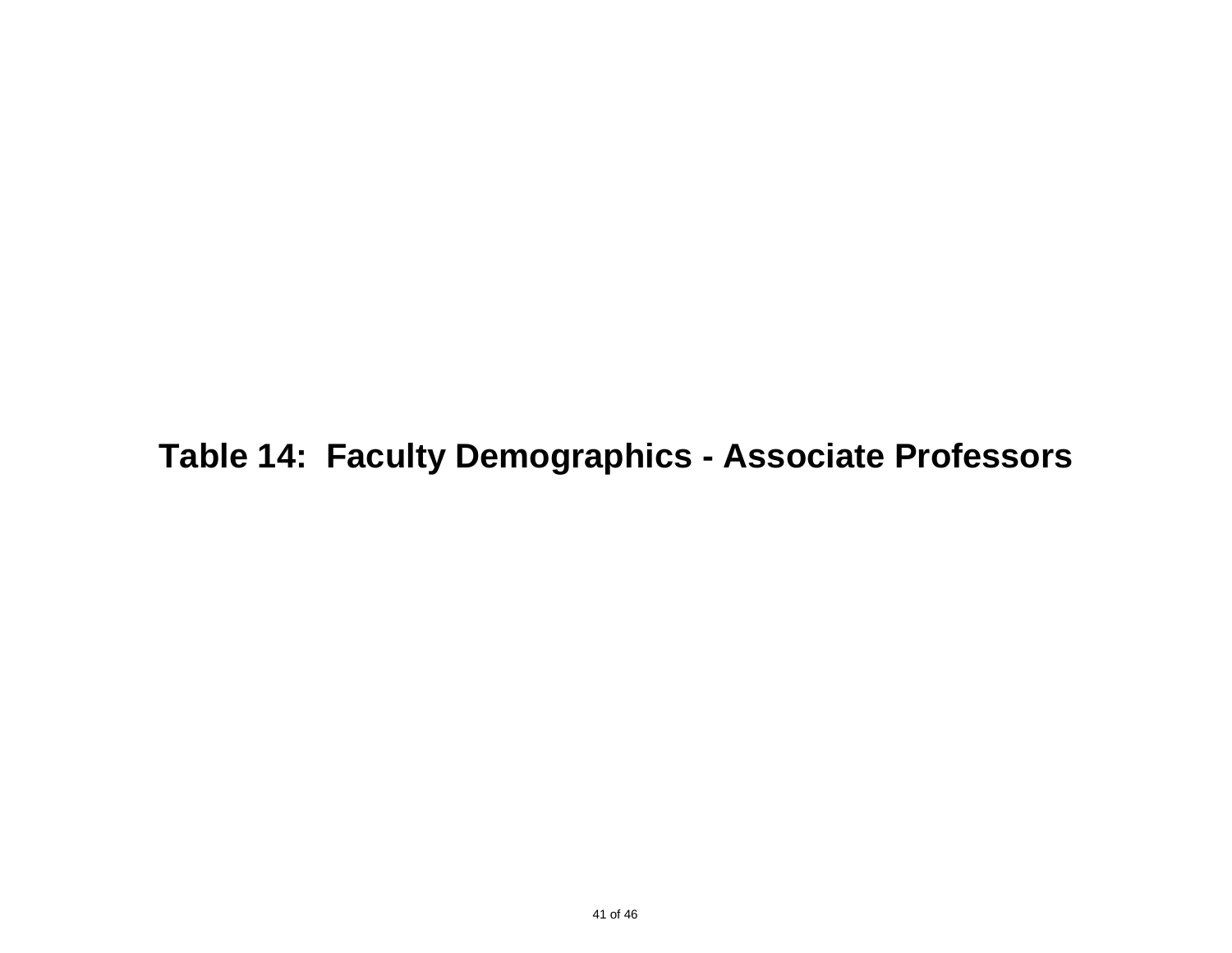### **Table 14: Faculty Demographics - Associate Professors**

|                   |         |            |            | Type of Institution |              | Region         |             |              |                |  |
|-------------------|---------|------------|------------|---------------------|--------------|----------------|-------------|--------------|----------------|--|
| Questions         |         | Overall ** | Private ** | Public **           | Northeastern | Midwest        | Southern    | Western      | Other          |  |
| Total number      | Mean    | 4.07       | 3.83       | 4.21                | 3.94         | 3.76           | 4.44        | 3.00         | 3.00           |  |
|                   | (STD)   | (2.73)     | (2.69)     | (2.77)              | (2.93)       | (1.92)         | (3.06)      | (4.24)       | (1.41)         |  |
|                   | Minimum | 0          |            | 0                   | -1           |                | $\mathbf 0$ | 0            | 2              |  |
|                   | Maximum | 13         | 13         | 12                  | 13           | $\overline{7}$ | 12          | 6            | 4              |  |
|                   | Median  | 3.0        | 3.0        | $4.0\,$             | $3.0\,$      | 4.0            | 4.0         | 3.0          | 3.0            |  |
|                   | n       | 61         | 23         | 38                  | 17           | 17             | 25          | 2            | $\overline{2}$ |  |
| Average age (yrs) | Mean    | 48.37      | 47.92      | 48.62               | 50.09        | 47.12          | 48.10       | 50.00        | 44.00          |  |
|                   | (STD)   | (4.93)     | (5.58)     | (4.59)              | (6.48)       | (3.70)         | (4.54)      |              | (5.66)         |  |
|                   | Minimum | 40         | 40         | 40                  | $40\,$       | $40\,$         | 40          | 50           | 40             |  |
|                   | Maximum | 62         | 62         | 56                  | 62           | 55             | 55          | 50           | 48             |  |
|                   | Median  | 48.0       | 47.0       | 48.7                | 50.3         | 47.0           | 48.0        | 50.0         | 44.0           |  |
|                   | n       | 56         | 20         | 36                  | 15           | 17             | 23          | $\mathbf{1}$ | 2              |  |
| Minimum salary    | Mean    | \$92,089   | \$96,293   | \$89,520            | \$98,868     | \$93,594       | \$86,833    | \$72,143     | \$55,500       |  |
|                   | (STD)   | (\$17,727) | (\$18,990) | (\$16,659)          | (\$20,549)   | (\$13,688)     | (\$16,930)  |              | (\$20,506)     |  |
|                   | Minimum | \$64,855   | \$74,500   | \$64,855            | \$74,500     | \$70,000       | \$64,855    | \$72,143     | \$41,000       |  |
|                   | Maximum | \$165,000  | \$165,000  | \$142,265           | \$165,000    | \$120,000      | \$142,265   | \$72,143     | \$70,000       |  |
|                   | Median  | \$90,792   | \$93,050   | \$89,792            | \$97,600     | \$96,417       | \$87,000    | \$72,143     | \$55,500       |  |
|                   | n       | 58         | 22         | 36                  | 17           | 17             | 23          | -1           | $\overline{2}$ |  |
| Maximum salary    | Mean    | \$117,956  | \$119,851  | \$116,799           | \$122,927    | \$114,946      | \$116,723   | \$113,000    | \$74,000       |  |
|                   | (STD)   | (\$24,792) | (\$24,917) | (\$24,997)          | (\$24,158)   | (\$18, 162)    | (\$29,989)  |              | (\$22,627)     |  |
|                   | Minimum | \$75,000   | \$90,000   | \$75,000            | \$92,964     | \$94,000       | \$75,000    | \$113,000    | \$58,000       |  |
|                   | Maximum | \$216,699  | \$185,000  | \$216,699           | \$185,000    | \$155,700      | \$216,699   | \$113,000    | \$90,000       |  |
|                   | Median  | \$111,986  | \$110,000  | \$112,000           | \$117,475    | \$109,444      | \$111,958   | \$113,000    | \$74,000       |  |
|                   | n       | 58         | 22         | 36                  | 17           | 17             | 23          | 1            | 2              |  |
| Mean salary       | Mean    | \$105,390  | \$107,183  | \$104,294           | \$110,610    | \$106,089      | \$101,412   | \$96,250     | \$41,000       |  |
|                   | (STD)   | (\$18,857) | (\$18,841) | (\$19,048)          | (\$19, 122)  | (\$15,294)     | (\$21,058)  |              |                |  |
|                   | Minimum | \$75,000   | \$85,000   | \$75,000            | \$89,464     | \$85,000       | \$75,000    | \$96,250     | \$41,000       |  |
|                   | Maximum | \$179,482  | \$175,000  | \$179,482           | \$175,000    | \$137,300      | \$179,482   | \$96,250     | \$41,000       |  |
|                   | Median  | \$102,518  | \$106,080  | \$100,000           | \$108,478    | \$102,640      | \$95,363    | \$96,250     | \$41,000       |  |
|                   | n       | 58         | 22         | 36                  | 17           | 17             | 23          | $\mathbf{1}$ | $\mathbf{1}$   |  |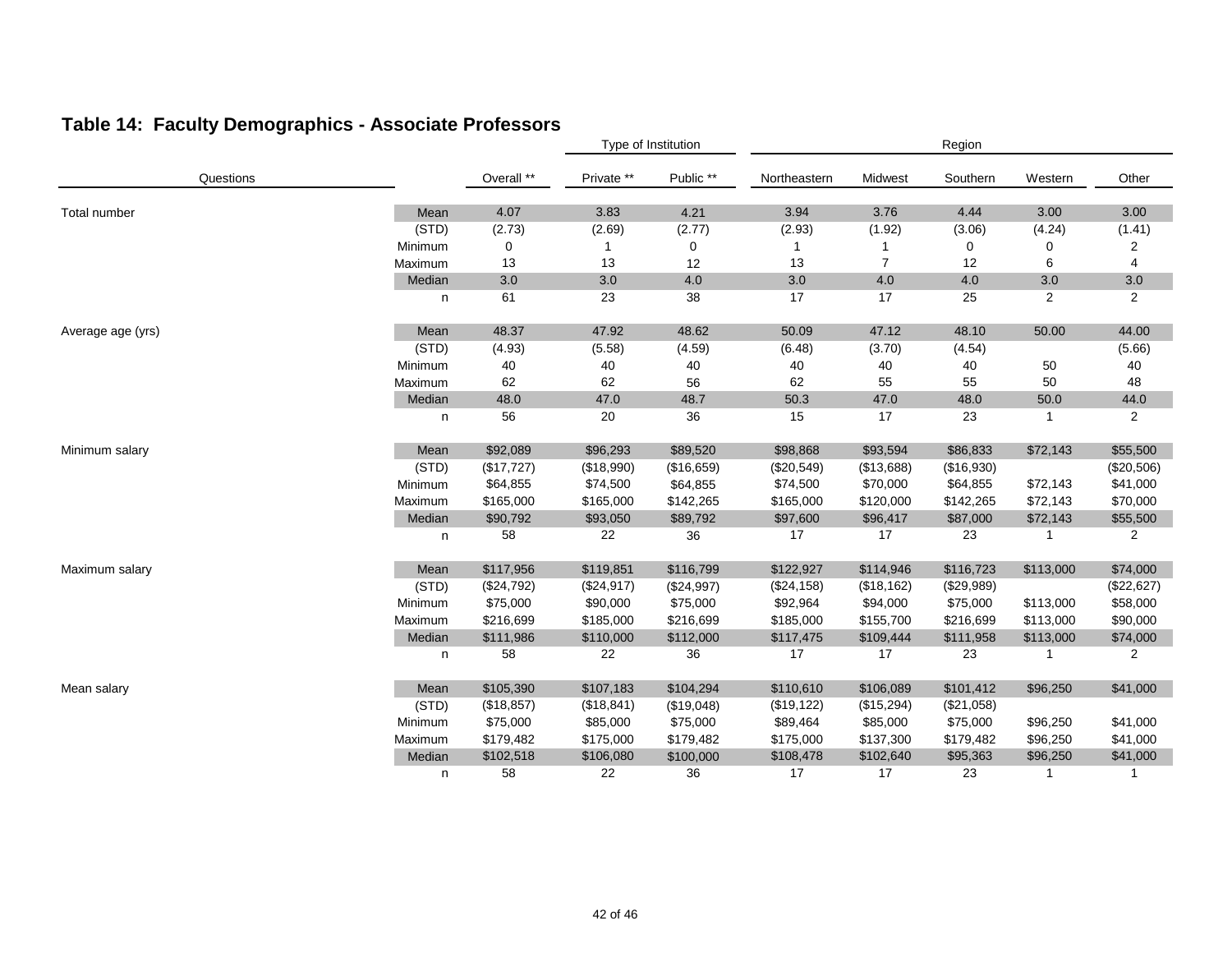| Table 14 - Continue: Associate Professors                |                |              | Type of Institution |              | Region        |             |             |           |          |  |
|----------------------------------------------------------|----------------|--------------|---------------------|--------------|---------------|-------------|-------------|-----------|----------|--|
| Questions                                                |                | Overall **   | Private **          | Public **    | Northeastern  | Midwest     | Southern    | Western   | Other    |  |
| Maximum amount of annual grant support (direct costs     | Mean           | \$581,932    | \$730,387           | \$494,606    | \$808,039     | \$475,464   | \$519,353   | \$314,458 | \$28,000 |  |
| only)?                                                   | (STD)          | (\$654,024)  | (\$964,943)         | (\$360, 107) | (\$1,084,732) | (\$350,956) | (\$394,559) |           |          |  |
|                                                          | Minimum        | \$0          | \$200,000           | \$0          | \$70,620      | \$50,000    | \$0         | \$314,458 | \$28,000 |  |
|                                                          | Maximum        | \$4,585,453  | \$4,585,453         | \$1,688,593  | \$4,585,453   | \$1,670,466 | \$1,688,593 | \$314,458 | \$28,000 |  |
|                                                          | Median         | \$469,606    | \$460,000           | \$484,606    | \$491,350     | \$453,887   | \$500,000   | \$314,458 | \$28,000 |  |
|                                                          | n              | 54           | 20                  | 34           | 15            | 17          | 21          |           |          |  |
| Mean amount of annual grant support (direct costs only)? | Mean           | \$266,930    | \$283,443           | \$257,494    | \$322,863     | \$255,076   | \$245,855   | \$93,063  | \$20,000 |  |
|                                                          | (STD)          | (\$185, 114) | (\$103, 105)        | (\$219,617)  | (\$239,211)   | (\$129,619) | (\$181,421) |           |          |  |
|                                                          | <b>Minimum</b> | \$0          | \$139,206           | \$0          | \$49,662      | \$50,000    | \$0         | \$93,063  | \$20,000 |  |
|                                                          | Maximum        | \$1,062,745  | \$450,000           | \$1,062,745  | \$1,062,745   | \$500,000   | \$844,297   | \$93,063  | \$20,000 |  |
|                                                          | Median         | \$250,000    | \$260,399           | \$200,000    | \$300,000     | \$250,000   | \$207,500   | \$93,063  | \$20,000 |  |
|                                                          | n              | 55           | 20                  | 35           | 15            | 17          | 22          |           |          |  |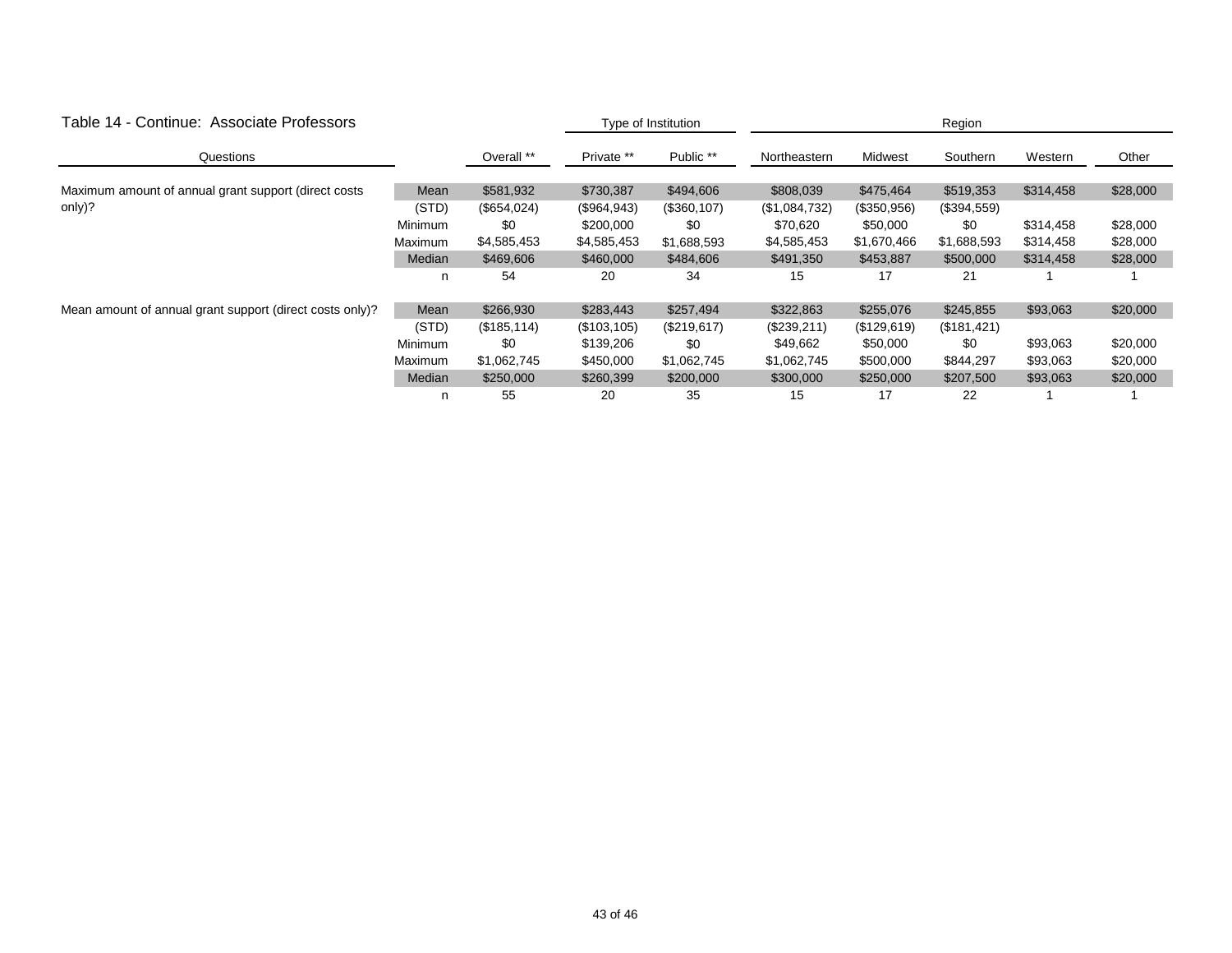**Table 15: Faculty Demographics - Assistant Professors**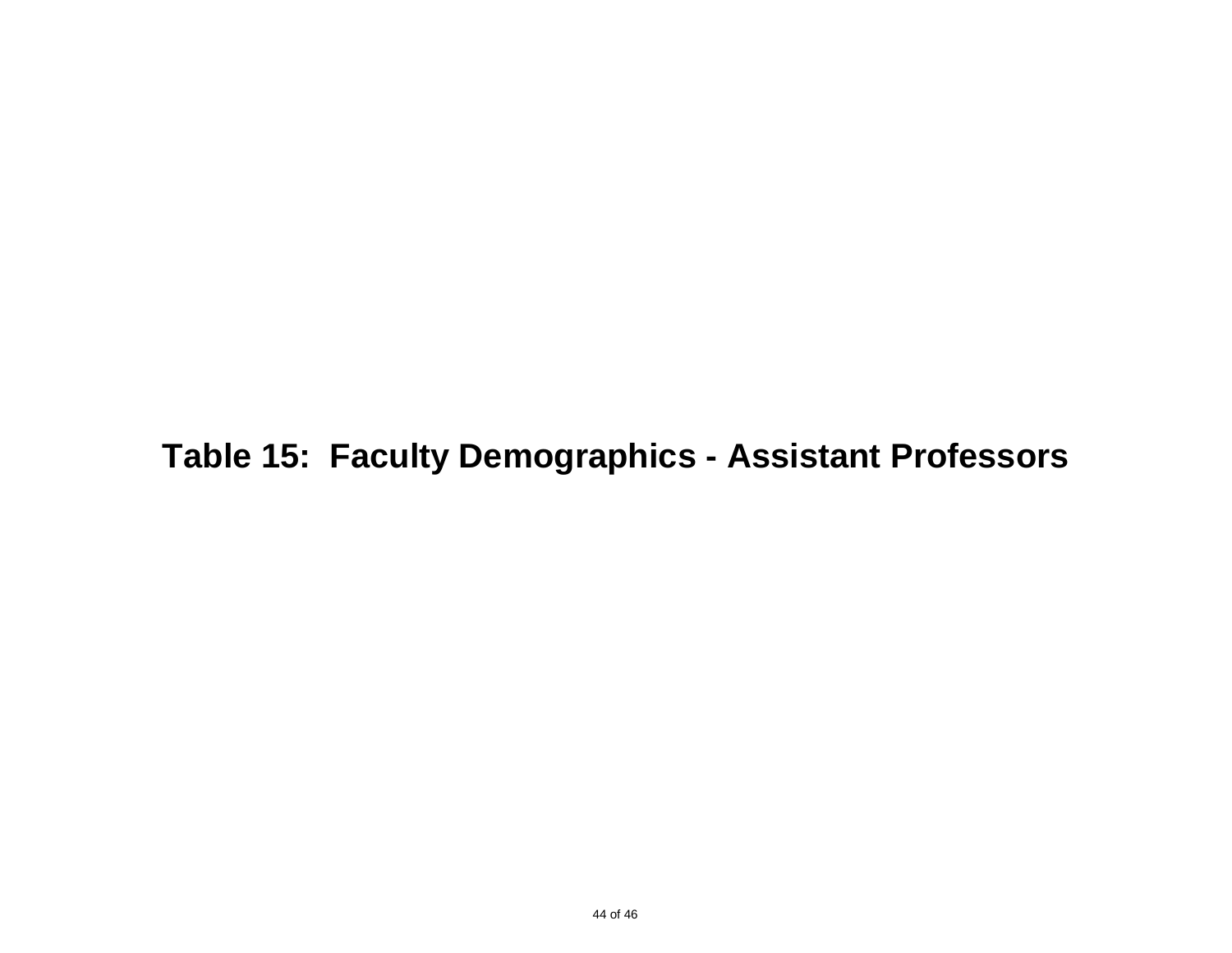### **Table 15: Faculty Demographics - Assistant Professors**

|                   |         |                |            | Type of Institution |              | Region                  |                |             |                |  |
|-------------------|---------|----------------|------------|---------------------|--------------|-------------------------|----------------|-------------|----------------|--|
| Questions         |         | Overall **     | Private ** | Public **           | Northeastern | Midwest                 | Southern       | Western     | Other          |  |
| Total number      | Mean    | 3.79           | 3.35       | 4.05                | 3.47         | 3.35                    | 4.40           | 2.50        | 2.50           |  |
|                   | (STD)   | (2.21)         | (1.87)     | (2.37)              | (1.94)       | (2.37)                  | (2.24)         | (2.12)      | (2.12)         |  |
|                   | Minimum | 0              |            | 0                   | 1            | 0                       | $\mathbf{1}$   |             |                |  |
|                   | Maximum | 10             | 8          | 10                  | 8            | $\overline{7}$          | 10             | 4           | 4              |  |
|                   | Median  | $\overline{4}$ | 3          | $\overline{4}$      | 3            | $\overline{\mathbf{4}}$ | $\overline{4}$ | 2.5         | 2.5            |  |
|                   | n       | 61             | 23         | 38                  | 17           | 17                      | 25             | 2           | $\overline{2}$ |  |
| Average age (yrs) | Mean    | 40.82          | 40.95      | 40.75               | 41.52        | 38.87                   | 41.66          | 40.00       | 32.00          |  |
|                   | (STD)   | (5.31)         | (6.03)     | (4.95)              | (5.69)       | (4.44)                  | (5.66)         | (0.00)      | (11.31)        |  |
|                   | Minimum | 33             | 33         | 33                  | 33           | 33                      | 33             | 40          | 24             |  |
|                   | Maximum | 62             | 53         | 62                  | 53           | 51                      | 62             | 40          | 40             |  |
|                   | Median  | 40             | 40         | 40.5                | 41           | 39                      | 41             | $40\,$      | $32\,$         |  |
|                   | n       | 56             | 20         | 36                  | 15           | 15                      | 24             | 2           | $\overline{2}$ |  |
| Minimum salary    | Mean    | \$76,761       | \$80,224   | \$74,742            | \$80,518     | \$78,246                | \$71,768       | \$95,500    | \$40,500       |  |
|                   | (STD)   | (\$14,544)     | (\$13,903) | (\$14,717)          | (\$16, 189)  | (\$9,680)               | (\$14,340)     | (\$17,678)  | (\$20,506)     |  |
|                   | Minimum | \$46,745       | \$55,000   | \$46,745            | \$56,732     | \$55,000                | \$46,745       | \$83,000    | \$26,000       |  |
|                   | Maximum | \$120,000      | \$120,000  | \$108,000           | \$120,000    | \$93,000                | \$97,308       | \$108,000   | \$55,000       |  |
|                   | Median  | \$80,000       | \$80,000   | \$77,960            | \$80,000     | \$80,512                | \$73,667       | \$95,500    | \$40,500       |  |
|                   | n       | 57             | 21         | 36                  | 16           | 15                      | 24             | 2           | 2              |  |
| Maximum salary    | Mean    | \$94,208       | \$96,683   | \$92,764            | \$98,145     | \$92,000                | \$92,647       | \$98,000    | \$53,000       |  |
|                   | (STD)   | (\$18,315)     | (\$22,727) | (\$15,354)          | (\$19,468)   | (\$17,182)              | (\$19,063)     | (\$14, 142) | (\$24,042)     |  |
|                   | Minimum | \$46,745       | \$76,000   | \$46,745            | \$80,000     | \$76,000                | \$46,745       | \$88,000    | \$36,000       |  |
|                   | Maximum | \$165,000      | \$165,000  | \$137,786           | \$165,000    | \$150,000               | \$137,786      | \$108,000   | \$70,000       |  |
|                   | Median  | \$90,000       | \$90,000   | \$90,318            | \$93,250     | \$90,000                | \$90,000       | \$98,000    | \$53,000       |  |
|                   | n       | 57             | 21         | 36                  | 16           | 15                      | 24             | 2           | 2              |  |
| Mean salary       | Mean    | \$85,809       | \$88,386   | \$84,189            | \$89,542     | \$85,119                | \$82,635       | \$95,750    | \$30,000       |  |
|                   | (STD)   | (\$13,096)     | (\$15,634) | (\$11,160)          | (\$17,098)   | (\$6,683)               | (\$12,301)     | (\$17,324)  |                |  |
|                   | Minimum | \$46,745       | \$73,000   | \$46,745            | \$73,029     | \$73,000                | \$46,745       | \$83,500    | \$30,000       |  |
|                   | Maximum | \$150,000      | \$150,000  | \$108,000           | \$150,000    | \$95,000                | \$107,000      | \$108,000   | \$30,000       |  |
|                   | Median  | \$84,500       | \$85,000   | \$83,500            | \$85,000     | \$84,500                | \$82,053       | \$95,750    | \$30,000       |  |
|                   | n       | 57             | 22         | 35                  | 17           | 15                      | 23             | 2           | $\mathbf{1}$   |  |